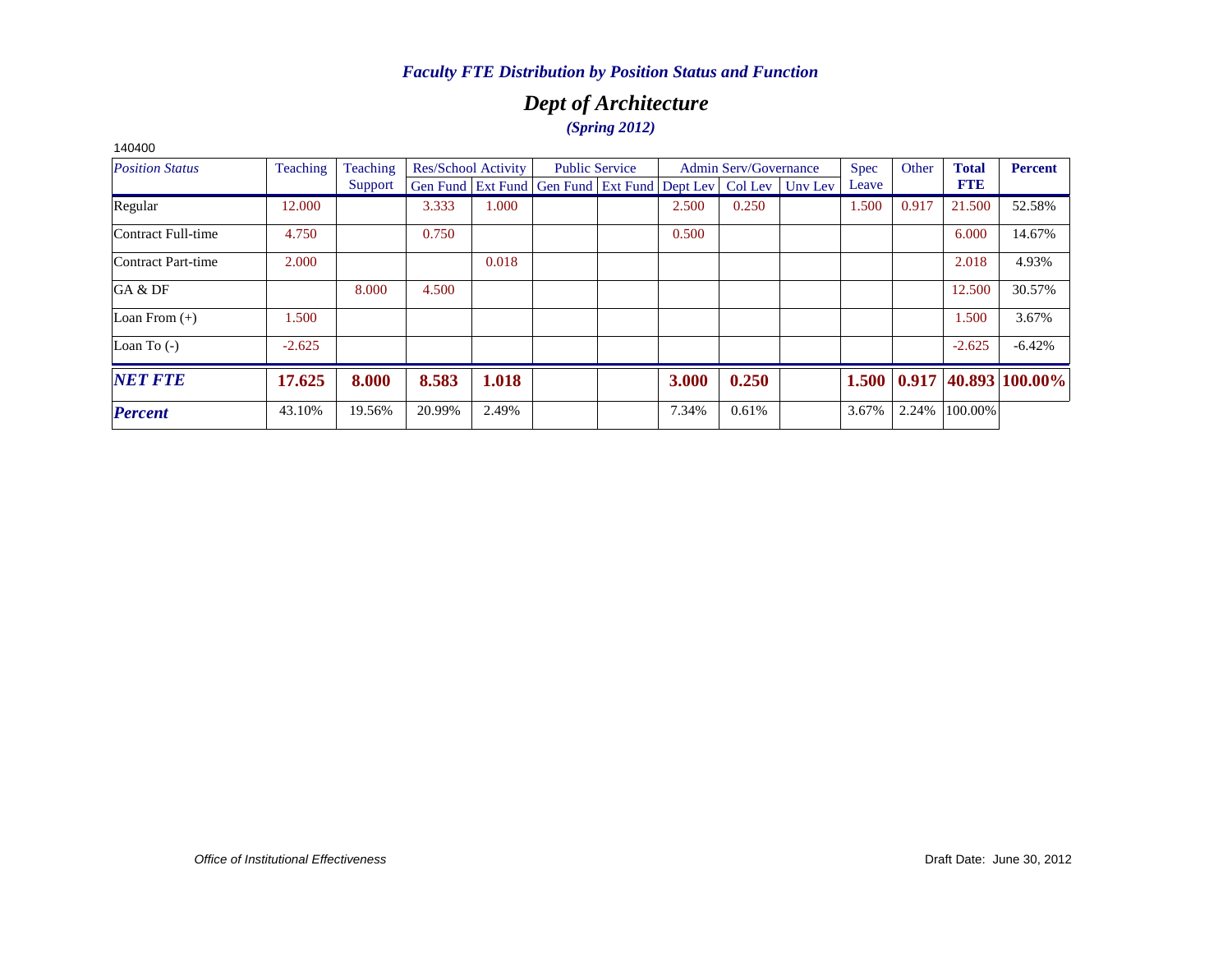## *Dept of Landscape Architecture (Spring 2012)*

| 140700                 |          |          |        |                     |                                                                |                       |        |                              |         |             |       |              |                |
|------------------------|----------|----------|--------|---------------------|----------------------------------------------------------------|-----------------------|--------|------------------------------|---------|-------------|-------|--------------|----------------|
| <b>Position Status</b> | Teaching | Teaching |        | Res/School Activity |                                                                | <b>Public Service</b> |        | <b>Admin Serv/Governance</b> |         | <b>Spec</b> | Other | <b>Total</b> | <b>Percent</b> |
|                        |          | Support  |        |                     | Gen Fund   Ext Fund   Gen Fund   Ext Fund   Dept Lev   Col Lev |                       |        |                              | Unv Lev | Leave       |       | <b>FTE</b>   |                |
| Regular                | 8.000    |          | 2.000  |                     |                                                                |                       | 2.083  |                              |         | 1.000       |       | 13.083       | 65.55%         |
| Contract Full-time     | 2.750    |          |        |                     |                                                                |                       |        |                              |         |             |       | 2.750        | 13.78%         |
| Contract Part-time     | 1.000    |          |        |                     |                                                                |                       |        |                              |         |             |       | 1.000        | 5.01%          |
| GA & DF                |          | 2.000    | 2.750  | 0.250               |                                                                |                       |        | 0.500                        |         |             |       | 5.500        | 27.56%         |
| Loan From $(+)$        | 0.125    |          |        |                     |                                                                |                       |        |                              |         |             |       | 0.125        | 0.63%          |
| Loan To $(-)$          | $-2.500$ |          |        |                     |                                                                |                       |        |                              |         |             |       | $-2.500$     | $-12.53%$      |
| <b>NET FTE</b>         | 9.375    | 2.000    | 4.750  | 0.250               |                                                                |                       | 2.083  | 0.500                        |         | 1.000       |       |              | 19.958 100.00% |
| <b>Percent</b>         | 46.97%   | 10.02%   | 23.80% | 1.25%               |                                                                |                       | 10.44% | 2.51%                        |         | 5.01%       |       | 100.00%      |                |

*Overload (these figures are included in table above)*

| <b>Position Status</b> | <b>Teaching   Teaching   Res/School Activity  </b> |                                                                           | <b>Public Service</b> |       | <b>Admin Serv/Governance</b> | <b>Spec</b> | <b>Other</b> | <b>Total</b> |
|------------------------|----------------------------------------------------|---------------------------------------------------------------------------|-----------------------|-------|------------------------------|-------------|--------------|--------------|
|                        | <b>Support</b>                                     | <b>Gen Fund Ext Fund Gen Fund Ext Fund Dept Lev   Col Lev   Unv Lev  </b> |                       |       |                              | Leave       |              | <b>FTH</b>   |
| <b>Regular</b>         |                                                    |                                                                           |                       | 0.333 |                              |             |              | 0.333        |
| <b>Total</b>           |                                                    |                                                                           |                       | 0.333 |                              |             |              | 0.333        |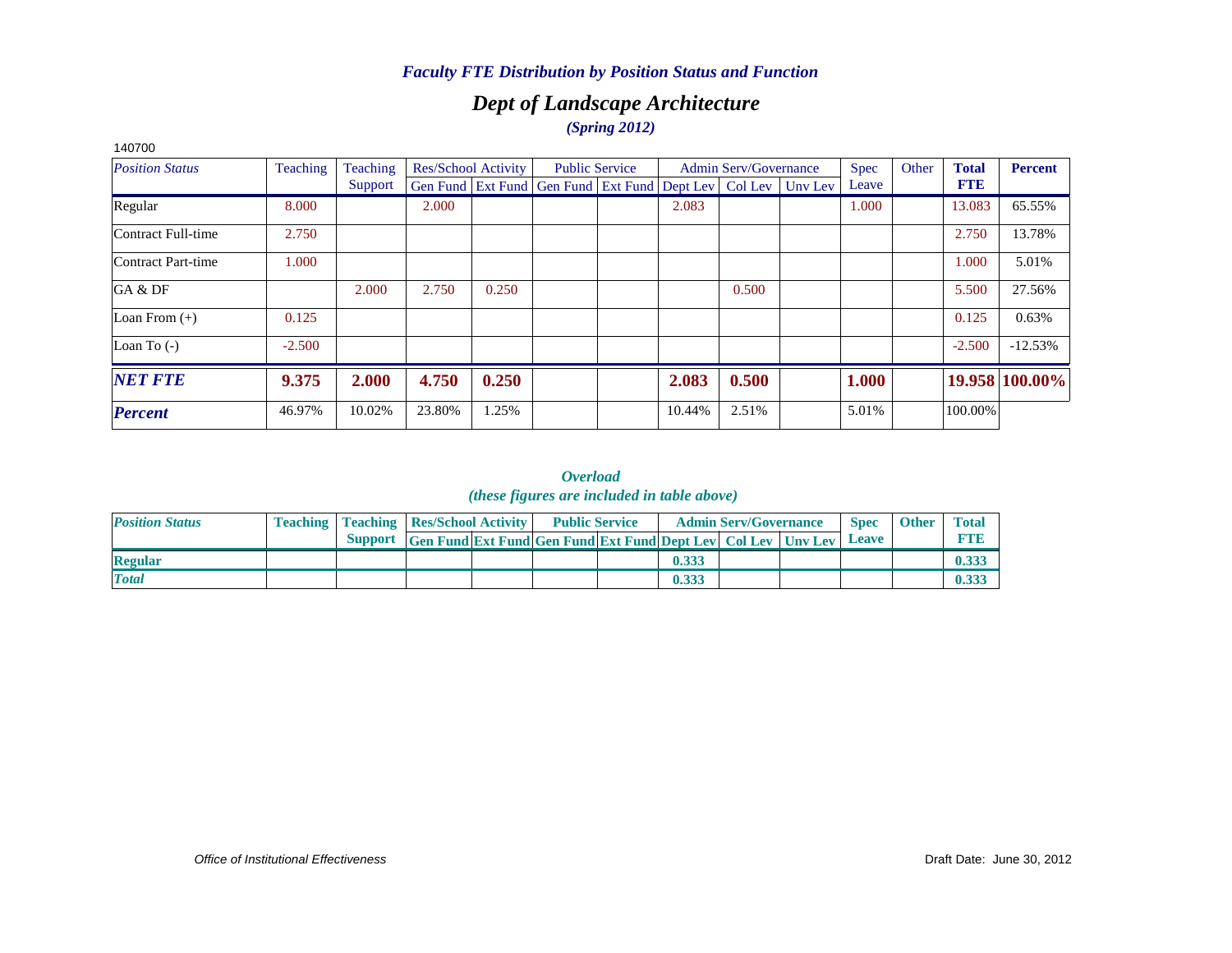## *Dept of Urban Planning (Spring 2012)*

| 141000                 |          |          |       |                     |                                                      |                       |        |                              |         |             |       |                  |                |
|------------------------|----------|----------|-------|---------------------|------------------------------------------------------|-----------------------|--------|------------------------------|---------|-------------|-------|------------------|----------------|
| <b>Position Status</b> | Teaching | Teaching |       | Res/School Activity |                                                      | <b>Public Service</b> |        | <b>Admin Serv/Governance</b> |         | <b>Spec</b> | Other | <b>Total</b>     | <b>Percent</b> |
|                        |          | Support  |       |                     | Gen Fund   Ext Fund   Gen Fund   Ext Fund   Dept Lev |                       |        | Col Lev                      | Unv Lev | Leave       |       | <b>FTE</b>       |                |
| Regular                | 5.001    | 0.000    | 0.749 |                     |                                                      |                       | 1.000  | 0.500                        | 0.250   |             | 0.250 | 7.750            | 59.50%         |
| Contract Full-time     | 2.000    |          |       |                     |                                                      |                       |        |                              |         |             |       | 2.000            | 15.36%         |
| Contract Part-time     | 0.250    |          | 0.500 |                     |                                                      |                       |        |                              |         |             |       | 0.750            | 5.76%          |
| GA & DF                |          | 3.025    |       |                     |                                                      |                       | 1.000  |                              |         |             |       | 4.025            | 30.90%         |
| Loan To $(-)$          | $-2.000$ |          |       |                     |                                                      |                       |        |                              |         |             |       | $-2.000$         | $-15.36%$      |
| <b>NET FTE</b>         | 5.251    | 3.025    | 1.249 |                     |                                                      |                       | 2.000  | 0.500                        | 0.250   |             |       | $0.250$   12.525 | 96.16%         |
| <b>Percent</b>         | 41.92%   | 24.15%   | 9.97% |                     |                                                      |                       | 15.97% | 3.99%                        | 2.00%   |             | 2.00% | 100.00%          |                |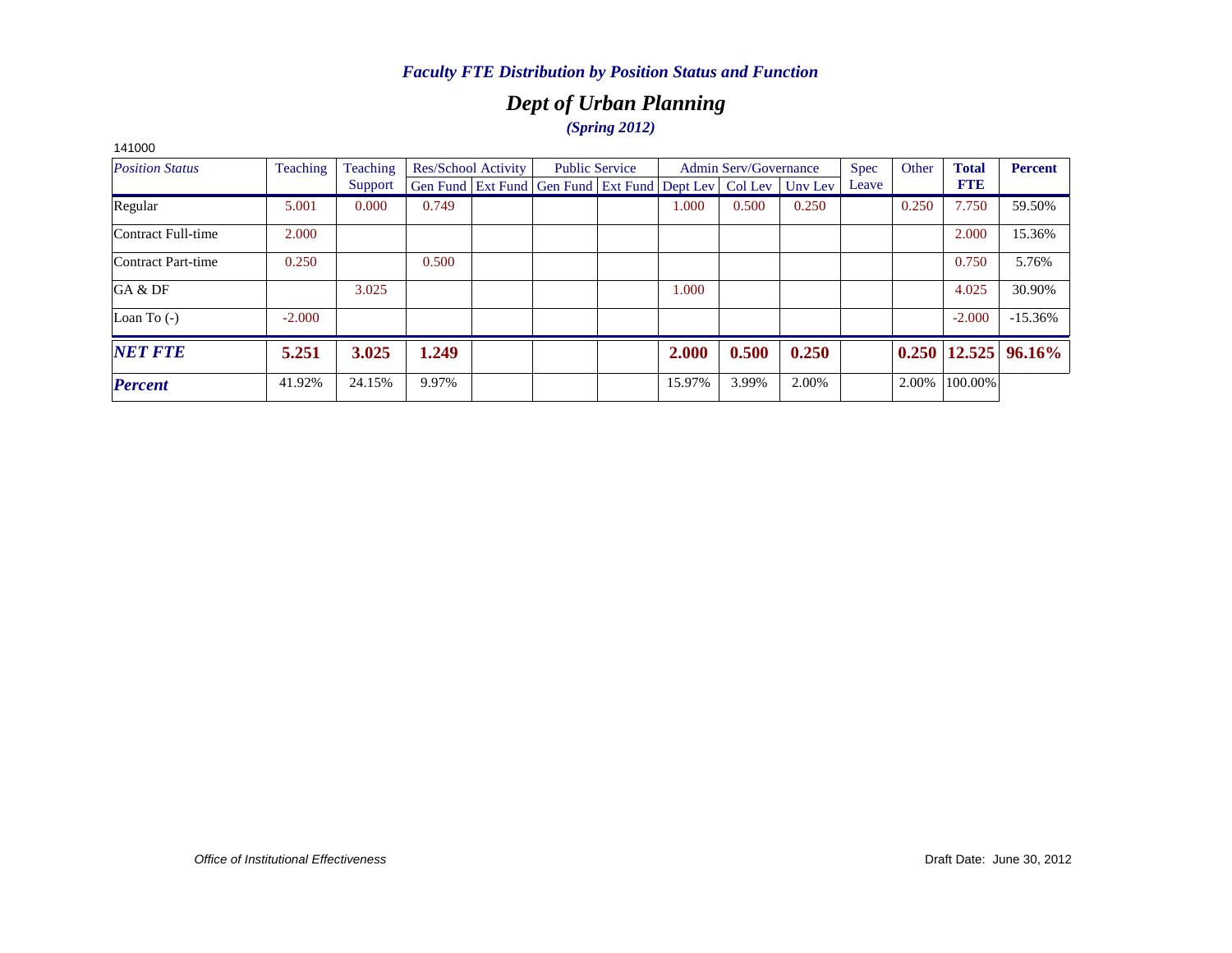## *Dept of Accounting (Spring 2012)*

| 143300                 |          |          |        |                            |                                                                  |                       |       |                              |             |       |              |                            |
|------------------------|----------|----------|--------|----------------------------|------------------------------------------------------------------|-----------------------|-------|------------------------------|-------------|-------|--------------|----------------------------|
| <b>Position Status</b> | Teaching | Teaching |        | <b>Res/School Activity</b> |                                                                  | <b>Public Service</b> |       | <b>Admin Serv/Governance</b> | <b>Spec</b> | Other | <b>Total</b> | <b>Percent</b>             |
|                        |          | Support  |        |                            | Gen Fund Ext Fund Gen Fund Ext Fund Dept Lev   Col Lev   Unv Lev |                       |       |                              | Leave       |       | <b>FTE</b>   |                            |
| Regular                | 5.500    | 0.250    | 2.640  | 0.110                      |                                                                  |                       | 0.250 |                              |             | 0.250 | 9.000        | 54.55%                     |
| Contract Full-time     | 5.000    |          |        |                            |                                                                  |                       |       |                              |             |       | 5.000        | 30.30%                     |
| Contract Part-time     | 0.250    |          |        |                            |                                                                  |                       |       |                              |             |       | 0.250        | 1.52%                      |
| GA & DF                |          | 2.500    |        |                            |                                                                  |                       |       |                              |             |       | 2.500        | 15.15%                     |
| Loan To $(-)$          | $-0.250$ |          |        |                            |                                                                  |                       |       |                              |             |       | $-0.250$     | $-1.52%$                   |
| <b>NET FTE</b>         | 10.500   | 2.750    | 2.640  | 0.110                      |                                                                  |                       | 0.250 |                              |             |       |              | $0.250$   16.500   100.00% |
| <b>Percent</b>         | 63.64%   | 16.67%   | 16.00% | 0.67%                      |                                                                  |                       | 1.52% |                              |             | 1.52% | 100.00%      |                            |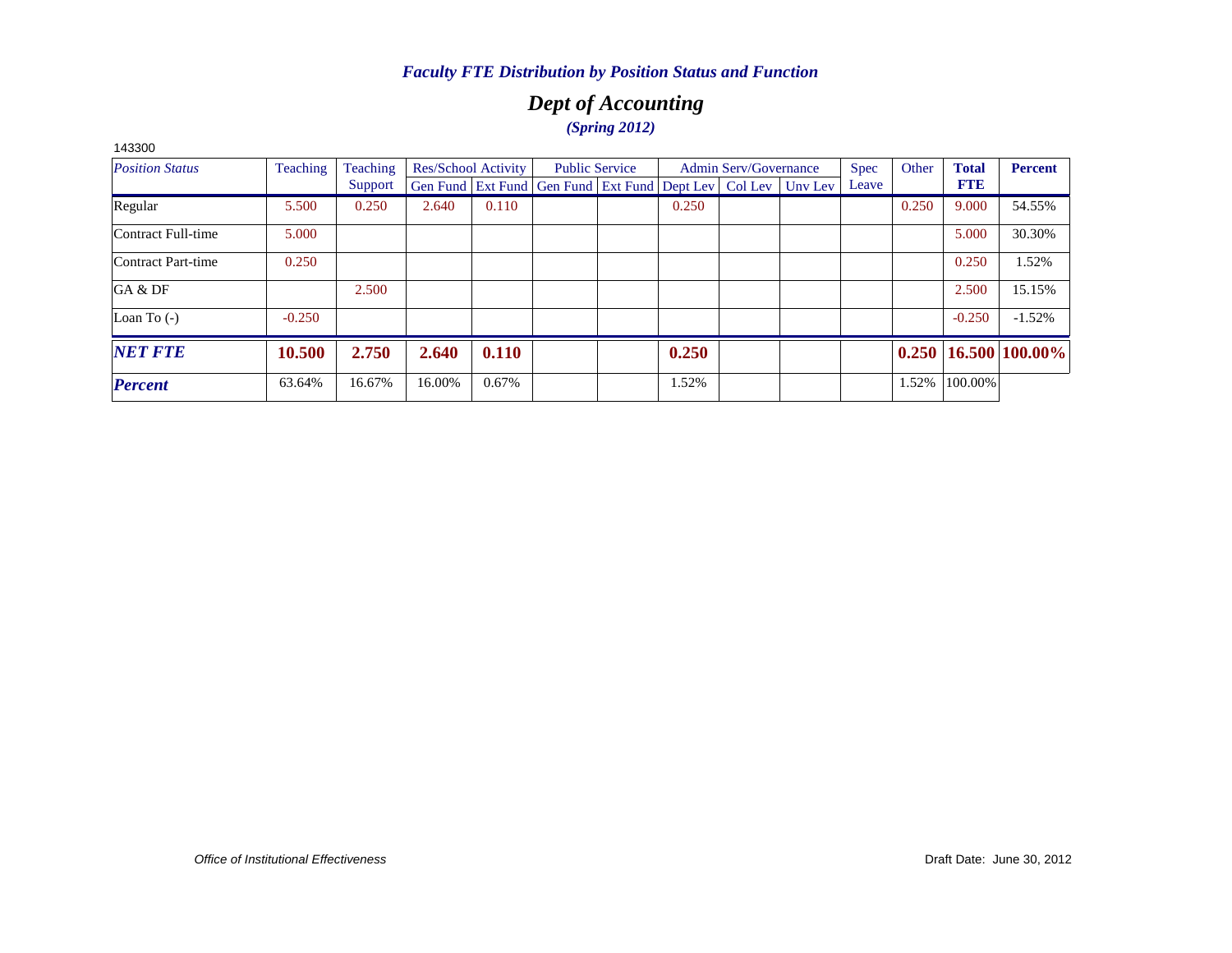## *Dept of Info Systems & Oper Mgmt (Spring 2012)*

| 144200                 |          |          |        |                            |                                                                |       |                              |         |             |       |              |                |
|------------------------|----------|----------|--------|----------------------------|----------------------------------------------------------------|-------|------------------------------|---------|-------------|-------|--------------|----------------|
| <b>Position Status</b> | Teaching | Teaching |        | <b>Res/School Activity</b> | <b>Public Service</b>                                          |       | <b>Admin Serv/Governance</b> |         | <b>Spec</b> | Other | <b>Total</b> | <b>Percent</b> |
|                        |          | Support  |        |                            | Gen Fund   Ext Fund   Gen Fund   Ext Fund   Dept Lev   Col Lev |       |                              | Unv Lev | Leave       |       | <b>FTE</b>   |                |
| Regular                | 10.500   | 0.750    | 3.000  |                            |                                                                | 0.250 |                              |         | 0.250       |       | 14.750       | 74.68%         |
| Contract Full-time     | 2.500    |          |        |                            |                                                                |       |                              |         |             |       | 2.500        | 12.66%         |
| GA & DF                |          | 3.000    |        |                            |                                                                |       |                              |         |             |       | 3.000        | 15.19%         |
| Loan To $(-)$          | $-0.500$ |          |        |                            |                                                                |       |                              |         |             |       | $-0.500$     | $-2.53%$       |
| <b>NET FTE</b>         | 12.500   | 3.750    | 3.000  |                            |                                                                | 0.250 |                              |         | 0.250       |       |              | 19.750 100.00% |
| <b>Percent</b>         | 63.29%   | 18.99%   | 15.19% |                            |                                                                | 1.27% |                              |         | 1.27%       |       | 100.00%      |                |

#### *Overload (these figures are included in table above)*

| <b>Position Status</b>    |       | <b>Teaching   Teaching   Res/School Activity  </b> |                                                                     | <b>Public Service</b> |  | <b>Admin Serv/Governance</b> | <b>Spec</b>  | <b>Other</b> | <b>Total</b> |
|---------------------------|-------|----------------------------------------------------|---------------------------------------------------------------------|-----------------------|--|------------------------------|--------------|--------------|--------------|
|                           |       | <b>Support</b>                                     | <b>Gen Fund Ext Fund Gen Fund Ext Fund Dept Lev Col Lev Unv Lev</b> |                       |  |                              | <b>Leave</b> |              |              |
| <b>Contract Full-time</b> | 0.500 |                                                    |                                                                     |                       |  |                              |              |              | 0.500        |
| <b>Total</b>              | 0.500 |                                                    |                                                                     |                       |  |                              |              |              | 0.500        |

#### *Office of Institutional Effectiveness* Draft Date: June 30, 2012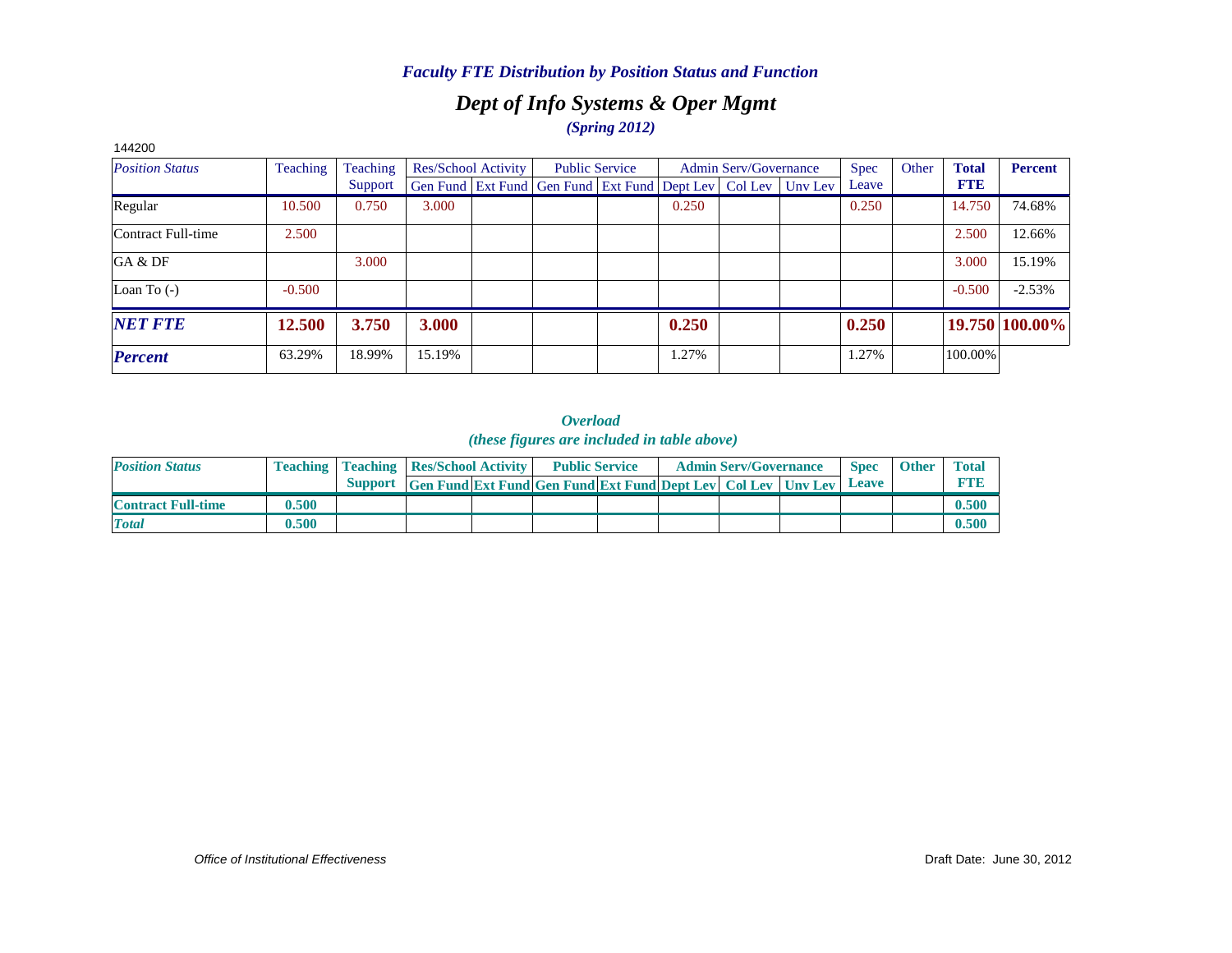## *Dept of Economics (Spring 2012)*

| 144500                 |          |          |        |                     |                                                      |                       |       |                              |                 |             |          |              |                            |
|------------------------|----------|----------|--------|---------------------|------------------------------------------------------|-----------------------|-------|------------------------------|-----------------|-------------|----------|--------------|----------------------------|
| <b>Position Status</b> | Teaching | Teaching |        | Res/School Activity |                                                      | <b>Public Service</b> |       | <b>Admin Serv/Governance</b> |                 | <b>Spec</b> | Other    | <b>Total</b> | <b>Percent</b>             |
|                        |          | Support  |        |                     | Gen Fund   Ext Fund   Gen Fund   Ext Fund   Dept Lev |                       |       |                              | Col Lev Unv Lev | Leave       |          | <b>FTE</b>   |                            |
| Regular                | 9.000    |          | 3.250  |                     |                                                      |                       | 0.750 | 0.000                        | 0.000           |             | 0.000    | 13.000       | 69.34%                     |
| Contract Full-time     | 1.250    |          |        |                     |                                                      |                       | 0.000 |                              |                 |             |          | 1.250        | 6.67%                      |
| Contract Part-time     | 1.500    |          |        |                     |                                                      |                       |       |                              |                 |             |          | 1.500        | 8.00%                      |
| GA & DF                |          | 3.000    |        |                     |                                                      |                       |       |                              |                 |             |          | 3.000        | 16.00%                     |
| Loan To $(-)$          | $-0.003$ |          |        |                     |                                                      |                       |       |                              |                 |             |          | $-0.003$     | $-0.02%$                   |
| <b>NET FTE</b>         | 11.747   | 3.000    | 3.250  |                     |                                                      |                       | 0.750 | 0.000                        | 0.000           |             |          |              | $0.000$   18.747   100.00% |
| <b>Percent</b>         | 62.66%   | 16.00%   | 17.34% |                     |                                                      |                       | 4.00% | $0.00\%$                     | $0.00\%$        |             | $0.00\%$ | 100.00%      |                            |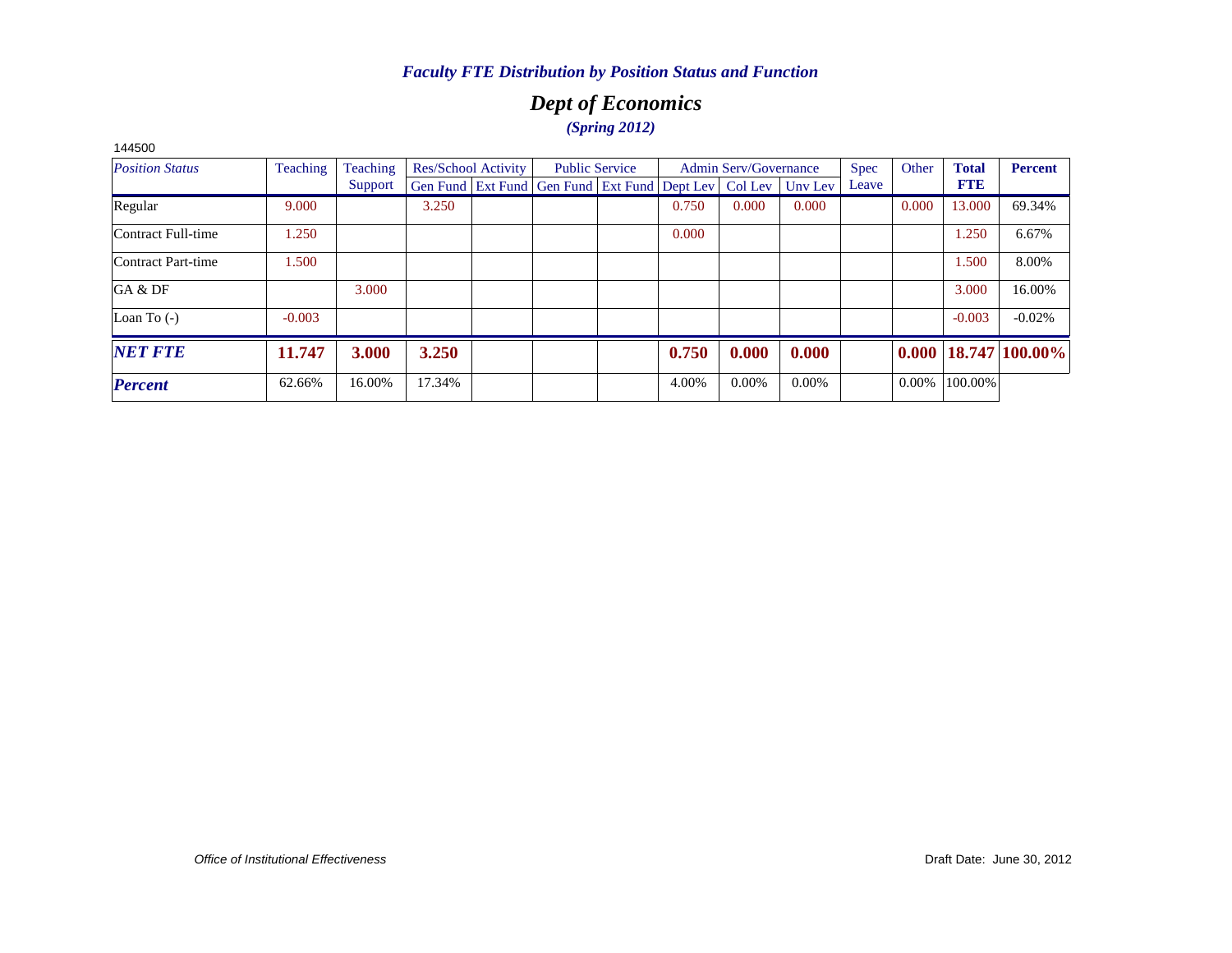## *Dept of Finance (Spring 2012)*

| 144800                 |          |          |        |                            |                                                                |       |                              |         |             |       |              |                            |
|------------------------|----------|----------|--------|----------------------------|----------------------------------------------------------------|-------|------------------------------|---------|-------------|-------|--------------|----------------------------|
| <b>Position Status</b> | Teaching | Teaching |        | <b>Res/School Activity</b> | <b>Public Service</b>                                          |       | <b>Admin Serv/Governance</b> |         | <b>Spec</b> | Other | <b>Total</b> | <b>Percent</b>             |
|                        |          | Support  |        |                            | Gen Fund   Ext Fund   Gen Fund   Ext Fund   Dept Lev   Col Lev |       |                              | Unv Lev | Leave       |       | <b>FTE</b>   |                            |
| Regular                | 7.500    |          | 2.750  |                            |                                                                | 0.250 |                              |         | 1.000       | 0.250 | 11.750       | 70.51%                     |
| Contract Full-time     | 0.664    |          |        |                            |                                                                |       |                              |         |             |       | 0.664        | 3.98%                      |
| Contract Part-time     | 0.750    |          |        |                            |                                                                |       |                              |         |             |       | 0.750        | 4.50%                      |
| GA & DF                |          | 2.500    |        |                            |                                                                |       |                              |         |             |       | 2.500        | 15.00%                     |
| Loan From $(+)$        | 1.000    |          |        |                            |                                                                |       |                              |         |             |       | 1.000        | 6.00%                      |
| <b>NET FTE</b>         | 9.914    | 2.500    | 2.750  |                            |                                                                | 0.250 |                              |         | 1.000       |       |              | $0.250$   16.664   100.00% |
| <b>Percent</b>         | 59.49%   | 15.00%   | 16.50% |                            |                                                                | 1.50% |                              |         | 6.00%       | 1.50% | 100.00%      |                            |

| <b>Position Status</b>    |       | <b>Teaching   Teaching   Res/School Activity  </b> |                                                                          | <b>Public Service</b> |  | <b>Admin Serv/Governance</b> | <b>Spec</b>  | <b>Other</b> | <b>Total</b> |
|---------------------------|-------|----------------------------------------------------|--------------------------------------------------------------------------|-----------------------|--|------------------------------|--------------|--------------|--------------|
|                           |       |                                                    | Support Gen Fund Ext Fund Gen Fund Ext Fund Dept Lev   Col Lev   Unv Lev |                       |  |                              | <b>Leave</b> |              | FTF          |
| <b>Contract Full-time</b> | 0.664 |                                                    |                                                                          |                       |  |                              |              |              | 0.664        |
| <b>Total</b>              | 0.664 |                                                    |                                                                          |                       |  |                              |              |              | 0.664        |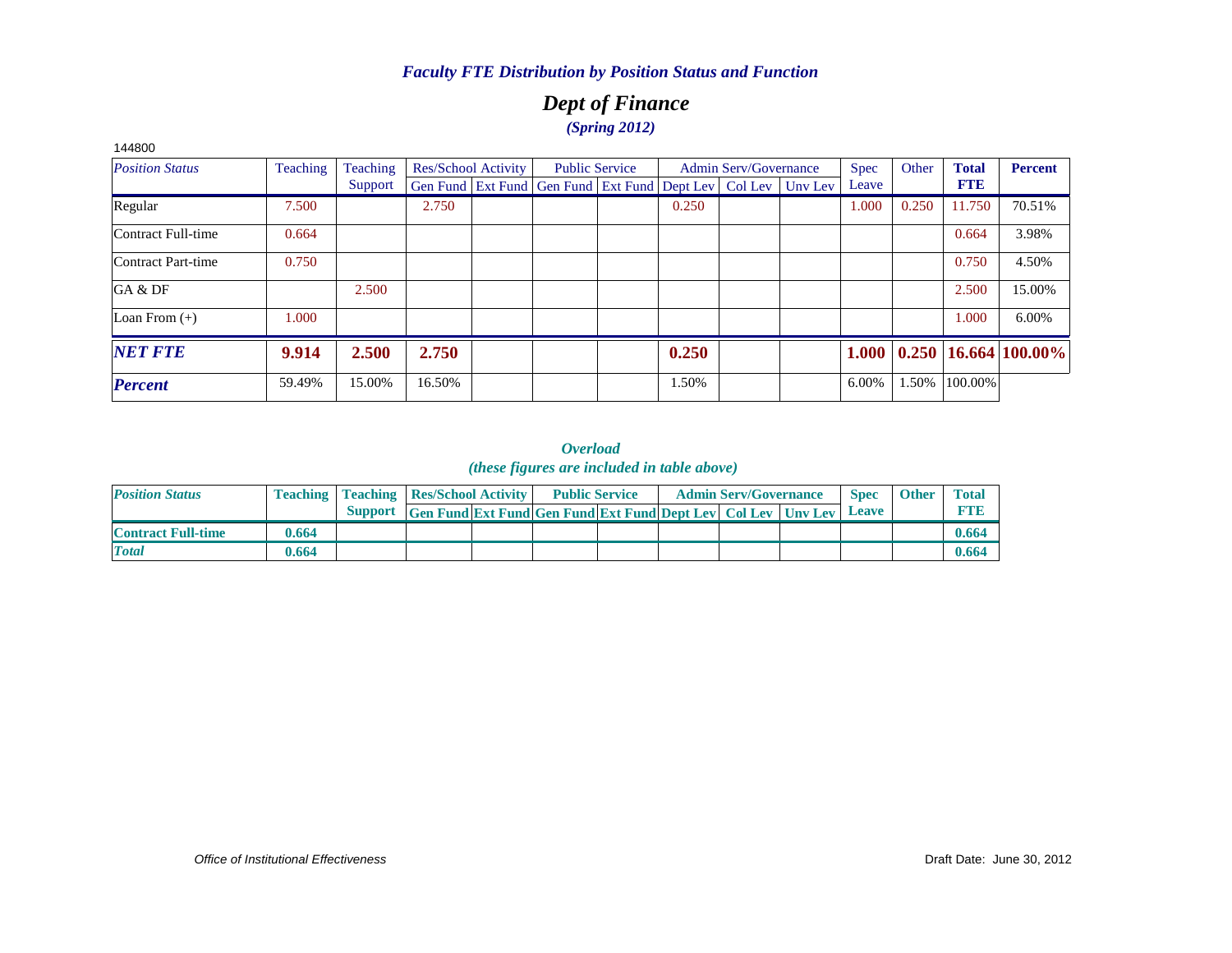## *Dept of Marketing & Management (Spring 2012)*

| 145400                 |          |          |        |                            |                                                      |       |                              |         |       |       |              |                            |
|------------------------|----------|----------|--------|----------------------------|------------------------------------------------------|-------|------------------------------|---------|-------|-------|--------------|----------------------------|
| <b>Position Status</b> | Teaching | Teaching |        | <b>Res/School Activity</b> | <b>Public Service</b>                                |       | <b>Admin Serv/Governance</b> |         | Spec  | Other | <b>Total</b> | Percent                    |
|                        |          | Support  |        |                            | Gen Fund   Ext Fund   Gen Fund   Ext Fund   Dept Lev |       | Col Lev                      | Unv Lev | Leave |       | <b>FTE</b>   |                            |
| Regular                | 12.000   |          | 4.300  | 0.200                      |                                                      | 0.750 | 0.500                        |         |       | 0.250 | 18.000       | 67.04%                     |
| Contract Full-time     | 4.250    |          |        |                            |                                                      |       |                              |         |       | 0.250 | 4.500        | 16.76%                     |
| Contract Part-time     | 1.500    |          |        | 0.100                      |                                                      |       |                              |         |       |       | 1.600        | 5.96%                      |
| GA & DF                |          | 2.000    |        |                            |                                                      |       |                              |         |       |       | 2.000        | 7.45%                      |
| Loan From $(+)$        | 1.000    |          |        |                            |                                                      |       |                              |         |       |       | 1.000        | 3.72%                      |
| Loan To $(-)$          | $-0.250$ |          |        |                            |                                                      |       |                              |         |       |       | $-0.250$     | $-0.93%$                   |
| <b>NET FTE</b>         | 18.500   | 2.000    | 4.300  | 0.300                      |                                                      | 0.750 | 0.500                        |         |       |       |              | $0.500$   26.850   100.00% |
| <b>Percent</b>         | 68.90%   | 7.45%    | 16.01% | 1.12%                      |                                                      | 2.79% | 1.86%                        |         |       | 1.86% | 100.00%      |                            |

*Overload (these figures are included in table above)*

| <b>Position Status</b>    |       | <b>Teaching   Teaching   Res/School Activity  </b> |                                                                           | <b>Public Service</b> |  | <b>Admin Serv/Governance</b> | Spec         | <b>Other</b> | <b>Total</b> |
|---------------------------|-------|----------------------------------------------------|---------------------------------------------------------------------------|-----------------------|--|------------------------------|--------------|--------------|--------------|
|                           |       | <b>Support</b>                                     | <b>Gen Fund Ext Fund Gen Fund Ext Fund Dept Lev   Col Lev   Unv Lev  </b> |                       |  |                              | <b>Leave</b> |              | <b>FTH</b>   |
| <b>Contract Full-time</b> | 0.500 |                                                    |                                                                           |                       |  |                              |              |              | 0.500        |
| <b>Total</b>              | 0.500 |                                                    |                                                                           |                       |  |                              |              |              | 0.500        |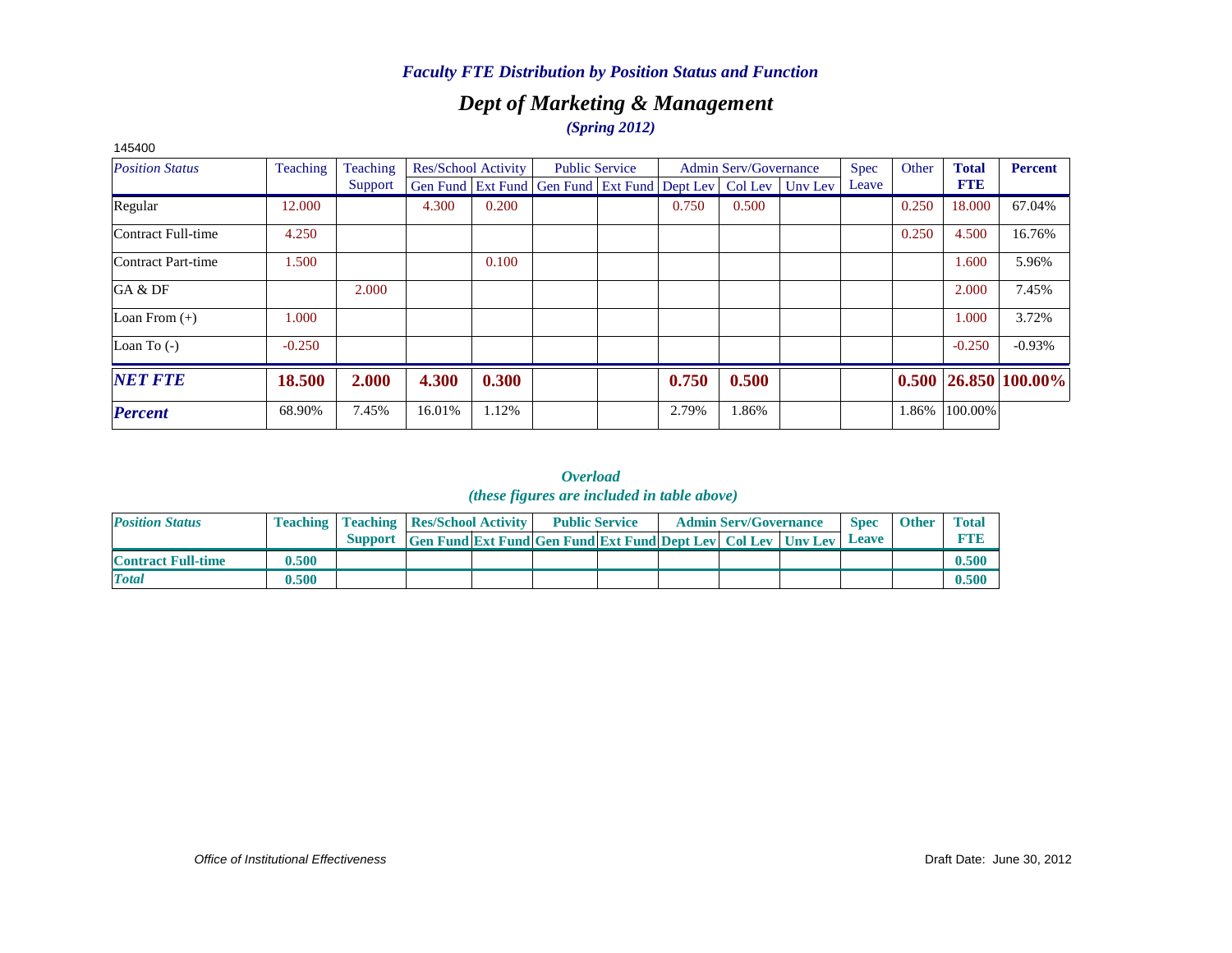## *Center for Info & Communication Sciences (Spring 2012)*

| 147200                 |          |          |       |                     |                                                                |                       |       |                              |         |             |       |              |                |
|------------------------|----------|----------|-------|---------------------|----------------------------------------------------------------|-----------------------|-------|------------------------------|---------|-------------|-------|--------------|----------------|
| <b>Position Status</b> | Teaching | Teaching |       | Res/School Activity |                                                                | <b>Public Service</b> |       | <b>Admin Serv/Governance</b> |         | <b>Spec</b> | Other | <b>Total</b> | <b>Percent</b> |
|                        |          | Support  |       |                     | Gen Fund   Ext Fund   Gen Fund   Ext Fund   Dept Lev   Col Lev |                       |       |                              | Unv Lev | Leave       |       | <b>FTE</b>   |                |
| Regular                | 1.792    | 1.950    | 1.233 | 0.250               | 0.150                                                          |                       | 0.625 | 0.250                        | 0.050   |             | 0.700 | 7.000        | 39.72%         |
| Contract Part-time     | 0.250    |          |       |                     |                                                                |                       |       |                              |         |             |       | 0.250        | 1.42%          |
| GA & DF                |          | 10.000   |       |                     |                                                                |                       |       |                              |         |             |       | 10.000       | 56.74%         |
| Loan From $(+)$        | 0.375    |          |       |                     |                                                                |                       |       |                              |         |             |       | 0.375        | 2.13%          |
| <b>NET FTE</b>         | 2.417    | 11.950   | .233  | 0.250               | 0.150                                                          |                       | 0.625 | 0.250                        | 0.050   |             | 0.700 |              | 17.625 100.00% |
| <b>Percent</b>         | 13.71%   | 67.80%   | 7.00% | 1.42%               | 0.85%                                                          |                       | 3.55% | 1.42%                        | 0.28%   |             | 3.97% | 100.00%      |                |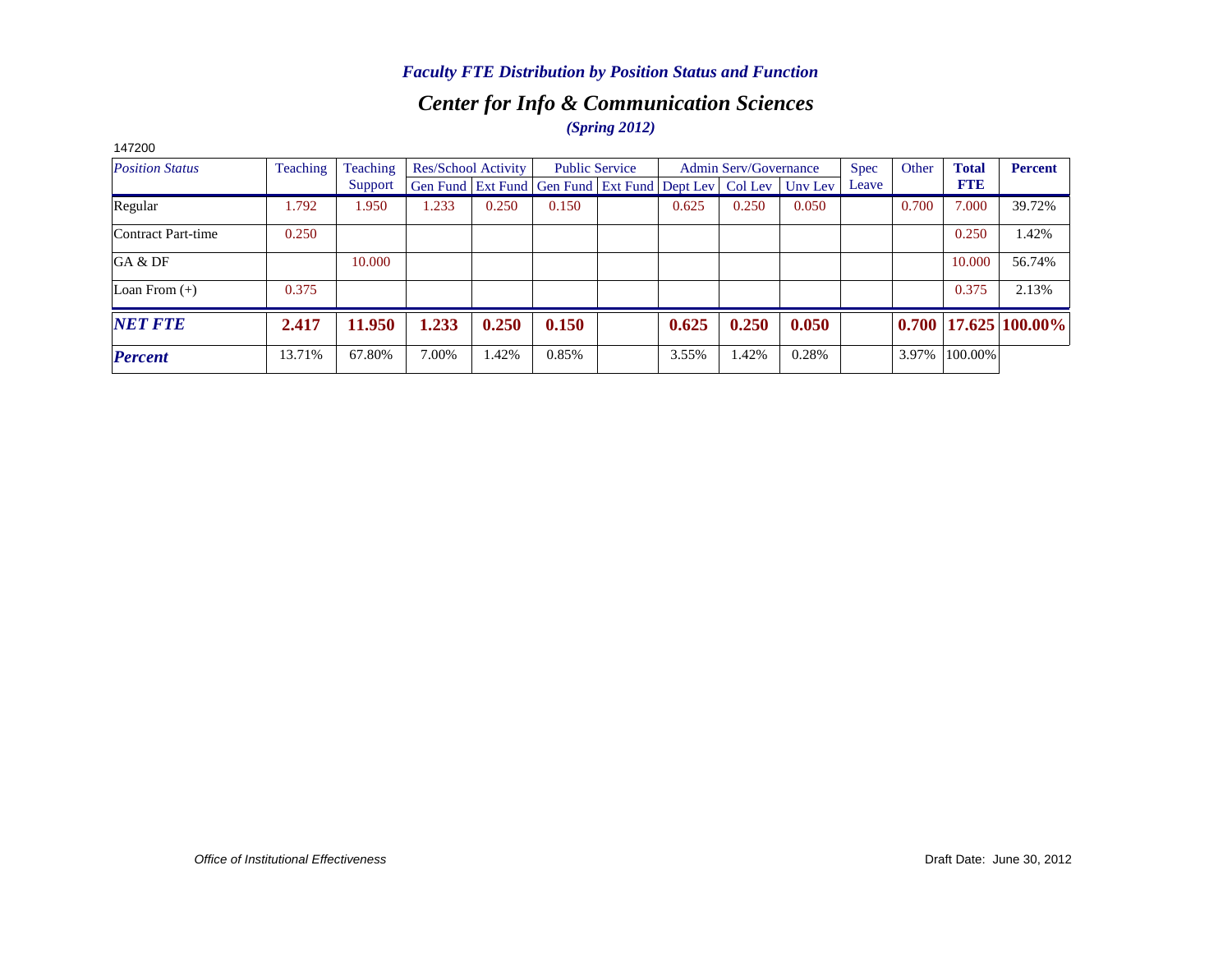## *Dept of Journalism (Spring 2012)*

| 147400                 |          |          |        |                     |                                                                          |       |                              |       |       |              |                        |
|------------------------|----------|----------|--------|---------------------|--------------------------------------------------------------------------|-------|------------------------------|-------|-------|--------------|------------------------|
| <b>Position Status</b> | Teaching | Teaching |        | Res/School Activity | <b>Public Service</b>                                                    |       | <b>Admin Serv/Governance</b> | Spec  | Other | <b>Total</b> | <b>Percent</b>         |
|                        |          | Support  |        |                     | Gen Fund   Ext Fund   Gen Fund   Ext Fund   Dept Lev   Col Lev   Unv Lev |       |                              | Leave |       | <b>FTE</b>   |                        |
| Regular                | 9.168    | 1.250    | 2.999  |                     |                                                                          | 0.500 | 0.250                        |       | 0.333 | 14.500       | 42.37%                 |
| Contract Full-time     | 9.333    | 1.750    | 0.333  |                     |                                                                          |       |                              |       | 0.250 | 11.666       | 34.09%                 |
| Contract Part-time     | 1.541    |          |        |                     |                                                                          |       |                              |       |       | 1.541        | 4.50%                  |
| GA & DF                | 0.250    |          | 4.250  |                     |                                                                          |       |                              |       |       | 4.500        | 13.15%                 |
| Loan From $(+)$        | 2.764    |          |        |                     |                                                                          |       |                              |       |       | 2.764        | 8.08%                  |
| Loan To $(-)$          | $-0.750$ |          |        |                     |                                                                          |       |                              |       |       | $-0.750$     | $-2.19%$               |
| <b>NET FTE</b>         | 22.306   | 3.000    | 7.582  |                     |                                                                          | 0.500 | 0.250                        |       |       |              | $0.583$ 34.221 100.00% |
| <b>Percent</b>         | 65.18%   | 8.77%    | 22.16% |                     |                                                                          | 1.46% | 0.73%                        |       | 1.70% | 100.00%      |                        |

*Overload (these figures are included in table above)*

| <b>Position Status</b>    |       | <b>Teaching   Teaching   Res/School Activity  </b> |                                                                           | <b>Public Service</b> |  | <b>Admin Serv/Governance</b> | <b>Spec</b> | <b>Other</b> | <b>Total</b> |
|---------------------------|-------|----------------------------------------------------|---------------------------------------------------------------------------|-----------------------|--|------------------------------|-------------|--------------|--------------|
|                           |       | Support                                            | <b>Gen Fund Ext Fund Gen Fund Ext Fund Dept Lev   Col Lev   Unv Lev  </b> |                       |  |                              | Leave       |              | <b>FTI3</b>  |
| <b>Regular</b>            | 0.250 |                                                    |                                                                           |                       |  |                              |             |              | 0.250        |
| <b>Contract Full-time</b> | 0.417 |                                                    |                                                                           |                       |  |                              |             | 0.250        | 0.667        |
| <b>Total</b>              | 0.667 |                                                    |                                                                           |                       |  |                              |             | 0.250        | 0.917        |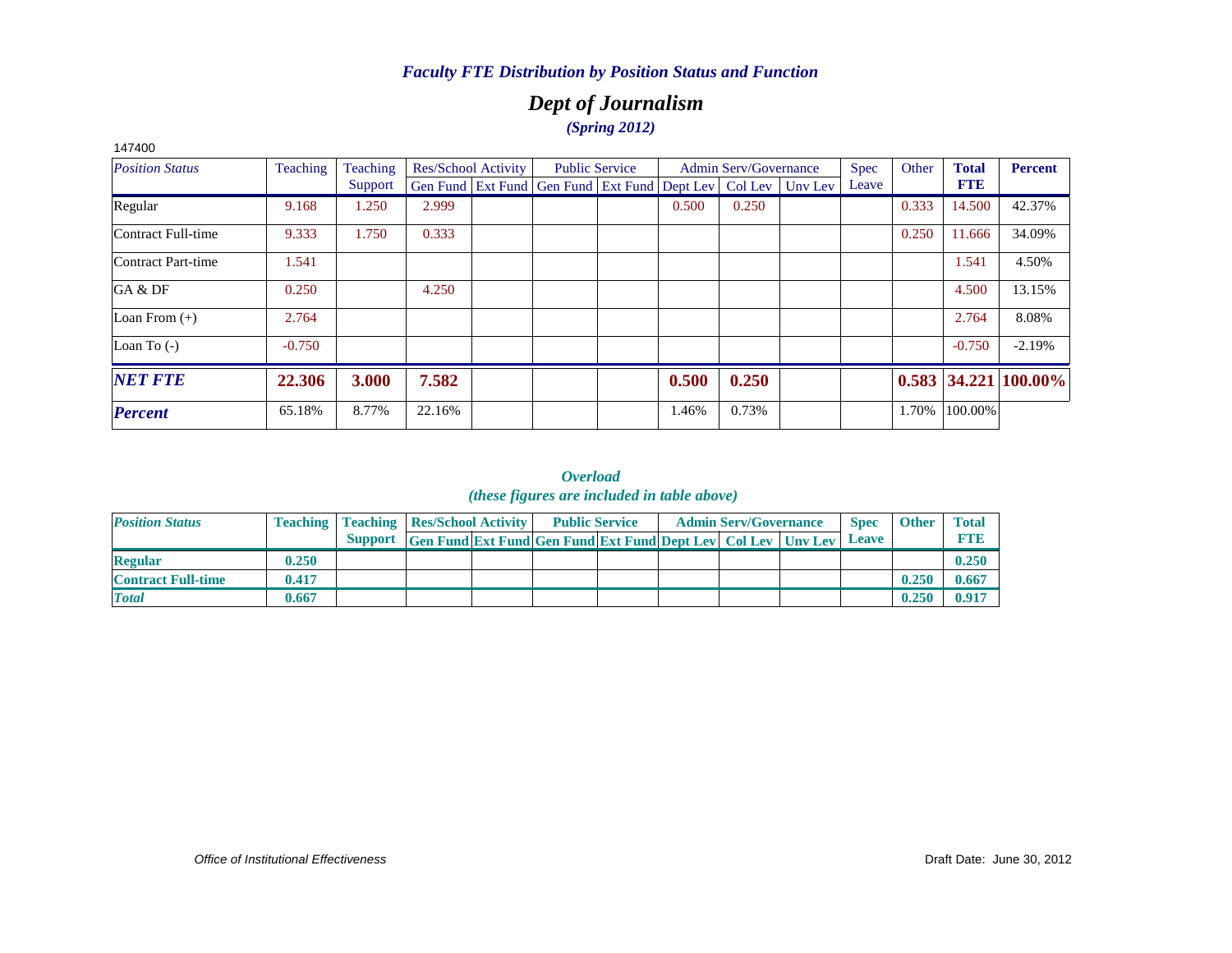## *Dept of Communication Studies (Spring 2012)*

| 147600                 |          |          |       |                            |                                                                  |        |                              |       |       |              |                |
|------------------------|----------|----------|-------|----------------------------|------------------------------------------------------------------|--------|------------------------------|-------|-------|--------------|----------------|
| <b>Position Status</b> | Teaching | Teaching |       | <b>Res/School Activity</b> | <b>Public Service</b>                                            |        | <b>Admin Serv/Governance</b> | Spec  | Other | <b>Total</b> | <b>Percent</b> |
|                        |          | Support  |       |                            | Gen Fund Ext Fund Gen Fund Ext Fund Dept Lev   Col Lev   Unv Lev |        |                              | Leave |       | <b>FTE</b>   |                |
| Regular                | 4.750    |          | 2.000 |                            |                                                                  | 1.250  |                              |       |       | 8.000        | 25.23%         |
| Contract Full-time     | 8.250    |          |       |                            |                                                                  | 1.250  |                              |       |       | 9.500        | 29.97%         |
| Contract Part-time     | 0.500    |          |       |                            |                                                                  |        |                              |       |       | 0.500        | 1.58%          |
| GA & DF                | 10.990   | 1.006    |       |                            |                                                                  | 1.996  |                              |       |       | 13.992       | 44.13%         |
| Loan From $(+)$        | 0.250    |          |       |                            |                                                                  |        |                              |       |       | 0.250        | 0.79%          |
| Loan To $(-)$          | $-0.539$ |          |       |                            |                                                                  |        |                              |       |       | $-0.539$     | $-1.70%$       |
| <b>NET FTE</b>         | 24.201   | 1.006    | 2.000 |                            |                                                                  | 4.496  |                              |       |       |              | 31.703 100.00% |
| <b>Percent</b>         | 76.34%   | 3.17%    | 6.31% |                            |                                                                  | 14.18% |                              |       |       | 100.00%      |                |

*Overload (these figures are included in table above)*

| <b>Position Status</b>    |      | <b>Teaching   Teaching   Res/School Activity  </b> |                                                                          |  | <b>Public Service</b> | <b>Admin Serv/Governance</b> | <b>Spec</b> | <b>Other</b> | <b>Total</b> |
|---------------------------|------|----------------------------------------------------|--------------------------------------------------------------------------|--|-----------------------|------------------------------|-------------|--------------|--------------|
|                           |      |                                                    | Support Gen Fund Ext Fund Gen Fund Ext Fund Dept Lev   Col Lev   Unv Lev |  |                       |                              | Leave       |              | <b>FTR</b>   |
| <b>Contract Full-time</b> | .250 |                                                    |                                                                          |  |                       |                              |             |              | 1.250        |
| <b>Total</b>              | .250 |                                                    |                                                                          |  |                       |                              |             |              | 1.250        |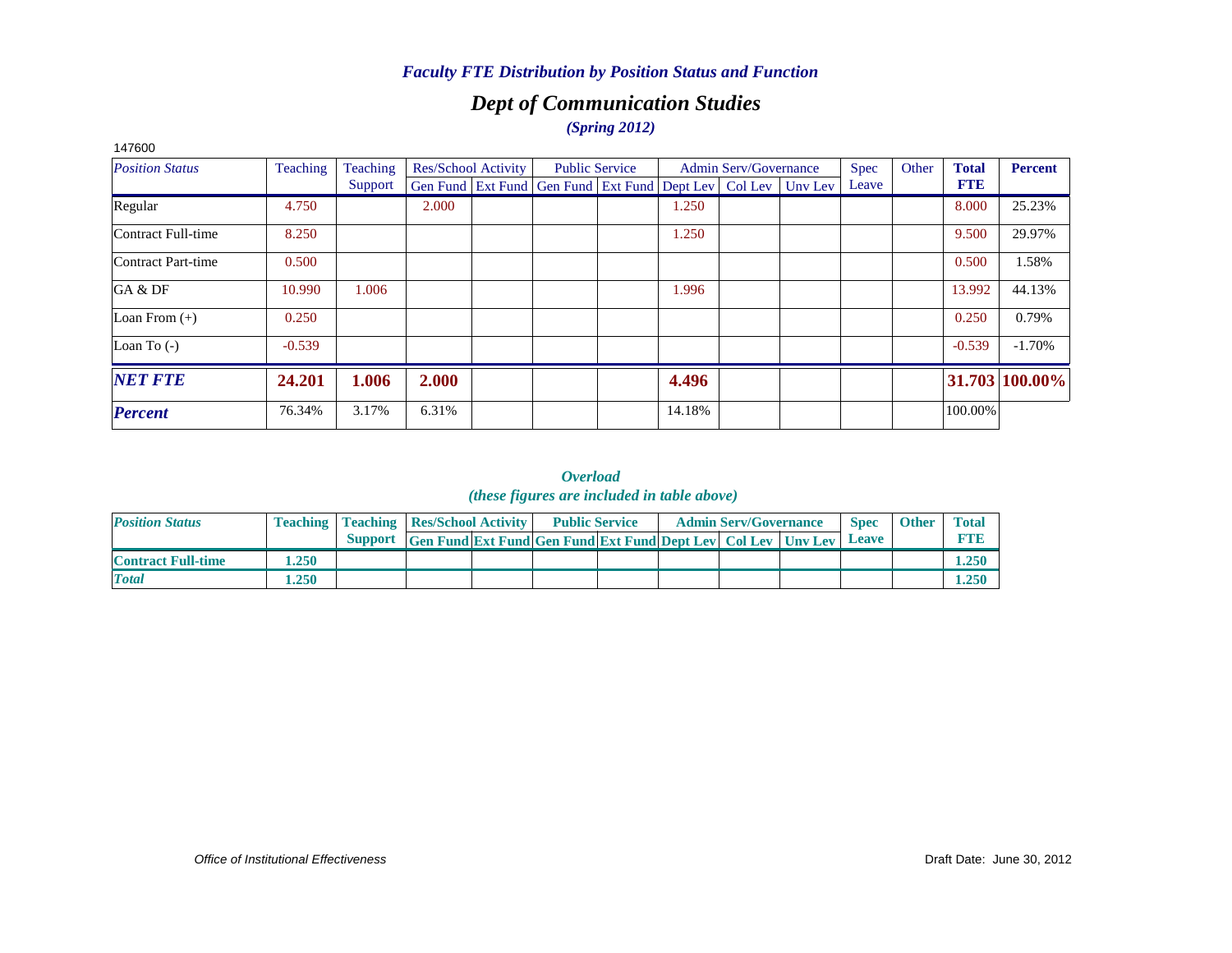## *Dept of Telecommunications (Spring 2012)*

| 147800                 |          |          |        |                            |                                                                          |       |                              |       |       |              |                |
|------------------------|----------|----------|--------|----------------------------|--------------------------------------------------------------------------|-------|------------------------------|-------|-------|--------------|----------------|
| <b>Position Status</b> | Teaching | Teaching |        | <b>Res/School Activity</b> | <b>Public Service</b>                                                    |       | <b>Admin Serv/Governance</b> | Spec  | Other | <b>Total</b> | <b>Percent</b> |
|                        |          | Support  |        |                            | Gen Fund   Ext Fund   Gen Fund   Ext Fund   Dept Lev   Col Lev   Unv Lev |       |                              | Leave |       | <b>FTE</b>   |                |
| Regular                | 9.316    |          | 3.184  |                            |                                                                          | 0.500 |                              |       |       | 13.000       | 46.42%         |
| Contract Full-time     | 9.934    |          | 0.394  |                            |                                                                          | 0.922 |                              |       |       | 11.250       | 40.17%         |
| Contract Part-time     | 1.500    |          |        |                            |                                                                          |       |                              |       |       | 1.500        | 5.36%          |
| GA & DF                | 1.165    | 4.085    |        |                            |                                                                          |       |                              |       |       | 5.250        | 18.75%         |
| Loan From $(+)$        | 0.770    |          |        |                            |                                                                          |       |                              |       |       | 0.770        | 2.75%          |
| Loan To $(-)$          | $-3.764$ |          |        |                            |                                                                          |       |                              |       |       | $-3.764$     | $-13.44%$      |
| <b>NET FTE</b>         | 18.921   | 4.085    | 3.578  |                            |                                                                          | 1.422 |                              |       |       |              | 28.006 100.00% |
| <b>Percent</b>         | 67.56%   | 14.59%   | 12.78% |                            |                                                                          | 5.08% |                              |       |       | 100.00%      |                |

*Overload (these figures are included in table above)*

| <b>Position Status</b>    |       | <b>Teaching   Teaching   Res/School Activity  </b> |                                                                           |  | <b>Public Service</b> | <b>Admin Serv/Governance</b> | <b>Spec</b>  | <b>Other</b> | <b>Total</b> |
|---------------------------|-------|----------------------------------------------------|---------------------------------------------------------------------------|--|-----------------------|------------------------------|--------------|--------------|--------------|
|                           |       | <b>Support</b>                                     | <b>Gen Fund Ext Fund Gen Fund Ext Fund Dept Lev   Col Lev   Unv Lev  </b> |  |                       |                              | <b>Leave</b> |              | <b>FTI3</b>  |
| <b>Contract Full-time</b> | 0.250 |                                                    |                                                                           |  |                       |                              |              |              | 0.250        |
| <b>Loan From</b> $(+)$    | 0.250 |                                                    |                                                                           |  |                       |                              |              |              | 0.250        |
| <b>Total</b>              | 0.500 |                                                    |                                                                           |  |                       |                              |              |              | 0.500        |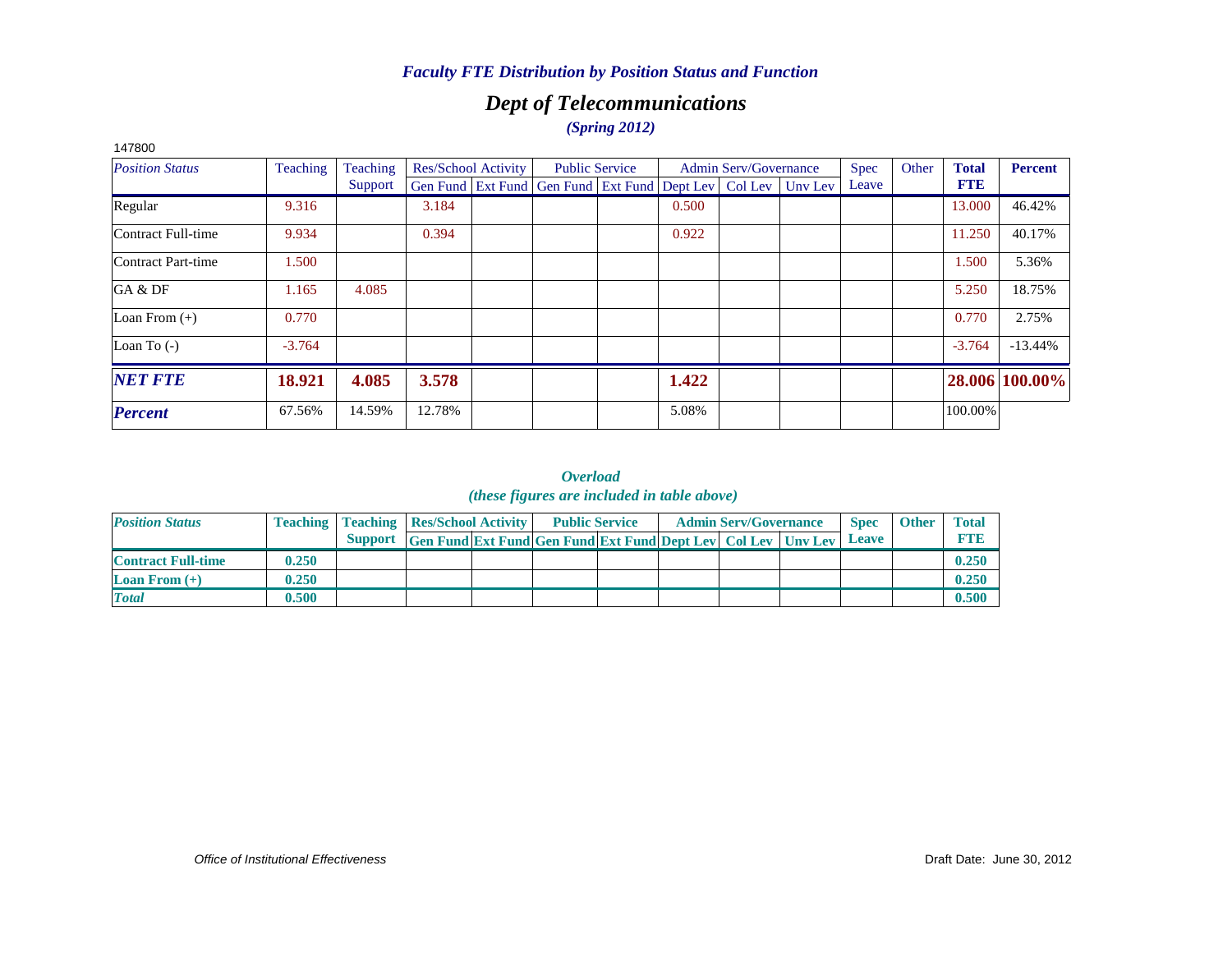## *Dept of Family & Consumer Sciences (Spring 2012)*

| 151000                 |          |          |        |                            |                                                                          |       |                              |             |       |              |                |
|------------------------|----------|----------|--------|----------------------------|--------------------------------------------------------------------------|-------|------------------------------|-------------|-------|--------------|----------------|
| <b>Position Status</b> | Teaching | Teaching |        | <b>Res/School Activity</b> | <b>Public Service</b>                                                    |       | <b>Admin Serv/Governance</b> | <b>Spec</b> | Other | <b>Total</b> | <b>Percent</b> |
|                        |          | Support  |        |                            | Gen Fund   Ext Fund   Gen Fund   Ext Fund   Dept Lev   Col Lev   Unv Lev |       |                              | Leave       |       | <b>FTE</b>   |                |
| Regular                | 9.167    | 1.250    | 4.250  |                            |                                                                          | 0.750 |                              |             |       | 15.417       | 38.80%         |
| Contract Full-time     | 13.564   | 2.333    |        |                            |                                                                          |       |                              |             |       | 15.897       | 40.01%         |
| Contract Part-time     | 2.417    |          |        |                            |                                                                          |       |                              |             |       | 2.417        | 6.08%          |
| GA & DF                | 0.500    |          | 5.500  |                            |                                                                          |       |                              |             |       | 6.000        | 15.10%         |
| <b>NET FTE</b>         | 25.648   | 3.583    | 9.750  |                            |                                                                          | 0.750 |                              |             |       |              | 39.731 100.00% |
| <b>Percent</b>         | 64.55%   | 9.02%    | 24.54% |                            |                                                                          | 1.89% |                              |             |       | 100.00%      |                |

*Overload (these figures are included in table above)*

| <b>Position Status</b>    |       | <b>Teaching   Teaching   Res/School Activity  </b> |                                                                      | <b>Public Service</b> |  | <b>Admin Serv/Governance</b> | <b>Spec</b>  | <b>Other</b> | <b>Total</b>  |
|---------------------------|-------|----------------------------------------------------|----------------------------------------------------------------------|-----------------------|--|------------------------------|--------------|--------------|---------------|
|                           |       |                                                    | Support Gen Fund Ext Fund Gen Fund Ext Fund Dept Lev Col Lev Unv Lev |                       |  |                              | <b>Leave</b> |              | <b>ET N B</b> |
| <b>Regular</b>            | 0.917 |                                                    |                                                                      |                       |  |                              |              |              | 0.91'         |
| <b>Contract Full-time</b> | 2.582 | 0.583                                              |                                                                      |                       |  |                              |              |              | 3.165         |
| <b>Total</b>              | 3.499 | 0.583                                              |                                                                      |                       |  |                              |              |              | 4.082         |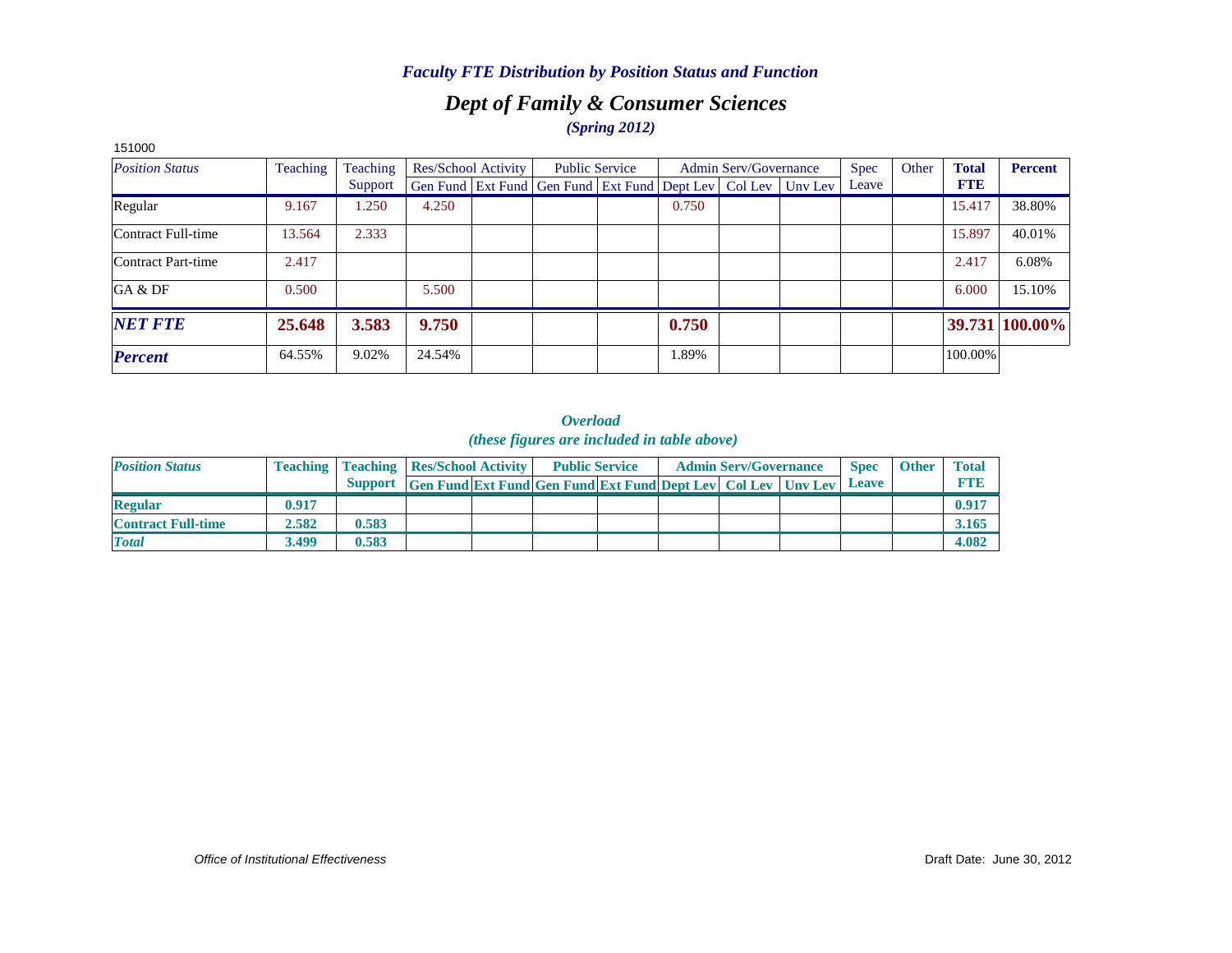## *Dept of Technology (Spring 2012)*

| 151300                 |          |          |       |                            |                                                                |       |                       |         |             |       |              |                      |
|------------------------|----------|----------|-------|----------------------------|----------------------------------------------------------------|-------|-----------------------|---------|-------------|-------|--------------|----------------------|
| <b>Position Status</b> | Teaching | Teaching |       | <b>Res/School Activity</b> | <b>Public Service</b>                                          |       | Admin Serv/Governance |         | <b>Spec</b> | Other | <b>Total</b> | <b>Percent</b>       |
|                        |          | Support  |       |                            | Gen Fund   Ext Fund   Gen Fund   Ext Fund   Dept Lev   Col Lev |       |                       | Unv Lev | Leave       |       | <b>FTE</b>   |                      |
| Regular                | 11.000   |          | 2.000 | 0.500                      |                                                                | 1.000 |                       |         | 1.000       | 1.250 | 16.750       | 54.92%               |
| Contract Full-time     | 5.250    |          |       |                            |                                                                |       |                       |         |             | 0.500 | 5.750        | 18.85%               |
| Contract Part-time     | 3.000    |          |       |                            |                                                                |       |                       |         |             |       | 3.000        | 9.84%                |
| GA & DF                | 0.250    | 4.750    |       |                            |                                                                |       |                       |         |             |       | 5.000        | 16.39%               |
| <b>NET FTE</b>         | 19.500   | 4.750    | 2.000 | 0.500                      |                                                                | 1.000 |                       |         | 1.000       |       |              | 1.750 30.500 100.00% |
| <b>Percent</b>         | 63.93%   | 15.57%   | 6.56% | 1.64%                      |                                                                | 3.28% |                       |         | 3.28%       | 5.74% | 100.00%      |                      |

| <b>Position Status</b>    |       | <b>Teaching   Teaching   Res/School Activity  </b> |                                                                     |  | <b>Public Service</b> | <b>Admin Serv/Governance</b> | <b>Spec</b>  | <b>Other</b> | <b>Total</b> |
|---------------------------|-------|----------------------------------------------------|---------------------------------------------------------------------|--|-----------------------|------------------------------|--------------|--------------|--------------|
|                           |       | <b>Support</b>                                     | <b>Gen Fund Ext Fund Gen Fund Ext Fund Dept Lev Col Lev Unv Lev</b> |  |                       |                              | <b>Leave</b> |              | <b>FTE</b>   |
| <b>Regular</b>            | 0.750 |                                                    |                                                                     |  |                       |                              |              |              | 0.750        |
| <b>Contract Full-time</b> | 0.750 |                                                    |                                                                     |  |                       |                              |              |              | 0.750        |
| <b>Contract Part-time</b> | 0.250 |                                                    |                                                                     |  |                       |                              |              |              | 0.250        |
| <b>Total</b>              | 1.750 |                                                    |                                                                     |  |                       |                              |              |              | 1.750        |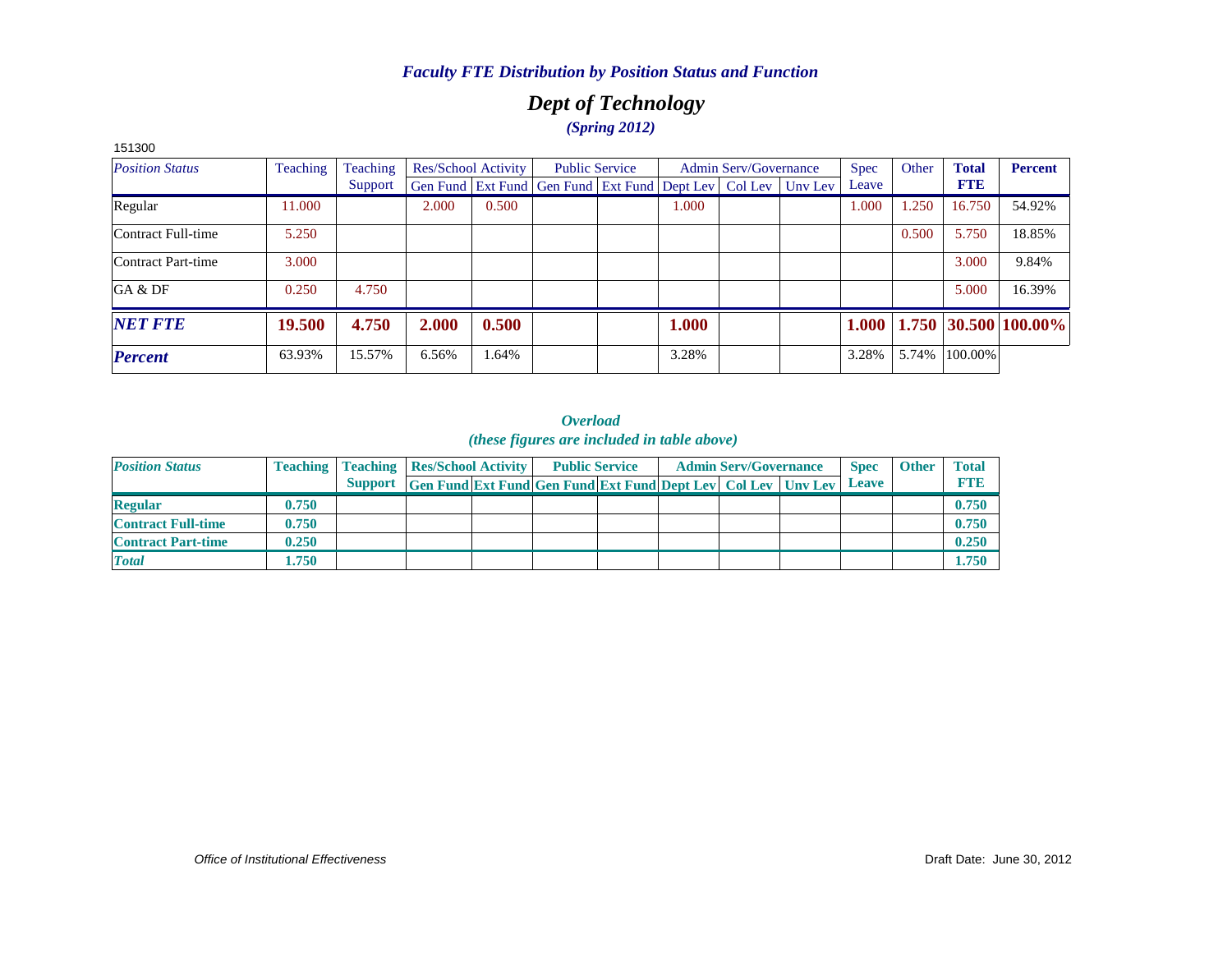## *Department of Military Science (Spring 2012)*

| 151800                 |          |          |                                                              |                       |  |                              |             |       |              |                |
|------------------------|----------|----------|--------------------------------------------------------------|-----------------------|--|------------------------------|-------------|-------|--------------|----------------|
| <b>Position Status</b> | Teaching | Teaching | Res/School Activity                                          | <b>Public Service</b> |  | <b>Admin Serv/Governance</b> | <b>Spec</b> | Other | <b>Total</b> | <b>Percent</b> |
|                        |          | Support  | Gen Fund Ext Fund Gen Fund Ext Fund Dept Lev Col Lev Unv Lev |                       |  |                              | Leave       |       | <b>FTE</b>   |                |
| Contract Part-time     | 3.000    |          |                                                              |                       |  |                              |             |       | 3.000        | 100.00%        |
| <b>NET FTE</b>         | 3.000    |          |                                                              |                       |  |                              |             |       |              | 3.000 100.00%  |
| <b>Percent</b>         | 100.00%  |          |                                                              |                       |  |                              |             |       | 100.00%      |                |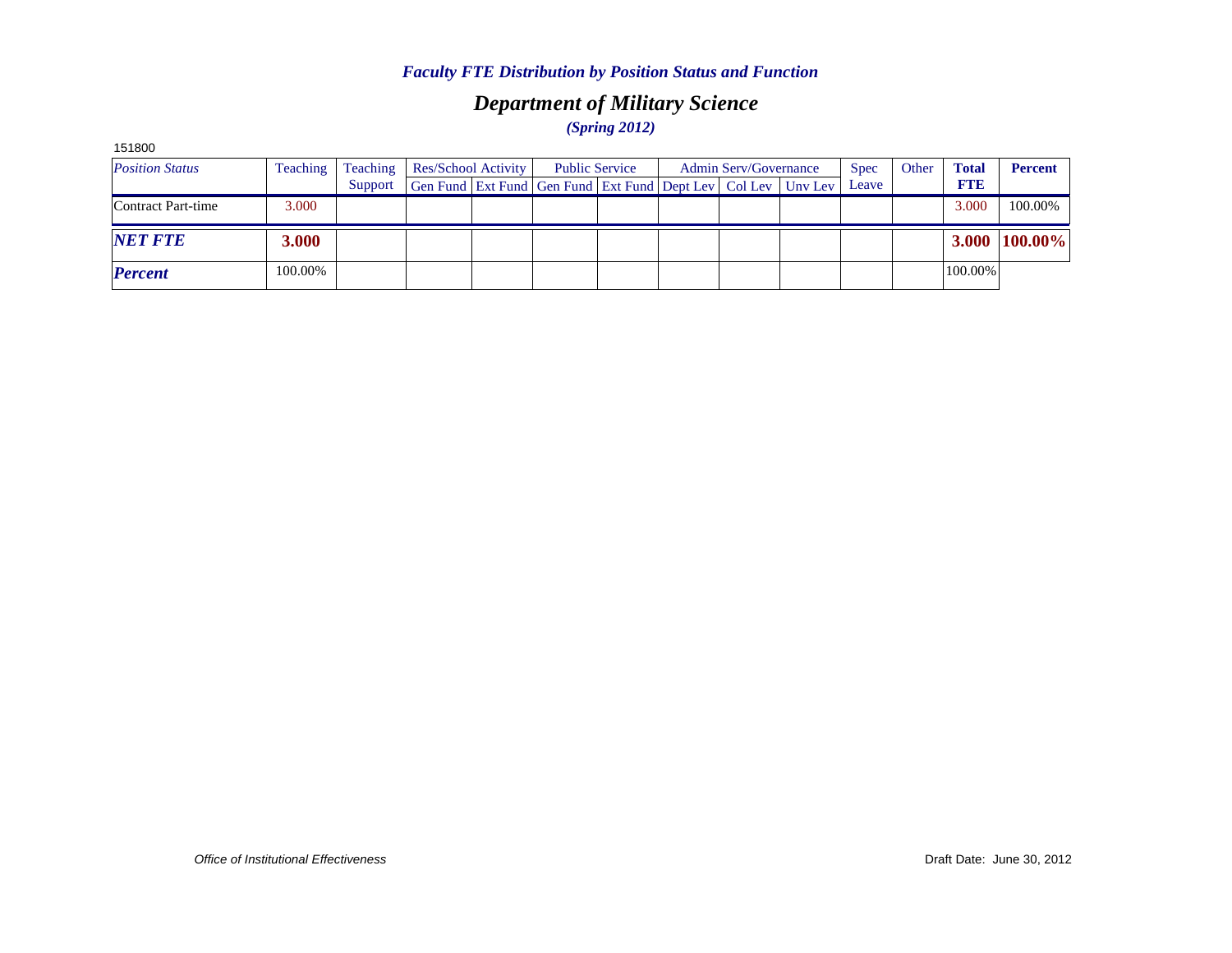## *School of Nursing (Spring 2012)*

| 152800                 |          |          |       |                     |                                                                          |       |                       |             |       |              |                |
|------------------------|----------|----------|-------|---------------------|--------------------------------------------------------------------------|-------|-----------------------|-------------|-------|--------------|----------------|
| <b>Position Status</b> | Teaching | Teaching |       | Res/School Activity | <b>Public Service</b>                                                    |       | Admin Serv/Governance | <b>Spec</b> | Other | <b>Total</b> | <b>Percent</b> |
|                        |          | Support  |       |                     | Gen Fund   Ext Fund   Gen Fund   Ext Fund   Dept Lev   Col Lev   Unv Lev |       |                       | Leave       |       | <b>FTE</b>   |                |
| Regular                | 8.874    | 0.084    | 0.708 |                     |                                                                          | 2.417 |                       |             |       | 12.083       | 22.48%         |
| Contract Full-time     | 26.416   | 0.332    |       |                     |                                                                          | 0.250 |                       |             |       | 26.998       | 50.23%         |
| Contract Part-time     | 11.166   |          |       |                     |                                                                          |       |                       |             |       | 11.166       | 20.78%         |
| GA & DF                |          |          | 3.500 |                     |                                                                          |       |                       |             |       | 3.500        | 6.51%          |
| <b>NET FTE</b>         | 46.456   | 0.416    | 4.208 |                     |                                                                          | 2.667 |                       |             |       |              | 53.747 100.00% |
| <b>Percent</b>         | 86.43%   | 0.77%    | 7.83% |                     |                                                                          | 4.96% |                       |             |       | 100.00%      |                |

*Overload (these figures are included in table above)*

| <b>Position Status</b>    |       | <b>Teaching   Teaching   Res/School Activity  </b> |                                                                      | <b>Public Service</b> |       | <b>Admin Serv/Governance</b> | <b>Spec</b>  | <b>Other</b> | <b>Total</b> |
|---------------------------|-------|----------------------------------------------------|----------------------------------------------------------------------|-----------------------|-------|------------------------------|--------------|--------------|--------------|
|                           |       |                                                    | Support Gen Fund Ext Fund Gen Fund Ext Fund Dept Lev Col Lev Unv Lev |                       |       |                              | <b>Leave</b> |              | <b>FTE</b>   |
| <b>Regular</b>            | 0.083 |                                                    |                                                                      |                       |       |                              |              |              | 0.083        |
| <b>Contract Full-time</b> | 2.083 |                                                    |                                                                      |                       | 0.250 |                              |              |              | 2.333        |
| <b>Contract Part-time</b> | 0.500 |                                                    |                                                                      |                       |       |                              |              |              | 0.500        |
| <b>Total</b>              | 2.666 |                                                    |                                                                      |                       | 0.250 |                              |              |              | 2.916        |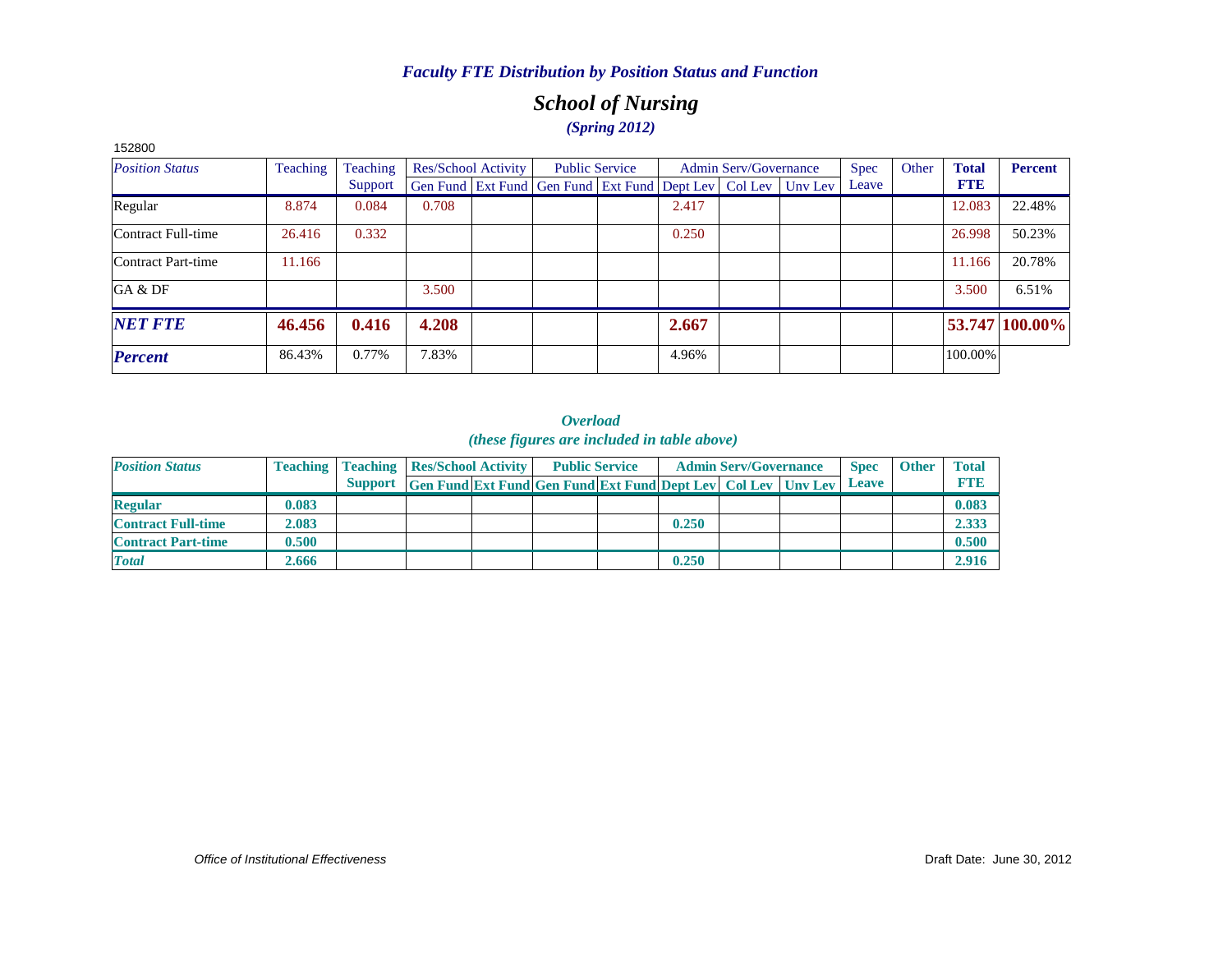## *School of Physical Education (Spring 2012)*

| 153100                 |          |          |                     |       |                                              |       |                              |         |             |       |              |                |
|------------------------|----------|----------|---------------------|-------|----------------------------------------------|-------|------------------------------|---------|-------------|-------|--------------|----------------|
| <b>Position Status</b> | Teaching | Teaching | Res/School Activity |       | <b>Public Service</b>                        |       | <b>Admin Serv/Governance</b> |         | <b>Spec</b> | Other | <b>Total</b> | Percent        |
|                        |          | Support  |                     |       | Gen Fund Ext Fund Gen Fund Ext Fund Dept Lev |       | Col Lev                      | Unv Lev | Leave       |       | <b>FTE</b>   |                |
| Regular                | 9.083    |          | 6.834               | 1.130 |                                              | 4.033 |                              | 0.500   |             |       | 21.580       | 33.19%         |
| Contract Full-time     | 15.548   |          |                     |       |                                              | 1.333 |                              |         |             |       | 16.881       | 25.96%         |
| Contract Part-time     | 5.189    | 0.250    | 0.050               | 1.100 |                                              | 0.417 |                              |         |             |       | 7.006        | 10.77%         |
| GA & DF                | 2.974    |          | 13.609              | 3.500 |                                              |       |                              |         |             |       | 20.083       | 30.88%         |
| Loan From $(+)$        | 0.062    |          |                     |       |                                              |       |                              |         |             |       | 0.062        | 0.10%          |
| Loan To $(-)$          | $-0.584$ |          |                     |       |                                              |       |                              |         |             |       | $-0.584$     | $-0.90\%$      |
| <b>NET FTE</b>         | 32.272   | 0.250    | 20.493              | 5.730 |                                              | 5.783 |                              | 0.500   |             |       |              | 65.028 100.00% |
| <b>Percent</b>         | 49.63%   | 0.38%    | 31.51%              | 8.81% |                                              | 8.89% |                              | 0.77%   |             |       | 100.00%      |                |

*Overload (these figures are included in table above)*

| <b>Position Status</b>    |       | <b>Teaching   Teaching   Res/School Activity  </b> |                                                                     | <b>Public Service</b> |  | <b>Admin Serv/Governance</b> | <b>Spec</b>  | <b>Other</b> | <b>Total</b> |
|---------------------------|-------|----------------------------------------------------|---------------------------------------------------------------------|-----------------------|--|------------------------------|--------------|--------------|--------------|
|                           |       | <b>Support</b>                                     | <b>Gen Fund Ext Fund Gen Fund Ext Fund Dept Lev Col Lev Unv Lev</b> |                       |  |                              | <b>Leave</b> |              |              |
| <b>Regular</b>            | 0.824 |                                                    |                                                                     |                       |  |                              |              |              | 0.824        |
| <b>Contract Full-time</b> | 3.112 |                                                    |                                                                     |                       |  |                              |              |              | 3.112        |
| <b>Contract Part-time</b> | 0.108 |                                                    |                                                                     |                       |  |                              |              |              | 0.108        |
| <b>Total</b>              | 4.044 |                                                    |                                                                     |                       |  |                              |              |              | 4.044        |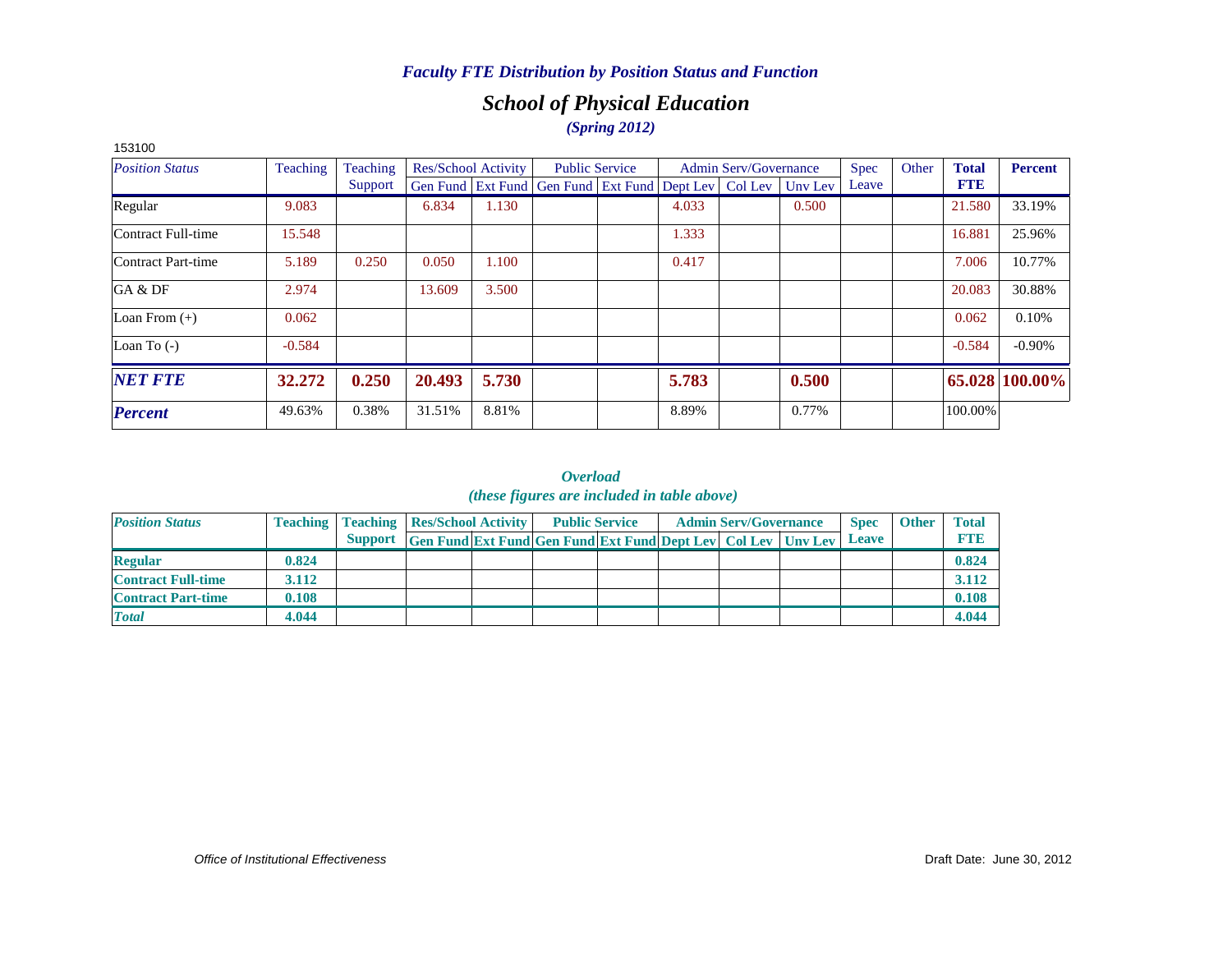## *Institute for Wellness/Gerontology (Spring 2012)*

| 130400                 |                 |          |        |                     |                                                              |                       |       |                              |             |       |              |                |
|------------------------|-----------------|----------|--------|---------------------|--------------------------------------------------------------|-----------------------|-------|------------------------------|-------------|-------|--------------|----------------|
| <b>Position Status</b> | <b>Teaching</b> | Teaching |        | Res/School Activity |                                                              | <b>Public Service</b> |       | <b>Admin Serv/Governance</b> | <b>Spec</b> | Other | <b>Total</b> | <b>Percent</b> |
|                        |                 | Support  |        |                     | Gen Fund Ext Fund Gen Fund Ext Fund Dept Lev Col Lev Unv Lev |                       |       |                              | Leave       |       | <b>FTE</b>   |                |
| Regular                | 0.504           |          | 0.250  |                     |                                                              |                       | 0.246 |                              |             |       | 1.000        | 11.76%         |
| GA & DF                |                 |          | 6.500  | 0.500               |                                                              |                       |       |                              |             |       | 7.000        | 82.34%         |
| Loan From $(+)$        | 0.251           |          |        |                     |                                                              |                       |       |                              |             |       | 0.251        | 2.95%          |
| <b>NET FTE</b>         | 0.755           |          | 6.750  | 0.500               |                                                              |                       | 0.246 |                              |             |       | 8.251        | 97.06%         |
| <b>Percent</b>         | 9.15%           |          | 81.81% | 6.06%               |                                                              |                       | 2.98% |                              |             |       | 100.00%      |                |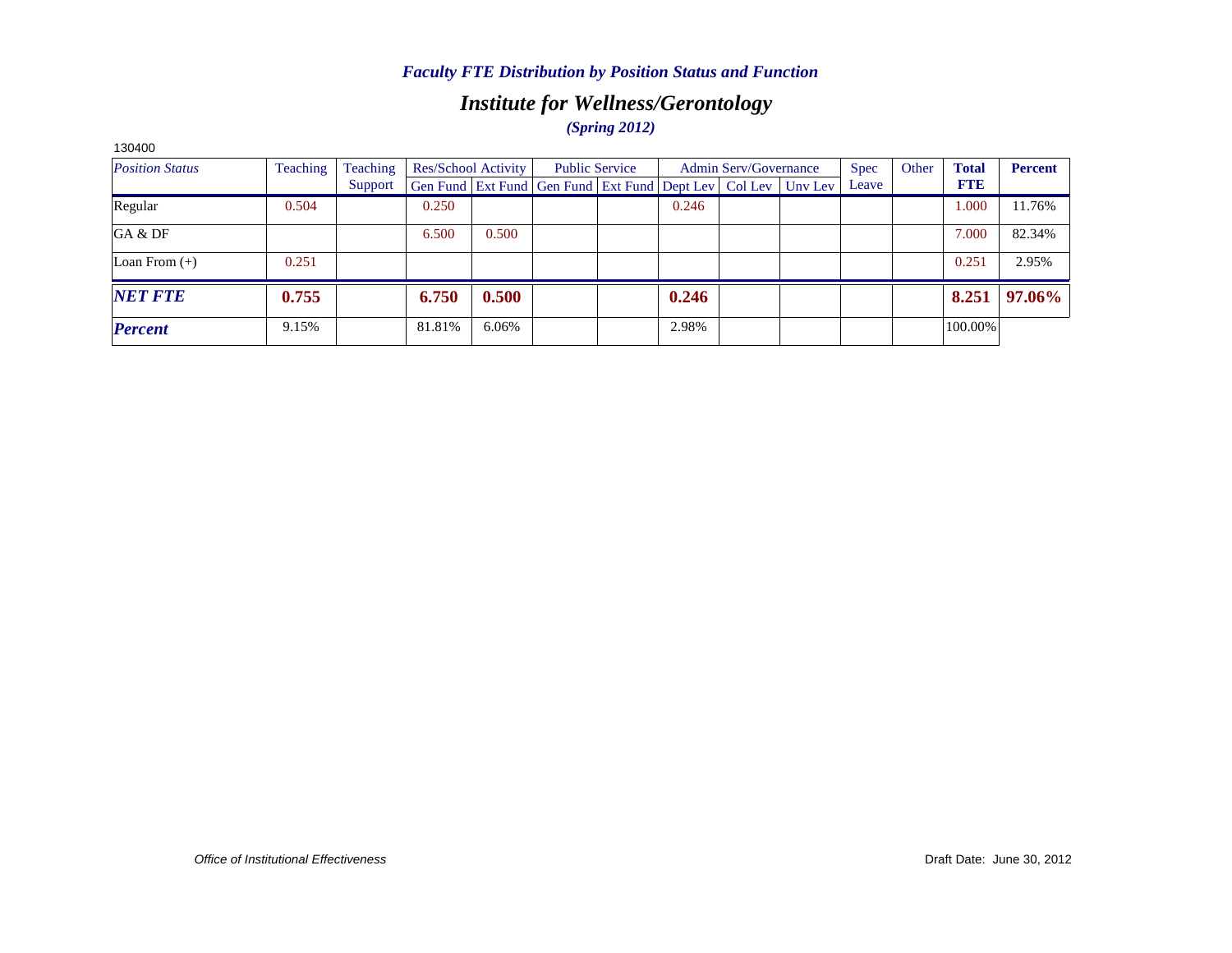## *Dept of Art (Spring 2012)*

| 155600                 |          |          |                            |       |                                                                |                       |       |                              |          |       |       |              |                |
|------------------------|----------|----------|----------------------------|-------|----------------------------------------------------------------|-----------------------|-------|------------------------------|----------|-------|-------|--------------|----------------|
| <b>Position Status</b> | Teaching | Teaching | <b>Res/School Activity</b> |       |                                                                | <b>Public Service</b> |       | <b>Admin Serv/Governance</b> |          | Spec  | Other | <b>Total</b> | <b>Percent</b> |
|                        |          | Support  |                            |       | Gen Fund   Ext Fund   Gen Fund   Ext Fund   Dept Lev   Col Lev |                       |       |                              | Unv Lev  | Leave |       | <b>FTE</b>   |                |
| Regular                | 21.000   |          |                            |       |                                                                |                       | 2.000 |                              | 0.000    | 1.000 |       | 24,000       | 64.56%         |
| Contract Full-time     | 5.000    |          |                            | 0.500 |                                                                |                       | 0.500 |                              |          |       |       | 6.000        | 16.14%         |
| Contract Part-time     | 3.500    |          |                            |       |                                                                |                       |       |                              |          |       |       | 3.500        | 9.41%          |
| GA & DF                | 0.250    | 3.250    |                            |       |                                                                |                       |       |                              |          |       |       | 3.500        | 9.41%          |
| Loan From $(+)$        | 0.185    |          |                            |       |                                                                |                       |       |                              |          |       |       | 0.185        | 0.50%          |
| Loan To $(-)$          | $-0.010$ |          |                            |       |                                                                |                       |       |                              |          |       |       | $-0.010$     | $-0.03%$       |
| <b>NET FTE</b>         | 29.925   | 3.250    |                            | 0.500 |                                                                |                       | 2.500 |                              | 0.000    | 1.000 |       |              | 37.175 100.00% |
| <b>Percent</b>         | 80.50%   | 8.74%    |                            | 1.34% |                                                                |                       | 6.72% |                              | $0.00\%$ | 2.69% |       | 100.00%      |                |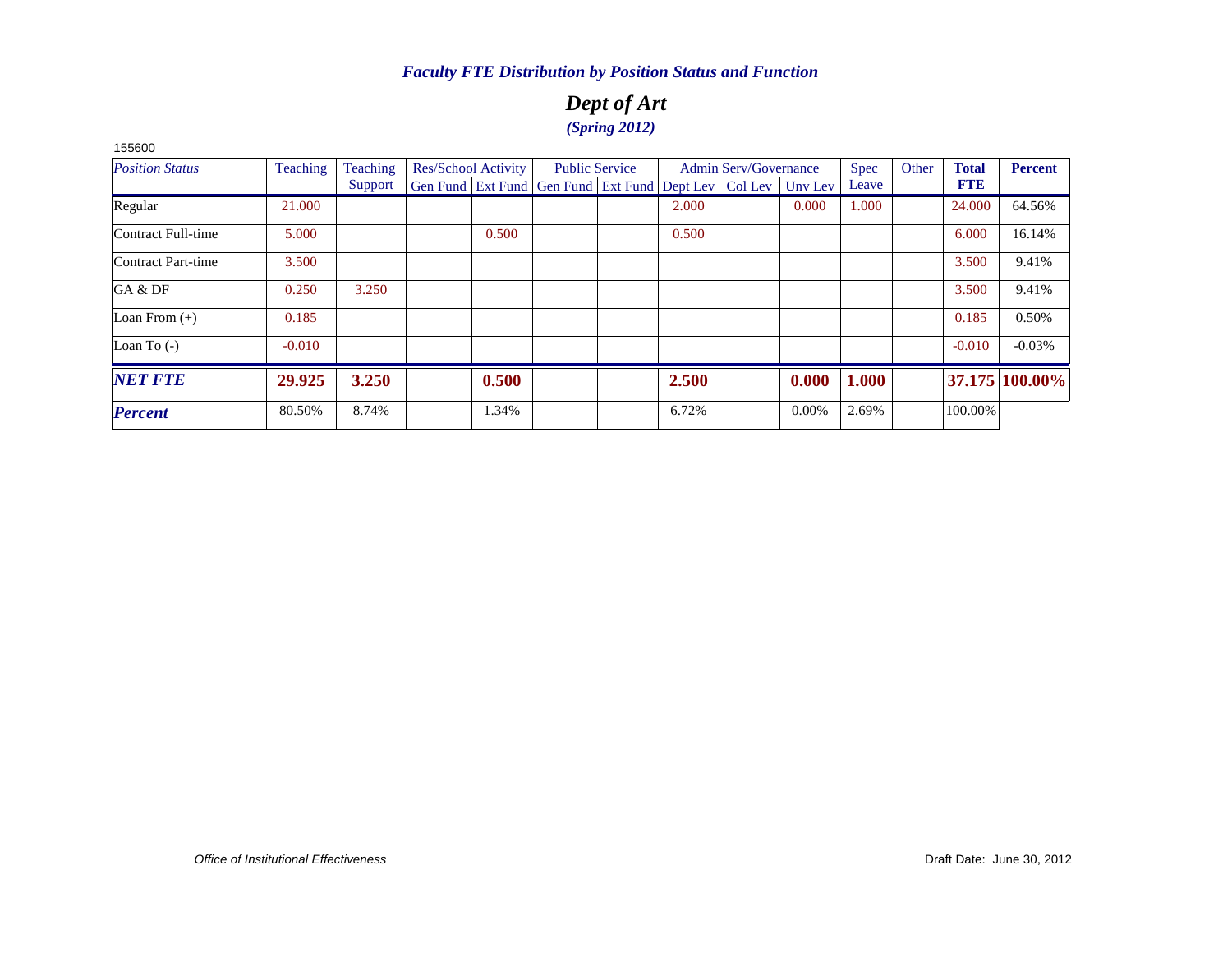## *School of Music (Spring 2012)*

| 156000                 |          |          |       |                            |                                                              |                       |       |                              |             |       |              |                |
|------------------------|----------|----------|-------|----------------------------|--------------------------------------------------------------|-----------------------|-------|------------------------------|-------------|-------|--------------|----------------|
| <b>Position Status</b> | Teaching | Teaching |       | <b>Res/School Activity</b> |                                                              | <b>Public Service</b> |       | <b>Admin Serv/Governance</b> | <b>Spec</b> | Other | <b>Total</b> | <b>Percent</b> |
|                        |          | Support  |       |                            | Gen Fund Ext Fund Gen Fund Ext Fund Dept Lev Col Lev Unv Lev |                       |       |                              | Leave       |       | <b>FTE</b>   |                |
| Regular                | 38.812   | 0.169    | 4.853 |                            |                                                              |                       | 2.166 |                              | 1.000       |       | 47.000       | 56.93%         |
| Contract Full-time     | 6.495    |          | 0.505 |                            |                                                              |                       |       |                              |             |       | 7.000        | 8.48%          |
| Contract Part-time     | 5.750    |          |       |                            |                                                              |                       |       |                              |             |       | 5.750        | 6.97%          |
| GA & DF                | 7.666    | 15.500   |       |                            |                                                              |                       |       |                              |             |       | 23.166       | 28.06%         |
| Loan From $(+)$        | 0.065    |          |       |                            |                                                              |                       |       |                              |             |       | 0.065        | 0.08%          |
| Loan To $(-)$          | $-0.429$ |          |       |                            |                                                              |                       |       |                              |             |       | $-0.429$     | $-0.52%$       |
| <b>NET FTE</b>         | 58.359   | 15.669   | 5.358 |                            |                                                              |                       | 2.166 |                              | 1.000       |       |              | 82.552 100.00% |
| <b>Percent</b>         | 70.69%   | 18.98%   | 6.49% |                            |                                                              |                       | 2.62% |                              | 1.21%       |       | 100.00%      |                |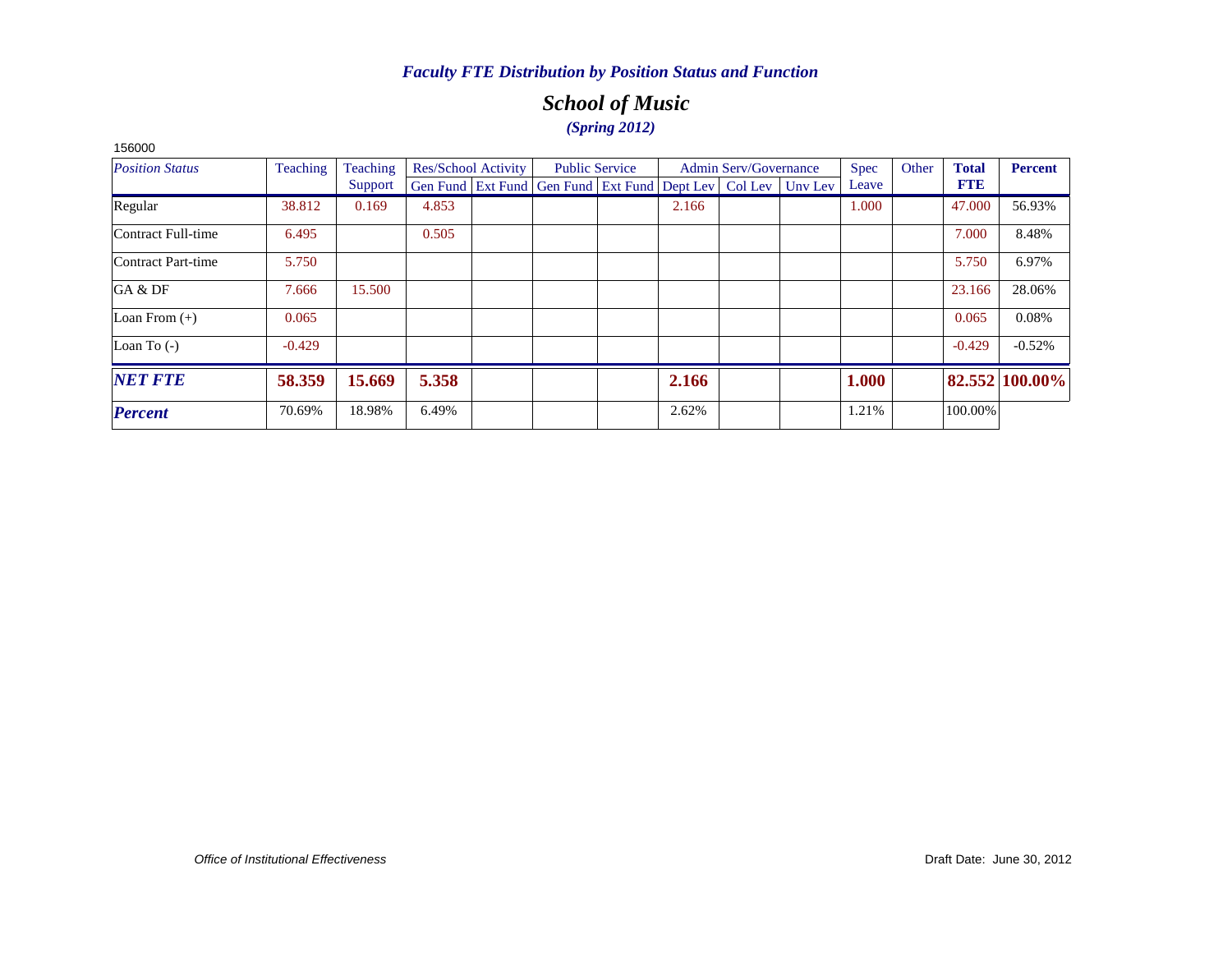## *Dept of Theatre & Dance (Spring 2012)*

| 156600                 |                 |          |                     |                                                                |                       |       |                              |         |             |       |              |                                         |
|------------------------|-----------------|----------|---------------------|----------------------------------------------------------------|-----------------------|-------|------------------------------|---------|-------------|-------|--------------|-----------------------------------------|
| <b>Position Status</b> | <b>Teaching</b> | Teaching | Res/School Activity |                                                                | <b>Public Service</b> |       | <b>Admin Serv/Governance</b> |         | <b>Spec</b> | Other | <b>Total</b> | <b>Percent</b>                          |
|                        |                 | Support  |                     | Gen Fund   Ext Fund   Gen Fund   Ext Fund   Dept Lev   Col Lev |                       |       |                              | Unv Lev | Leave       |       | <b>FTE</b>   |                                         |
| Regular                | 14.416          | 0.917    | 1.000               |                                                                |                       | 0.000 |                              |         |             | 1.500 | 17.833       | 46.12%                                  |
| Contract Full-time     | 6.668           | 0.750    |                     |                                                                |                       | 0.250 |                              |         |             | 0.500 | 8.168        | 21.12%                                  |
| Contract Part-time     | 9.918           | 1.750    |                     |                                                                |                       | 0.000 |                              |         |             | 1.000 | 12.668       | 32.76%                                  |
| <b>NET FTE</b>         | 31.002          | 3.417    | 1.000               |                                                                |                       | 0.250 |                              |         |             |       |              | $3.000 \,   \, 38.669 \,   \, 100.00\%$ |
| <b>Percent</b>         | 80.17%          | 8.84%    | 2.59%               |                                                                |                       | 0.65% |                              |         |             | 7.76% | 100.00%      |                                         |

| <b>Position Status</b>    |       |         | <b>Teaching   Teaching   Res/School Activity  </b>               | <b>Public Service</b> |  | <b>Admin Serv/Governance</b> | <b>Spec</b> | <b>Other</b> | <b>Total</b> |
|---------------------------|-------|---------|------------------------------------------------------------------|-----------------------|--|------------------------------|-------------|--------------|--------------|
|                           |       | Support | Gen Fund Ext Fund Gen Fund Ext Fund Dept Lev   Col Lev   Unv Lev |                       |  |                              | Leave       |              |              |
| <b>Regular</b>            | 2.125 |         |                                                                  |                       |  |                              |             |              | 2.125        |
| <b>Contract Full-time</b> | .459  |         |                                                                  |                       |  |                              |             |              | 1.459        |
| <b>Contract Part-time</b> | 0.250 |         |                                                                  |                       |  |                              |             |              | 0.250        |
| <b>Total</b>              | 3.834 |         |                                                                  |                       |  |                              |             |              | 3.834        |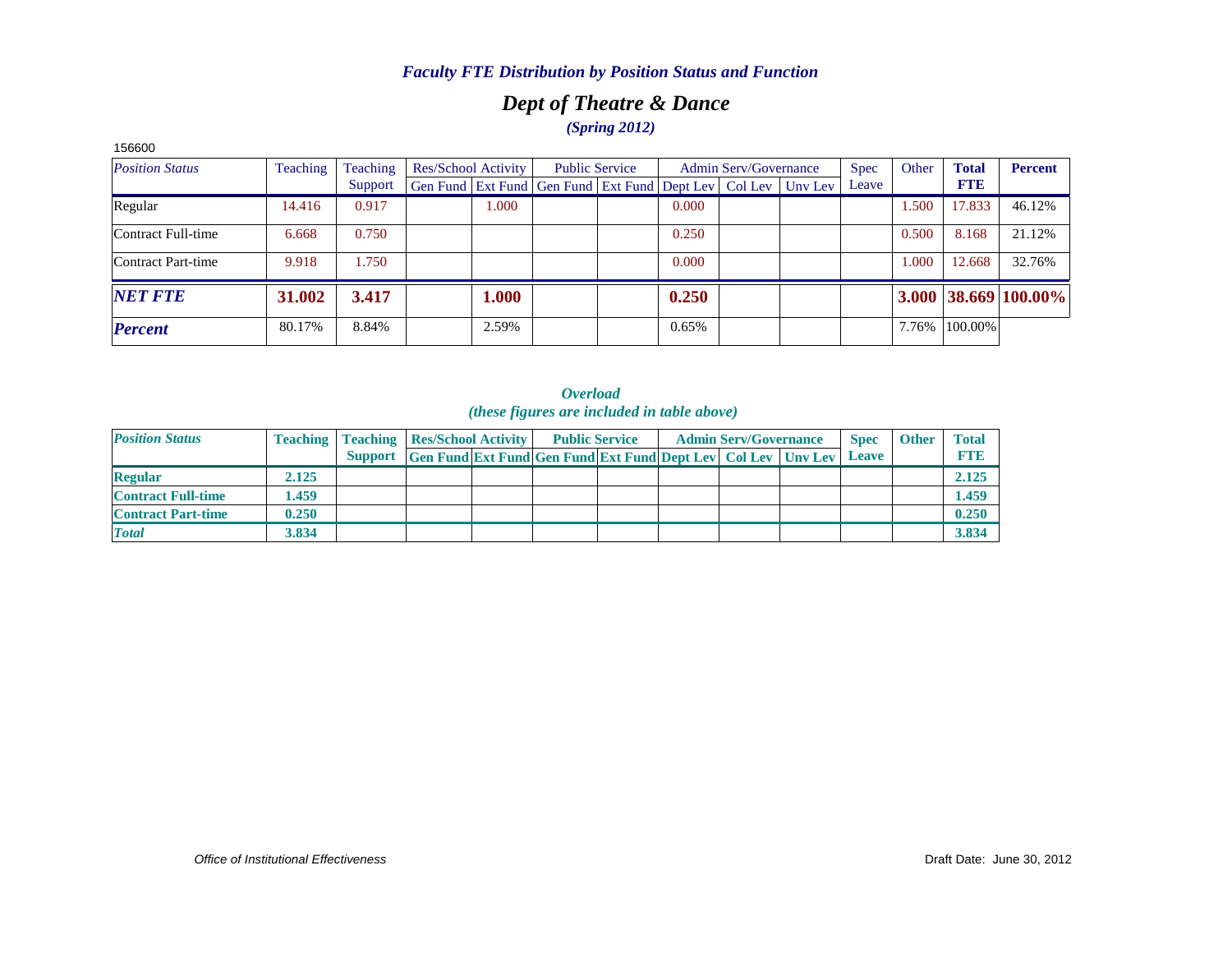## *Women's Studies (Spring 2012)*

| 160130                 |          |          |                                                              |  |                       |                              |             |       |              |                |
|------------------------|----------|----------|--------------------------------------------------------------|--|-----------------------|------------------------------|-------------|-------|--------------|----------------|
| <b>Position Status</b> | Teaching | Teaching | Res/School Activity                                          |  | <b>Public Service</b> | <b>Admin Serv/Governance</b> | <b>Spec</b> | Other | <b>Total</b> | <b>Percent</b> |
|                        |          | Support  | Gen Fund Ext Fund Gen Fund Ext Fund Dept Lev Col Lev Unv Lev |  |                       |                              | Leave       |       | <b>FTE</b>   |                |
| Contract Part-time     | 0.250    |          |                                                              |  |                       |                              |             |       | 0.250        | 48.08%         |
| GA & DF                | 0.250    |          |                                                              |  |                       |                              |             |       | 0.250        | 48.08%         |
| Loan From $(+)$        | 0.020    |          |                                                              |  |                       |                              |             |       | 0.020        | 3.85%          |
| <b>NET FTE</b>         | 0.520    |          |                                                              |  |                       |                              |             |       | 0.520        | 100.00%        |
| <b>Percent</b>         | 100.00%  |          |                                                              |  |                       |                              |             |       | 100.00%      |                |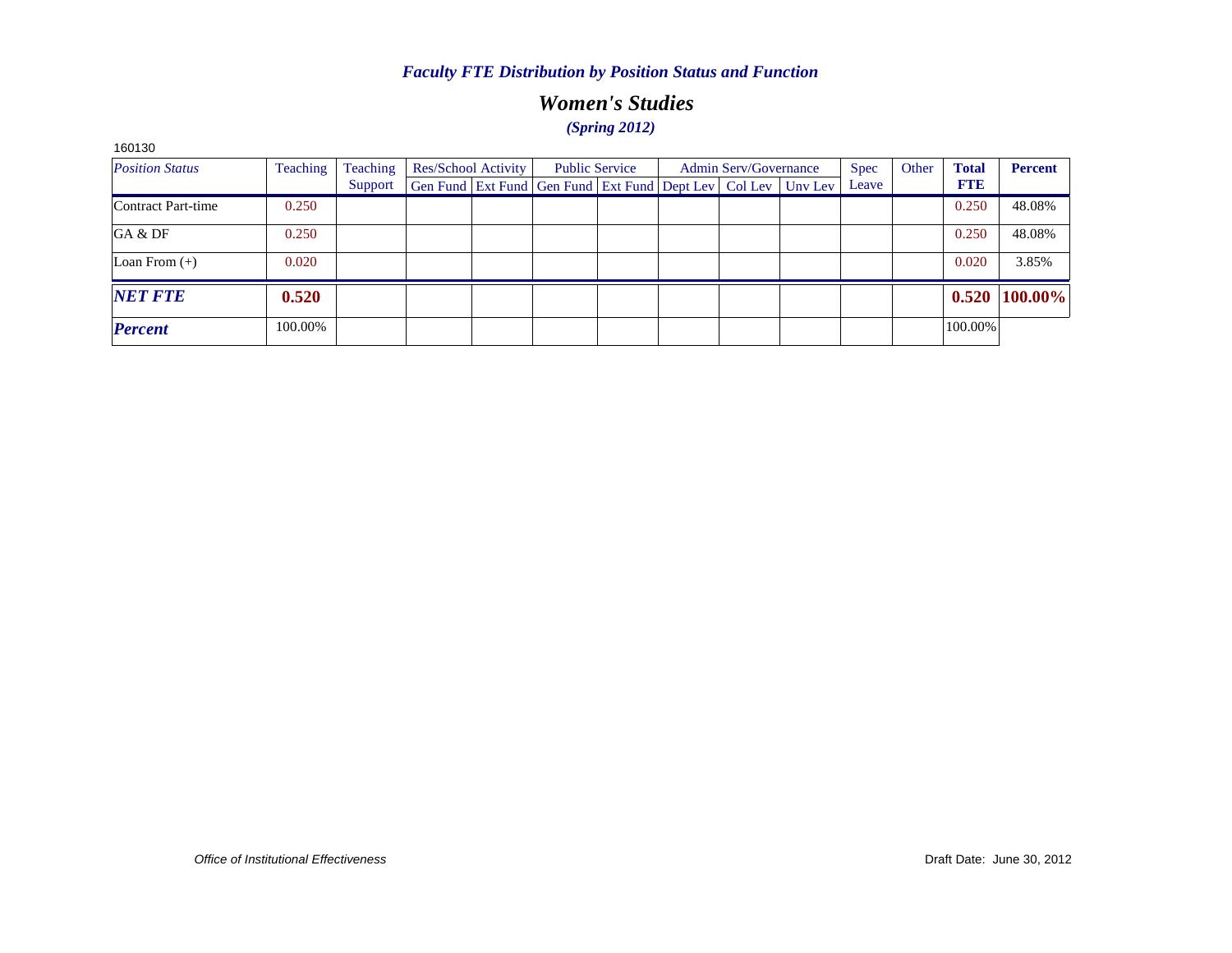## *Dept of Anthropology (Spring 2012)*

| 160300                 |          |          |        |                            |                                                                |                       |        |                              |         |       |       |              |                |
|------------------------|----------|----------|--------|----------------------------|----------------------------------------------------------------|-----------------------|--------|------------------------------|---------|-------|-------|--------------|----------------|
| <b>Position Status</b> | Teaching | Teaching |        | <b>Res/School Activity</b> |                                                                | <b>Public Service</b> |        | <b>Admin Serv/Governance</b> |         | Spec  | Other | <b>Total</b> | <b>Percent</b> |
|                        |          | Support  |        |                            | Gen Fund   Ext Fund   Gen Fund   Ext Fund   Dept Lev   Col Lev |                       |        |                              | Unv Lev | Leave |       | <b>FTE</b>   |                |
| Regular                | 4.024    |          | 1.305  | 0.916                      |                                                                |                       | 1.030  | 0.225                        | 0.250   | 1.000 | 0.250 | 9.000        | 47.65%         |
| Contract Full-time     | 0.960    |          | 0.000  |                            |                                                                |                       |        | 0.040                        |         |       |       | 1.000        | 5.29%          |
| Contract Part-time     | 3.494    |          |        |                            |                                                                |                       | 1.933  |                              |         |       |       | 5.427        | 28.74%         |
| GA & DF                |          | 1.750    | 1.750  |                            |                                                                |                       |        |                              |         |       |       | 3.500        | 18.53%         |
| Loan From $(+)$        | 0.309    |          |        |                            |                                                                |                       |        |                              |         |       |       | 0.309        | 1.64%          |
| Loan To $(-)$          | $-0.350$ |          |        |                            |                                                                |                       |        |                              |         |       |       | $-0.350$     | $-1.85%$       |
| <b>NET FTE</b>         | 8.437    | 1.750    | 3.055  | 0.916                      |                                                                |                       | 2.963  | 0.265                        | 0.250   | 1.000 | 0.250 |              | 18.886 100.00% |
| <b>Percent</b>         | 44.67%   | 9.27%    | 16.18% | 4.85%                      |                                                                |                       | 15.69% | 1.40%                        | 1.32%   | 5.29% | 1.32% | 100.00%      |                |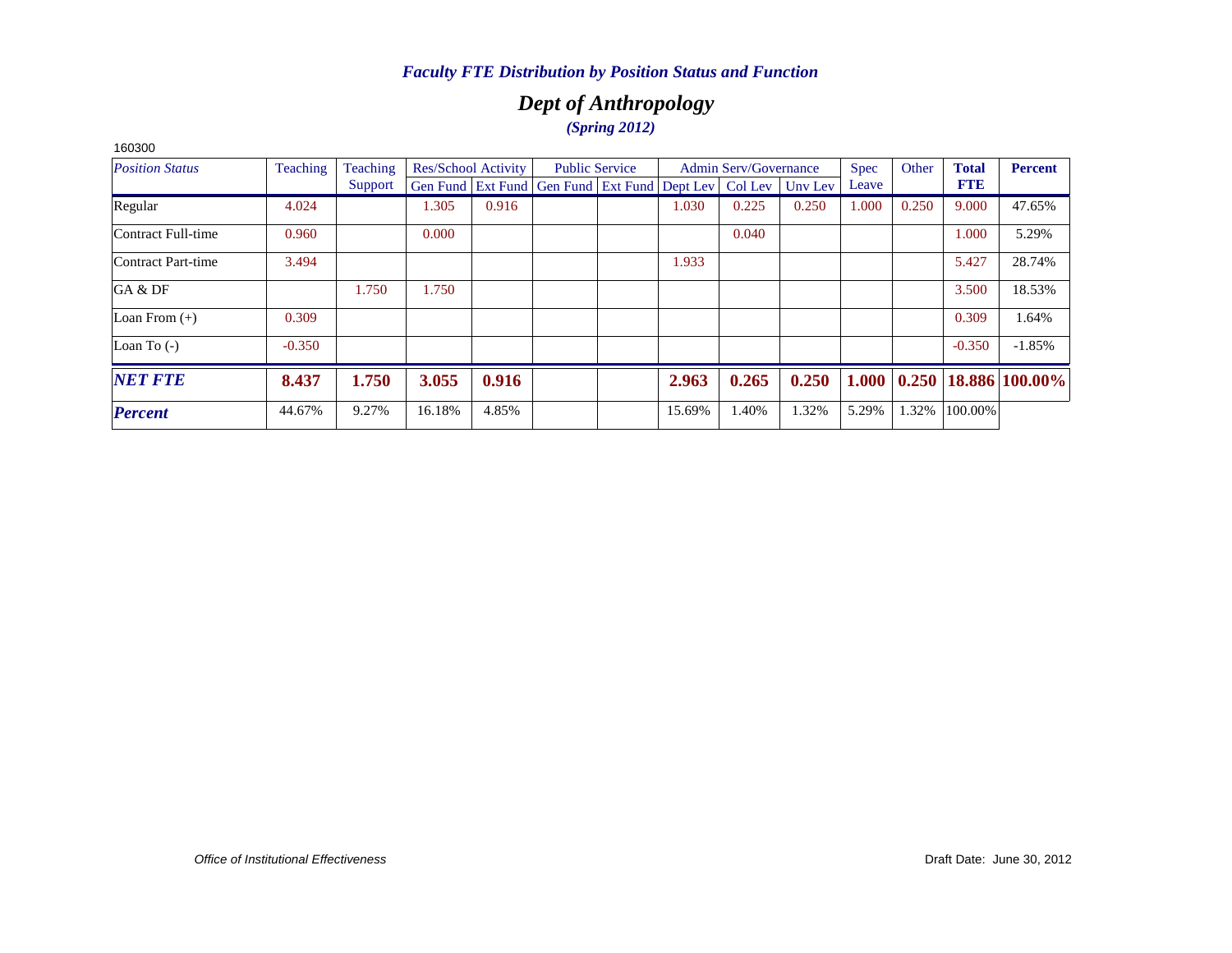## *Dept of Biology (Spring 2012)*

| 160600                 |          |          |        |                            |                                                                          |       |                              |       |       |              |                |
|------------------------|----------|----------|--------|----------------------------|--------------------------------------------------------------------------|-------|------------------------------|-------|-------|--------------|----------------|
| <b>Position Status</b> | Teaching | Teaching |        | <b>Res/School Activity</b> | <b>Public Service</b>                                                    |       | <b>Admin Serv/Governance</b> | Spec  | Other | <b>Total</b> | <b>Percent</b> |
|                        |          | Support  |        |                            | Gen Fund   Ext Fund   Gen Fund   Ext Fund   Dept Lev   Col Lev   Unv Lev |       |                              | Leave |       | <b>FTE</b>   |                |
| Regular                | 15.938   |          | 4.822  |                            |                                                                          | 1.407 | 0.500                        |       |       | 22.667       | 50.28%         |
| Contract Full-time     | 3.334    |          |        |                            |                                                                          | 0.083 |                              |       |       | 3.417        | 7.58%          |
| GA & DF                | 1.580    | 14.420   | 1.000  |                            |                                                                          |       |                              |       |       | 17.000       | 37.71%         |
| Loan From $(+)$        | 2.072    |          |        |                            |                                                                          |       |                              |       |       | 2.072        | 4.60%          |
| Loan To $(-)$          | $-0.075$ |          |        |                            |                                                                          |       |                              |       |       | $-0.075$     | $-0.17%$       |
| <b>NET FTE</b>         | 22.849   | 14.420   | 5.822  |                            |                                                                          | 1.490 | 0.500                        |       |       |              | 45.081 100.00% |
| <b>Percent</b>         | 50.68%   | 31.99%   | 12.91% |                            |                                                                          | 3.31% | 1.11%                        |       |       | 100.00%      |                |

| <b>Position Status</b>    |       | <b>Teaching   Teaching   Res/School Activity  </b> |                                                                                 | <b>Public Service</b> |  | <b>Admin Serv/Governance</b> | <b>Spec</b>  | <b>Other</b> | <b>Total</b> |
|---------------------------|-------|----------------------------------------------------|---------------------------------------------------------------------------------|-----------------------|--|------------------------------|--------------|--------------|--------------|
|                           |       |                                                    | <b>Support</b> Gen Fund Ext Fund Gen Fund Ext Fund Dept Lev   Col Lev   Unv Lev |                       |  |                              | <b>Leave</b> |              |              |
| <b>Regular</b>            | 0.832 |                                                    | 0.109                                                                           |                       |  |                              |              |              | 0.941        |
| <b>Contract Full-time</b> | 0.415 |                                                    |                                                                                 |                       |  |                              |              |              | 0.415        |
| <b>Total</b>              | 1.247 |                                                    | 0.109                                                                           |                       |  |                              |              |              | 1.356        |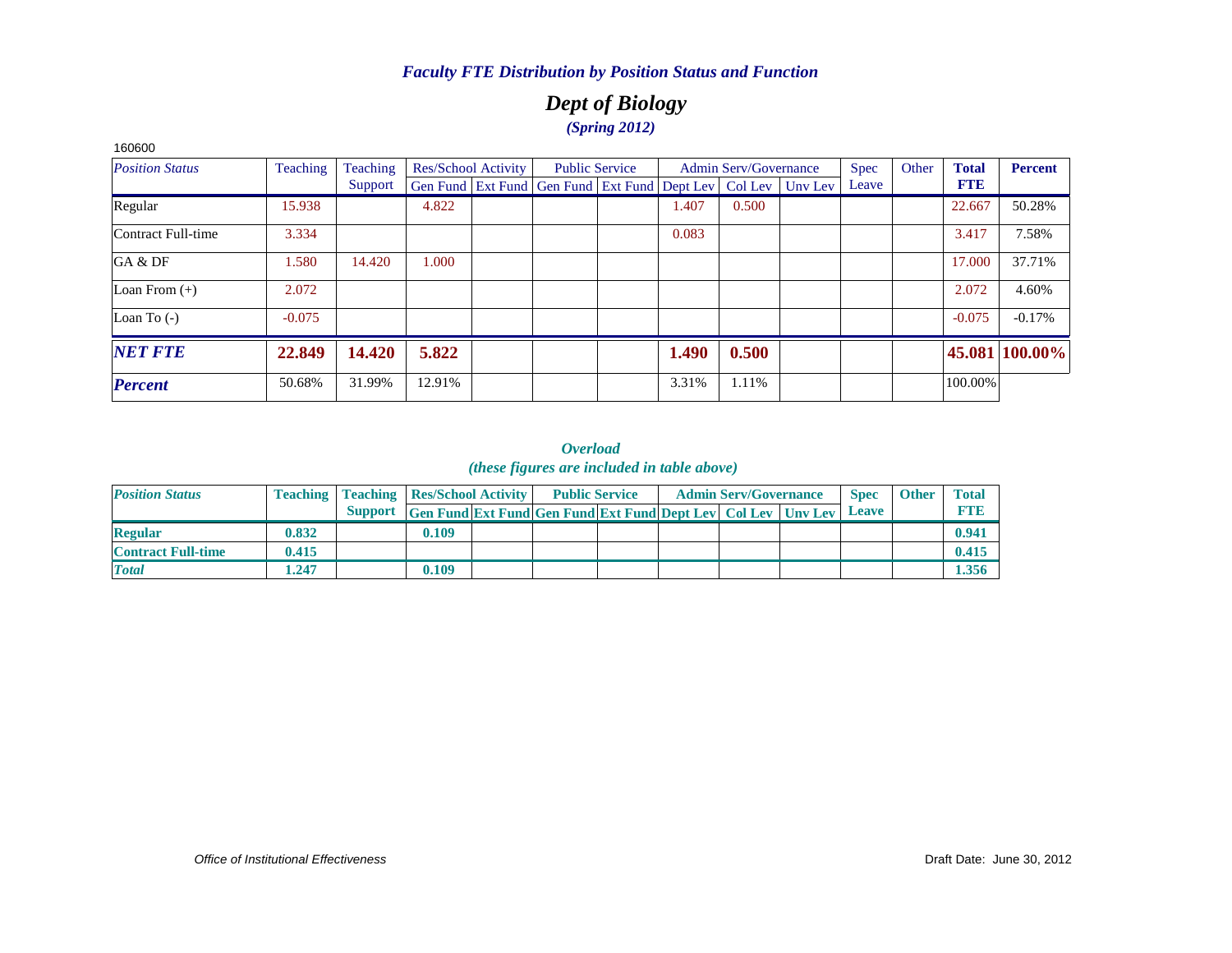## *Dept of Chemistry (Spring 2012)*

| 160900                 |          |          |                                                              |                       |       |                       |       |       |              |                |
|------------------------|----------|----------|--------------------------------------------------------------|-----------------------|-------|-----------------------|-------|-------|--------------|----------------|
| <b>Position Status</b> | Teaching | Teaching | <b>Res/School Activity</b>                                   | <b>Public Service</b> |       | Admin Serv/Governance | Spec  | Other | <b>Total</b> | <b>Percent</b> |
|                        |          | Support  | Gen Fund Ext Fund Gen Fund Ext Fund Dept Lev Col Lev Unv Lev |                       |       |                       | Leave |       | <b>FTE</b>   |                |
| Regular                | 8.855    |          | 3.695                                                        |                       | 1.100 |                       | 0.250 |       | 13.900       | 45.96%         |
| Contract Full-time     | 7.750    |          | 0.250                                                        |                       |       |                       |       |       | 8.000        | 26.45%         |
| Contract Part-time     | 0.833    |          |                                                              |                       |       |                       |       |       | 0.833        | 2.75%          |
| GA & DF                |          | 7.000    |                                                              |                       |       |                       |       |       | 7.000        | 23.15%         |
| Loan From $(+)$        | 0.583    |          |                                                              |                       |       |                       |       |       | 0.583        | 1.93%          |
| Loan To $(-)$          | $-0.075$ |          |                                                              |                       |       |                       |       |       | $-0.075$     | $-0.25%$       |
| <b>NET FTE</b>         | 17.946   | 7.000    | 0.250<br>3.695                                               |                       | 1.100 |                       | 0.250 |       |              | 30.241 100.00% |
| <b>Percent</b>         | 59.34%   | 23.15%   | 0.83%<br>12.22%                                              |                       | 3.64% |                       | 0.83% |       | 100.00%      |                |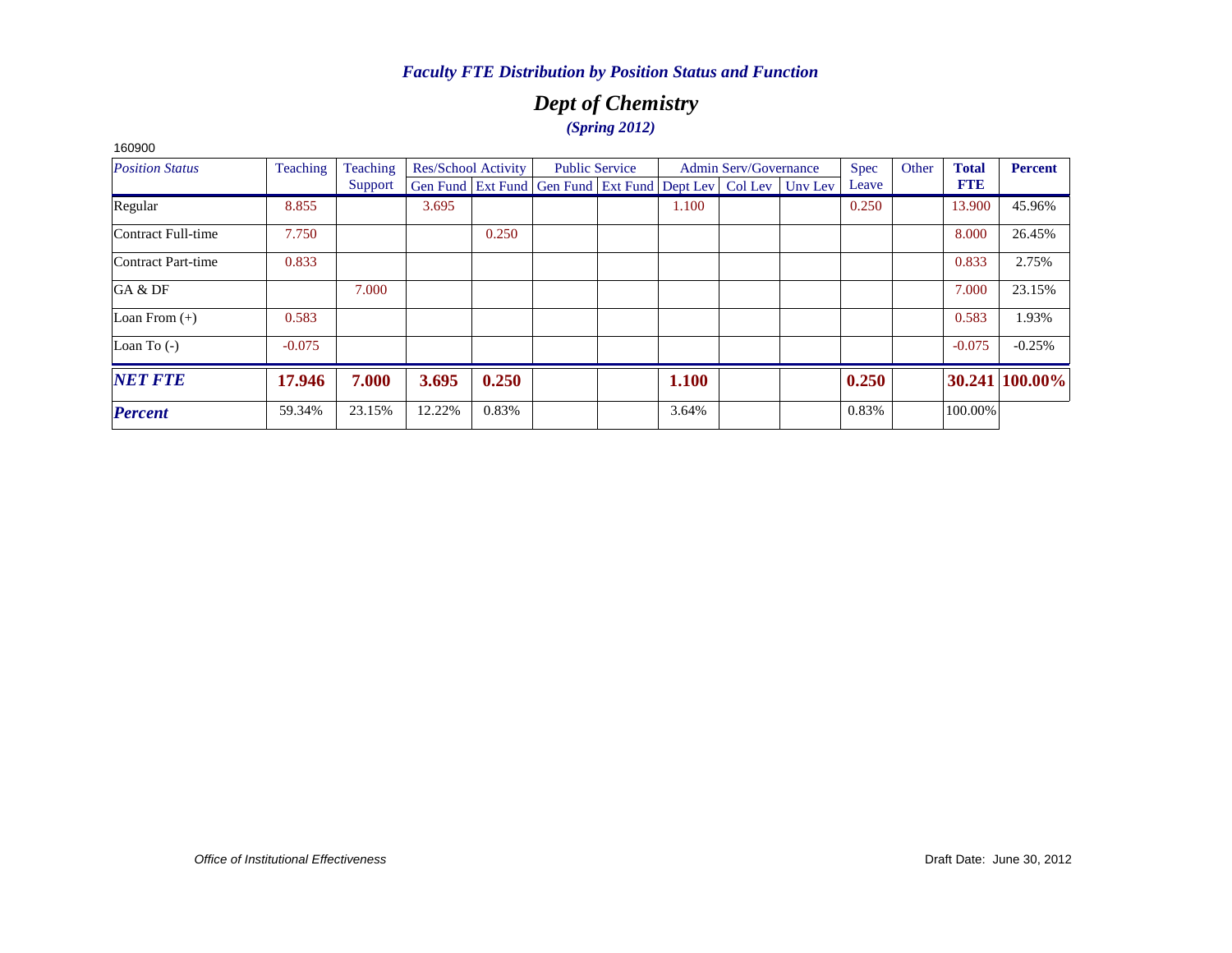## *Dept of Computer Science (Spring 2012)*

| 161200                 |          |          |                            |       |                                                                |       |                              |         |             |       |              |                            |
|------------------------|----------|----------|----------------------------|-------|----------------------------------------------------------------|-------|------------------------------|---------|-------------|-------|--------------|----------------------------|
| <b>Position Status</b> | Teaching | Teaching | <b>Res/School Activity</b> |       | <b>Public Service</b>                                          |       | <b>Admin Serv/Governance</b> |         | <b>Spec</b> | Other | <b>Total</b> | <b>Percent</b>             |
|                        |          | Support  |                            |       | Gen Fund   Ext Fund   Gen Fund   Ext Fund   Dept Lev   Col Lev |       |                              | Unv Lev | Leave       |       | <b>FTE</b>   |                            |
| Regular                | 5.766    |          | 1.650                      | 1.500 |                                                                | 1.000 | 0.250                        |         |             |       | 10.166       | 52.13%                     |
| Contract Full-time     | 2.956    | 0.042    | 0.250                      |       |                                                                |       |                              |         |             | 0.250 | 3.498        | 17.94%                     |
| GA & DF                | 0.500    | 3.000    | 1.750                      | 0.250 |                                                                |       |                              |         |             |       | 5.500        | 28.20%                     |
| Loan From $(+)$        | 0.583    |          |                            |       |                                                                |       |                              |         |             |       | 0.583        | 2.99%                      |
| Loan To $(-)$          | $-0.245$ |          |                            |       |                                                                |       |                              |         |             |       | $-0.245$     | $-1.26%$                   |
| <b>NET FTE</b>         | 9.560    | 3.042    | 3.650                      | 1.750 |                                                                | 1.000 | 0.250                        |         |             |       |              | $0.250$   19.502   100.00% |
| <b>Percent</b>         | 49.02%   | 15.60%   | 18.72%                     | 8.97% |                                                                | 5.13% | 1.28%                        |         |             | 1.28% | 100.00%      |                            |

| <b>Position Status</b> |       | <b>Teaching   Teaching   Res/School Activity  </b> |                                                                             | <b>Public Service</b> |  | <b>Admin Serv/Governance</b> | <b>Spec</b> | <b>Other</b> | <b>Total</b> |
|------------------------|-------|----------------------------------------------------|-----------------------------------------------------------------------------|-----------------------|--|------------------------------|-------------|--------------|--------------|
|                        |       |                                                    | <b>Support</b> Gen Fund Ext Fund Gen Fund Ext Fund Dept Lev Col Lev Unv Lev |                       |  |                              | Leave       |              | <b>FTH</b>   |
| <b>Regular</b>         | 0.166 |                                                    |                                                                             |                       |  |                              |             |              | 0.166        |
| <b>Total</b>           | 0.166 |                                                    |                                                                             |                       |  |                              |             |              | 0.166        |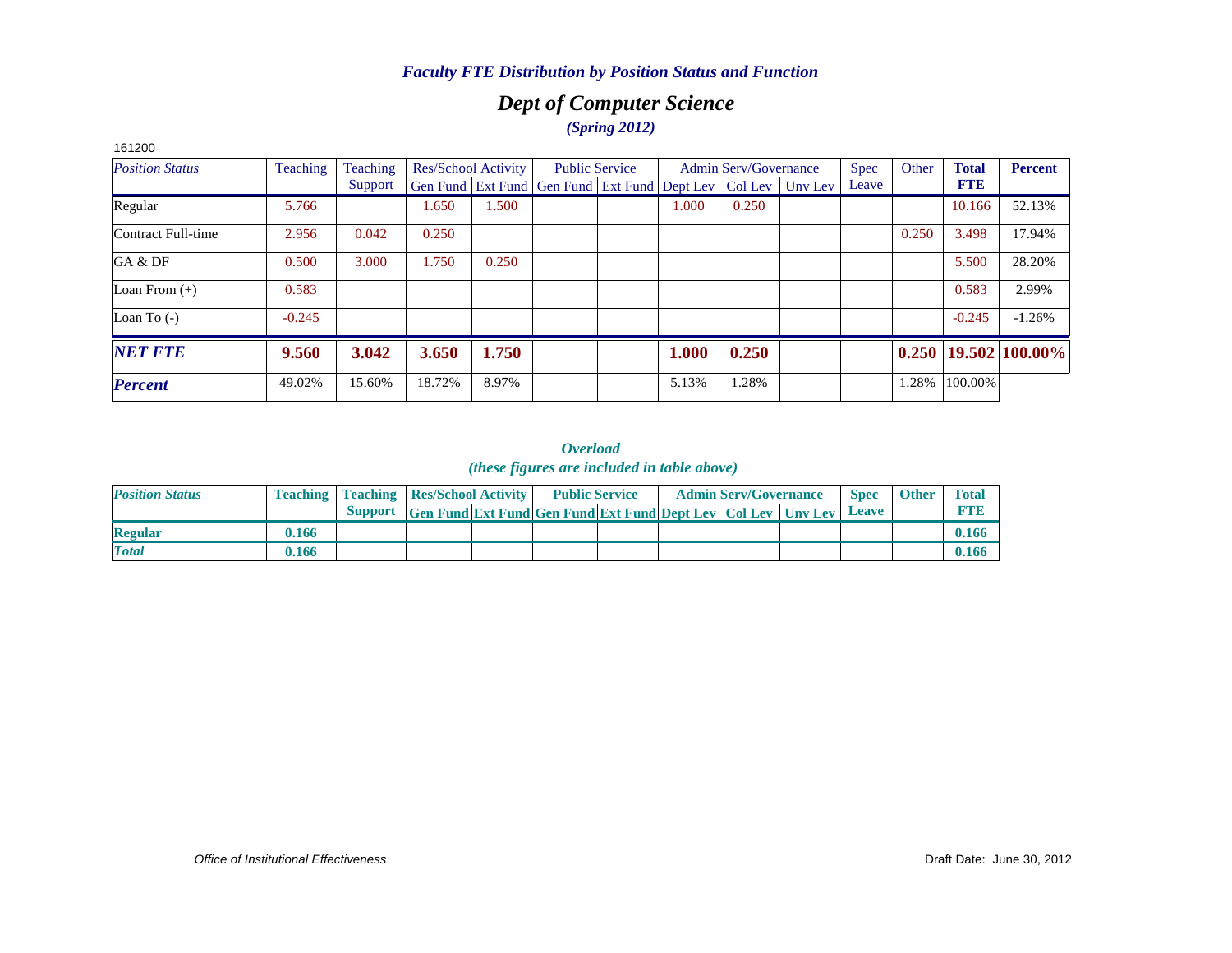## *Dept of Criminal Justice and Criminology (Spring 2012) Faculty FTE Distribution by Position Status and Function*

| 161500                 |          |          |        |                     |                                                                          |       |                              |             |       |              |                |
|------------------------|----------|----------|--------|---------------------|--------------------------------------------------------------------------|-------|------------------------------|-------------|-------|--------------|----------------|
| <b>Position Status</b> | Teaching | Teaching |        | Res/School Activity | <b>Public Service</b>                                                    |       | <b>Admin Serv/Governance</b> | <b>Spec</b> | Other | <b>Total</b> | <b>Percent</b> |
|                        |          | Support  |        |                     | Gen Fund   Ext Fund   Gen Fund   Ext Fund   Dept Lev   Col Lev   Unv Lev |       |                              | Leave       |       | <b>FTE</b>   |                |
| Regular                | 6.253    |          | 1.747  |                     |                                                                          | 0.500 |                              |             |       | 8.500        | 61.82%         |
| Contract Full-time     | 3.500    |          |        |                     |                                                                          |       |                              |             |       | 3.500        | 25.45%         |
| Contract Part-time     | 0.250    |          |        |                     |                                                                          |       |                              |             |       | 0.250        | 1.82%          |
| GA & DF                |          | 1.500    |        |                     |                                                                          |       |                              |             |       | 1.500        | 10.91%         |
| <b>NET FTE</b>         | 10.003   | 1.500    | 1.747  |                     |                                                                          | 0.500 |                              |             |       |              | 13.750 100.00% |
| <b>Percent</b>         | 72.75%   | 10.91%   | 12.71% |                     |                                                                          | 3.64% |                              |             |       | 100.00%      |                |

| <b>Position Status</b>    |       | <b>Teaching   Teaching   Res/School Activity  </b> |                                                                     | <b>Public Service</b> |  | <b>Admin Serv/Governance</b> | <b>Spec</b> | <b>Other</b> | <b>Total</b> |
|---------------------------|-------|----------------------------------------------------|---------------------------------------------------------------------|-----------------------|--|------------------------------|-------------|--------------|--------------|
|                           |       | <b>Support</b>                                     | <b>Gen Fund Ext Fund Gen Fund Ext Fund Dept Lev Col Lev Unv Lev</b> |                       |  |                              | Leave       |              |              |
| <b>Regular</b>            | .028  |                                                    |                                                                     |                       |  |                              |             |              | 1.028        |
| <b>Contract Full-time</b> | 0.500 |                                                    |                                                                     |                       |  |                              |             |              | 0.500        |
| <b>Total</b>              | .528  |                                                    |                                                                     |                       |  |                              |             |              | 1.528        |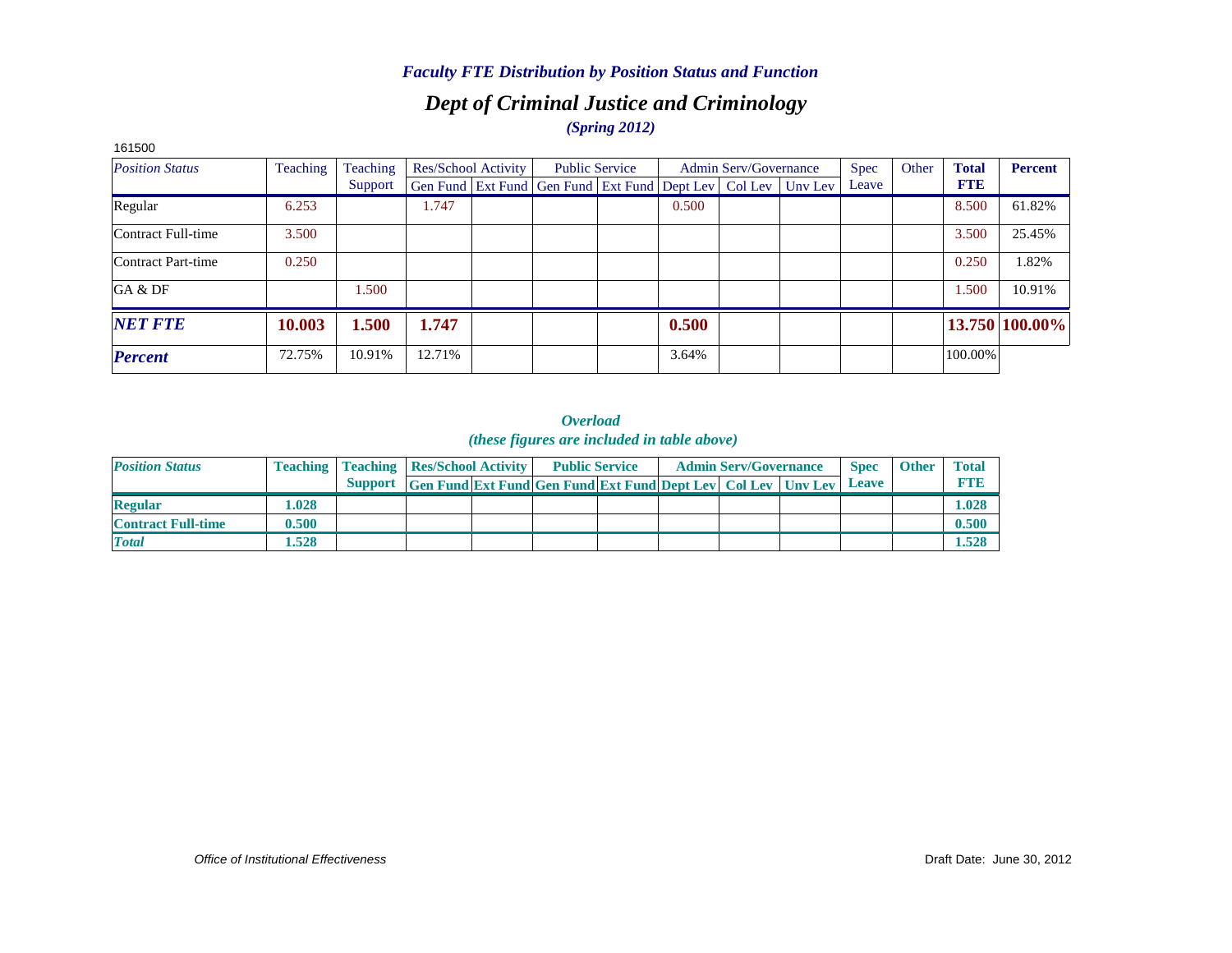## *Dept of English (Spring 2012)*

| 161800                 |          |          |       |                     |                                              |                       |       |                              |         |       |       |              |                |
|------------------------|----------|----------|-------|---------------------|----------------------------------------------|-----------------------|-------|------------------------------|---------|-------|-------|--------------|----------------|
| <b>Position Status</b> | Teaching | Teaching |       | Res/School Activity |                                              | <b>Public Service</b> |       | <b>Admin Serv/Governance</b> |         | Spec  | Other | <b>Total</b> | <b>Percent</b> |
|                        |          | Support  |       |                     | Gen Fund Ext Fund Gen Fund Ext Fund Dept Lev |                       |       | Col Lev                      | Unv Lev | Leave |       | <b>FTE</b>   |                |
| Regular                | 18.191   |          | 6.159 | 0.250               |                                              |                       | 2.400 |                              |         | 1.000 |       | 28,000       | 27.23%         |
| Contract Full-time     | 21.421   |          |       | 0.250               |                                              |                       | 0.750 |                              | 1.328   |       |       | 23.749       | 23.10%         |
| Contract Part-time     | 11.251   |          |       |                     |                                              |                       |       |                              |         |       |       | 11.251       | 10.94%         |
| GA & DF                | 14.250   | 1.250    | 1.500 |                     |                                              |                       |       |                              |         |       |       | 17.000       | 16.53%         |
| Loan From $(+)$        | 21.932   |          |       |                     |                                              |                       |       |                              |         |       |       | 21.932       | 21.33%         |
| Loan To $(-)$          | $-0.374$ |          |       |                     |                                              |                       |       |                              |         |       |       | $-0.374$     | $-0.36%$       |
| <b>NET FTE</b>         | 86.671   | 1.250    | 7.659 | 0.500               |                                              |                       | 3.150 |                              | 1.328   | 1.000 |       |              | 101.558 98.77% |
| <b>Percent</b>         | 85.34%   | 1.23%    | 7.54% | 0.49%               |                                              |                       | 3.10% |                              | 1.31%   | 0.98% |       | 100.00%      |                |

*Overload (these figures are included in table above)*

| <b>Position Status</b>    |       | <b>Teaching   Teaching   Res/School Activity  </b> |                                                                     |  | <b>Public Service</b> | <b>Admin Serv/Governance</b> | <b>Spec</b> | <b>Other</b> | <b>Total</b> |
|---------------------------|-------|----------------------------------------------------|---------------------------------------------------------------------|--|-----------------------|------------------------------|-------------|--------------|--------------|
|                           |       | <b>Support</b>                                     | <b>Gen Fund Ext Fund Gen Fund Ext Fund Dept Lev Col Lev Unv Lev</b> |  |                       |                              | Leave       |              | <b>RTIB</b>  |
| <b>Contract Full-time</b> | 0.083 |                                                    |                                                                     |  |                       |                              |             |              | 0.083        |
| <b>Total</b>              | 0.083 |                                                    |                                                                     |  |                       |                              |             |              | 0.083        |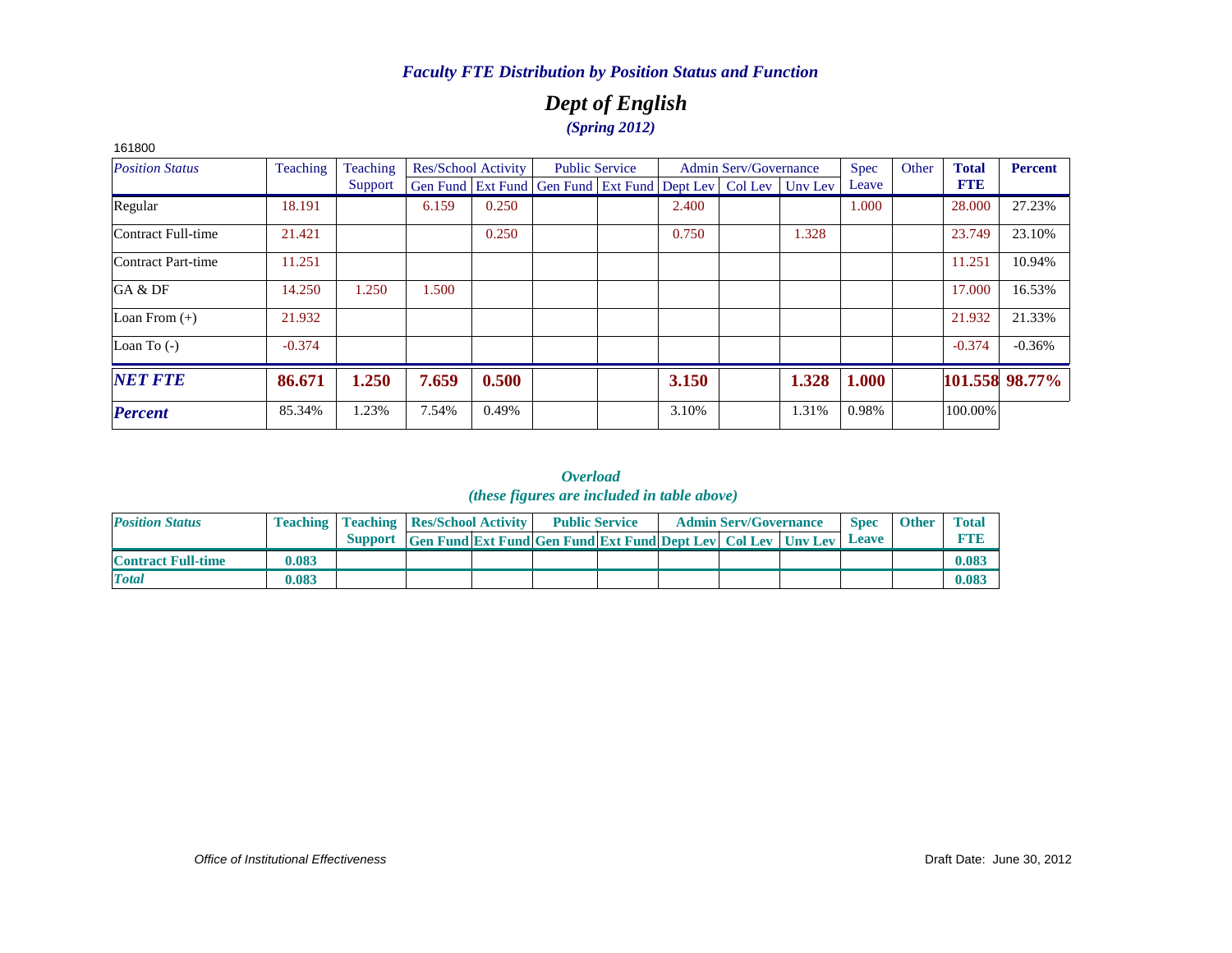## *Intensive English Institute (Spring 2012)*

| 161820                 |           |          |                                                                |  |                       |        |                       |         |             |       |              |                |
|------------------------|-----------|----------|----------------------------------------------------------------|--|-----------------------|--------|-----------------------|---------|-------------|-------|--------------|----------------|
| <b>Position Status</b> | Teaching  | Teaching | <b>Res/School Activity</b>                                     |  | <b>Public Service</b> |        | Admin Serv/Governance |         | <b>Spec</b> | Other | <b>Total</b> | <b>Percent</b> |
|                        |           | Support  | Gen Fund   Ext Fund   Gen Fund   Ext Fund   Dept Lev   Col Lev |  |                       |        |                       | Uny Lev | Leave       |       | <b>FTE</b>   |                |
| Contract Full-time     | 20.375    | 1.625    | 0.000                                                          |  |                       | 1.000  |                       |         |             |       | 23,000       | 253.22%        |
| Contract Part-time     | 0.042     |          |                                                                |  |                       |        | 0.958                 |         |             |       | 1.000        | 11.01%         |
| GA & DF                | 1.000     | 5.500    |                                                                |  |                       |        |                       |         |             |       | 6.500        | 71.56%         |
| Loan To $(-)$          | $-21.417$ |          |                                                                |  |                       |        |                       |         |             |       | $-21.417$    | $-235.79\%$    |
| <b>NET FTE</b>         | 0.000     | 7.125    | 0.000                                                          |  |                       | 1.000  | 0.958                 |         |             |       | 9.083        | 100.00%        |
| <b>Percent</b>         | $0.00\%$  | 78.44%   | 0.00%                                                          |  |                       | 11.01% | 10.55%                |         |             |       | 100.00%      |                |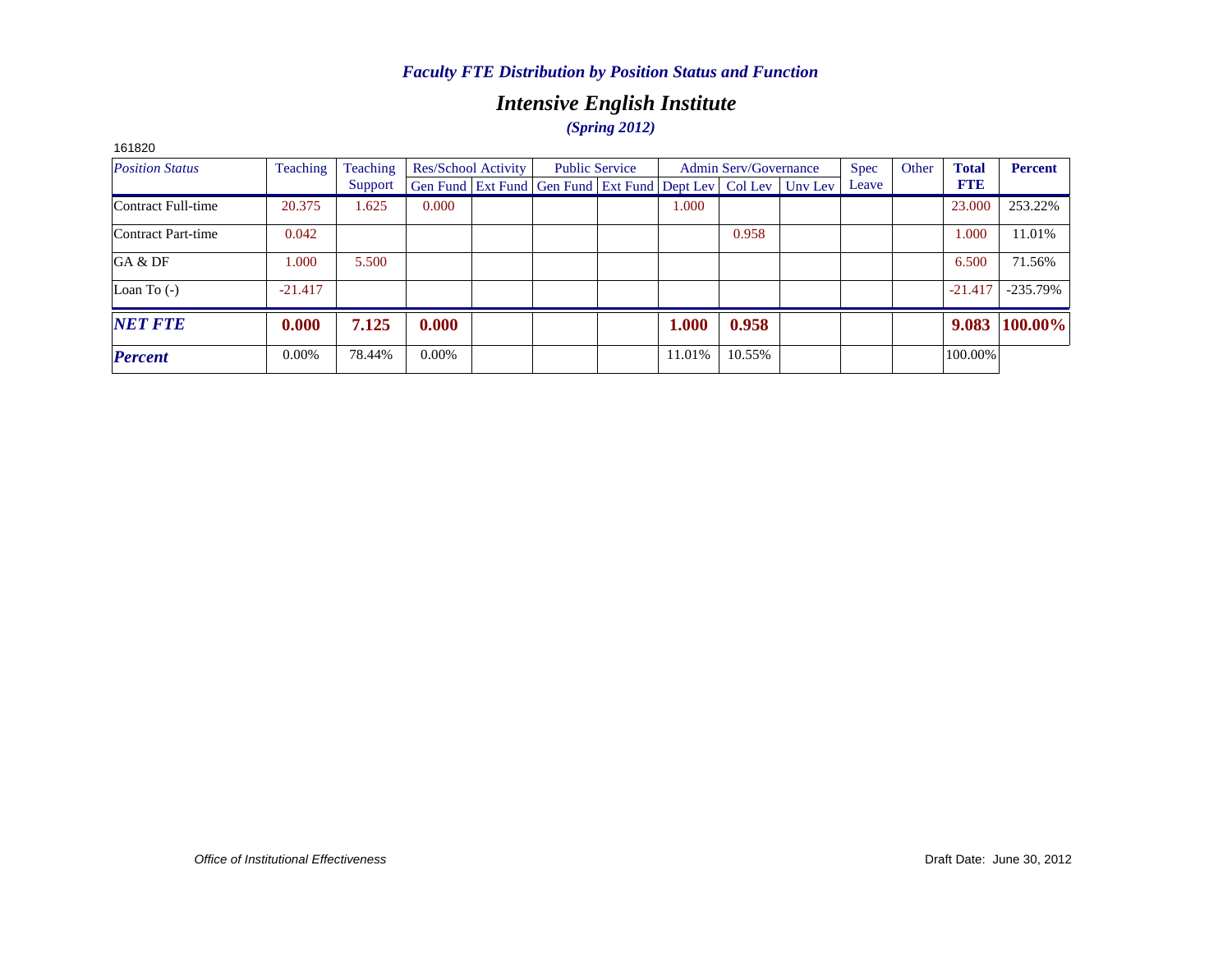## *Dept of Modern Languages and Classics (Spring 2012)*

| 162100                 |          |          |       |                     |                                              |       |                              |                 |             |       |              |                |
|------------------------|----------|----------|-------|---------------------|----------------------------------------------|-------|------------------------------|-----------------|-------------|-------|--------------|----------------|
| <b>Position Status</b> | Teaching | Teaching |       | Res/School Activity | <b>Public Service</b>                        |       | <b>Admin Serv/Governance</b> |                 | <b>Spec</b> | Other | <b>Total</b> | Percent        |
|                        |          | Support  |       |                     | Gen Fund Ext Fund Gen Fund Ext Fund Dept Lev |       |                              | Col Lev Unv Lev | Leave       |       | <b>FTE</b>   |                |
| Regular                | 13.902   |          | 3.516 |                     |                                              | 0.750 |                              |                 | 1.000       |       | 19.168       | 44.59%         |
| Contract Full-time     | 10.916   |          |       |                     |                                              |       |                              |                 |             |       | 10.916       | 25.39%         |
| Contract Part-time     | 6.749    |          |       |                     |                                              |       |                              |                 |             |       | 6.749        | 15.70%         |
| GA & DF                | 1.249    | 2.251    |       |                     |                                              |       |                              |                 |             |       | 3.500        | 8.14%          |
| Loan From $(+)$        | 2.757    |          |       |                     |                                              |       |                              |                 |             |       | 2.757        | 6.41%          |
| Loan To $(-)$          | $-0.100$ |          |       |                     |                                              |       |                              |                 |             |       | $-0.100$     | $-0.23%$       |
| <b>NET FTE</b>         | 35.473   | 2.251    | 3.516 |                     |                                              | 0.750 |                              |                 | 1.000       |       |              | 42.990 100.00% |
| <b>Percent</b>         | 82.51%   | 5.24%    | 8.18% |                     |                                              | 1.74% |                              |                 | 2.33%       |       | 100.00%      |                |

*Overload (these figures are included in table above)*

| <b>Position Status</b>    |       | <b>Teaching   Teaching   Res/School Activity  </b> |                                                                     | <b>Public Service</b> |  | <b>Admin Serv/Governance</b> | <b>Spec</b>  | <b>Other</b> | <b>Total</b> |
|---------------------------|-------|----------------------------------------------------|---------------------------------------------------------------------|-----------------------|--|------------------------------|--------------|--------------|--------------|
|                           |       | <b>Support</b>                                     | <b>Gen Fund Ext Fund Gen Fund Ext Fund Dept Lev Col Lev Unv Lev</b> |                       |  |                              | <b>Leave</b> |              |              |
| <b>Regular</b>            | 0.500 |                                                    |                                                                     |                       |  |                              |              |              | 0.500        |
| <b>Contract Full-time</b> | 1.166 |                                                    |                                                                     |                       |  |                              |              |              | 1.166        |
| <b>Contract Part-time</b> | 0.333 |                                                    |                                                                     |                       |  |                              |              |              | 0.333        |
| <b>Total</b>              | .999  |                                                    |                                                                     |                       |  |                              |              |              | 1.999        |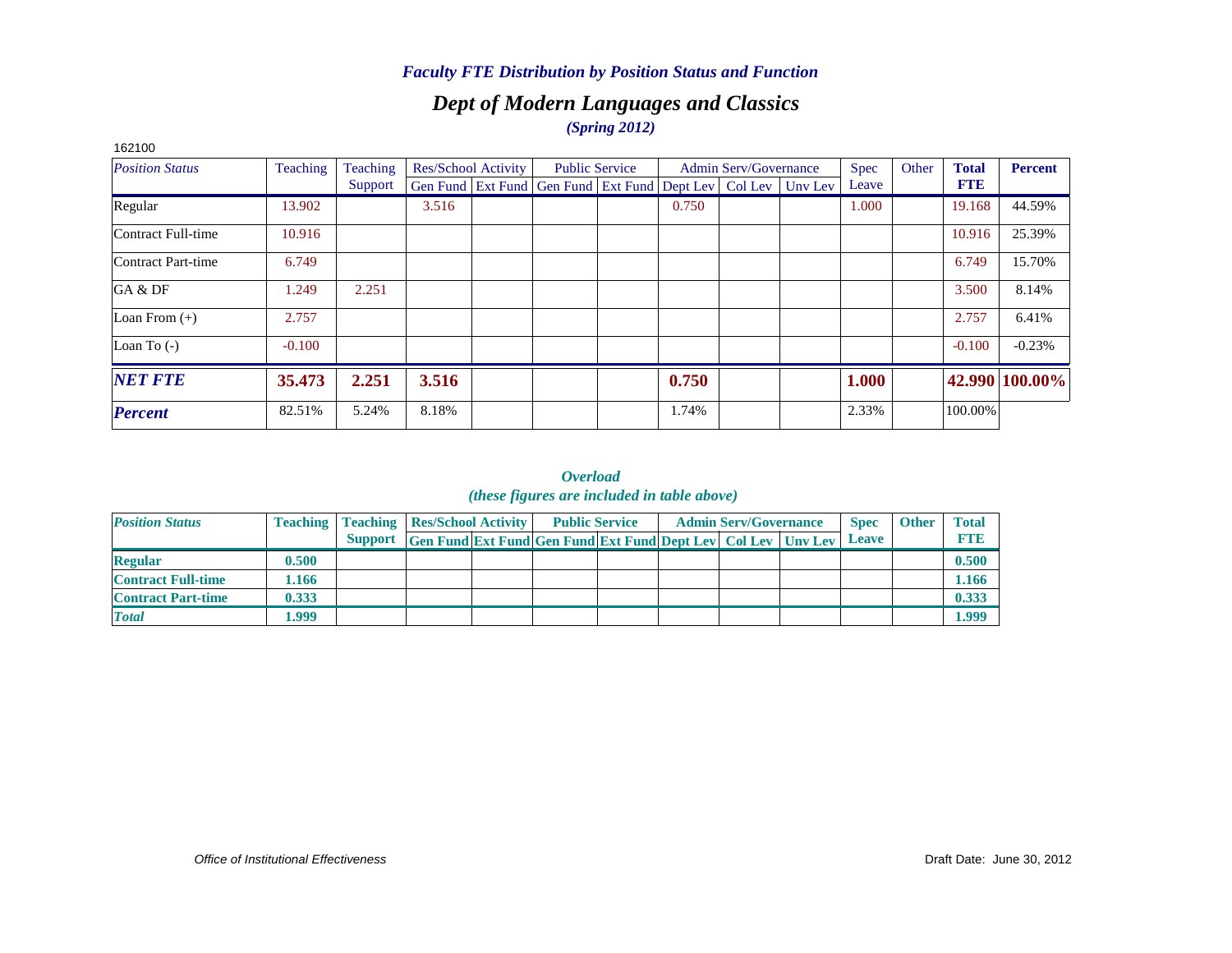## *Dept of Psychological Science (Spring 2012)*

| 162400                 |          |          |                            |                                                                  |       |                              |       |       |       |              |                        |
|------------------------|----------|----------|----------------------------|------------------------------------------------------------------|-------|------------------------------|-------|-------|-------|--------------|------------------------|
| <b>Position Status</b> | Teaching | Teaching | <b>Res/School Activity</b> | <b>Public Service</b>                                            |       | <b>Admin Serv/Governance</b> |       | Spec  | Other | <b>Total</b> | <b>Percent</b>         |
|                        |          | Support  |                            | Gen Fund Ext Fund Gen Fund Ext Fund Dept Lev   Col Lev   Unv Lev |       |                              |       | Leave |       | <b>FTE</b>   |                        |
| Regular                | 11.438   |          | 2.562                      |                                                                  | 1.000 |                              | 0.750 |       | 0.250 | 16.000       | 51.29%                 |
| Contract Full-time     | 5.500    |          |                            |                                                                  |       |                              |       |       |       | 5.500        | 17.63%                 |
| Contract Part-time     | 0.749    |          |                            |                                                                  |       |                              |       |       |       | 0.749        | 2.40%                  |
| GA & DF                |          |          | 8.000                      |                                                                  |       |                              |       |       |       | 8.000        | 25.65%                 |
| Loan From $(+)$        | 1.270    |          |                            |                                                                  |       |                              |       |       |       | 1.270        | 4.07%                  |
| Loan To $(-)$          | $-0.325$ |          |                            |                                                                  |       |                              |       |       |       | $-0.325$     | $-1.04\%$              |
| <b>NET FTE</b>         | 18.632   |          | 10.562                     |                                                                  | 1.000 |                              | 0.750 |       |       |              | $0.250$ 31.194 100.00% |
| <b>Percent</b>         | 59.73%   |          | 33.86%                     |                                                                  | 3.21% |                              | 2.40% |       | 0.80% | 100.00%      |                        |

*Overload (these figures are included in table above)*

| <b>Position Status</b>    |      | <b>Teaching   Teaching   Res/School Activity  </b> |                                                                          |  | <b>Public Service</b> | <b>Admin Serv/Governance</b> | <b>Spec</b> | <b>Other</b> | <b>Total</b> |
|---------------------------|------|----------------------------------------------------|--------------------------------------------------------------------------|--|-----------------------|------------------------------|-------------|--------------|--------------|
|                           |      |                                                    | Support Gen Fund Ext Fund Gen Fund Ext Fund Dept Lev   Col Lev   Unv Lev |  |                       |                              | Leave       |              | <b>FTR</b>   |
| <b>Contract Full-time</b> | .250 |                                                    |                                                                          |  |                       |                              |             |              | 1.250        |
| <b>Total</b>              | .250 |                                                    |                                                                          |  |                       |                              |             |              | 1.250        |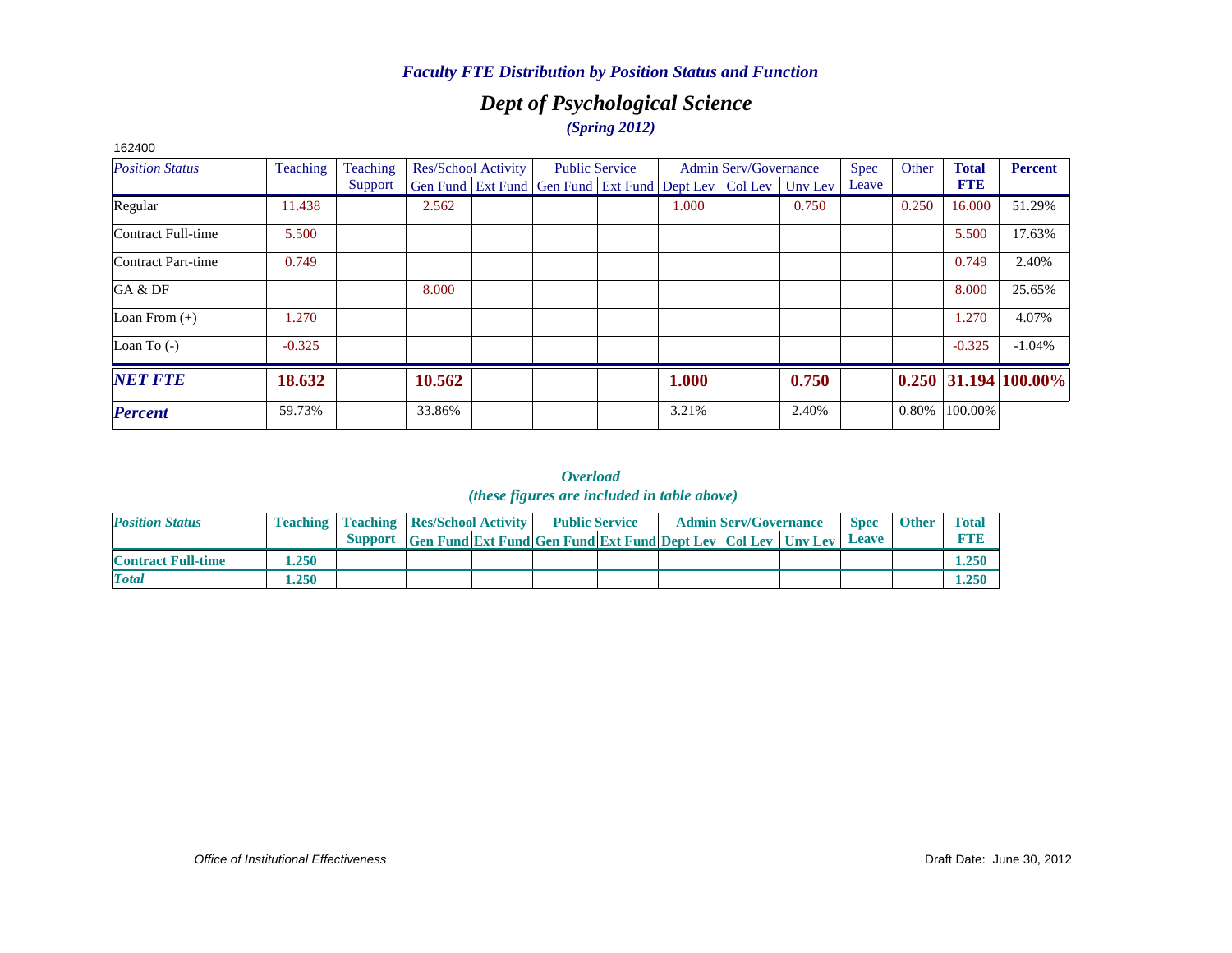## *Dept of Geography (Spring 2012)*

| 162700                 |          |          |        |                     |                                                                |       |                              |         |          |       |              |                |
|------------------------|----------|----------|--------|---------------------|----------------------------------------------------------------|-------|------------------------------|---------|----------|-------|--------------|----------------|
| <b>Position Status</b> | Teaching | Teaching |        | Res/School Activity | <b>Public Service</b>                                          |       | <b>Admin Serv/Governance</b> |         | Spec     | Other | <b>Total</b> | <b>Percent</b> |
|                        |          | Support  |        |                     | Gen Fund   Ext Fund   Gen Fund   Ext Fund   Dept Lev   Col Lev |       |                              | Uny Lev | Leave    |       | <b>FTE</b>   |                |
| Regular                | 8.499    |          | 1.751  | 0.250               |                                                                | 0.750 |                              |         |          |       | 11.250       | 70.04%         |
| Contract Full-time     | 1.000    |          |        |                     |                                                                |       |                              |         | 0.000    |       | 1.000        | 6.23%          |
| Contract Part-time     | 1.250    |          |        |                     |                                                                |       |                              |         |          |       | 1.250        | 7.78%          |
| GA & DF                | 0.000    | 2.500    |        |                     |                                                                |       |                              |         |          |       | 2.500        | 15.56%         |
| Loan From $(+)$        | 0.062    |          |        |                     |                                                                |       |                              |         |          |       | 0.062        | 0.39%          |
| <b>NET FTE</b>         | 10.811   | 2.500    | 1.751  | 0.250               |                                                                | 0.750 |                              |         | 0.000    |       |              | 16.062 100.00% |
| <b>Percent</b>         | 67.31%   | 15.56%   | 10.90% | 1.56%               |                                                                | 4.67% |                              |         | $0.00\%$ |       | 100.00%      |                |

| <b>Position Status</b> | <b>Teaching   Teaching   Res/School Activity  </b> |                                                                          | <b>Public Service</b> |       | <b>Admin Serv/Governance</b> | <b>Spec</b> | <b>Other</b> | <b>Total</b> |
|------------------------|----------------------------------------------------|--------------------------------------------------------------------------|-----------------------|-------|------------------------------|-------------|--------------|--------------|
|                        |                                                    | Support Gen Fund Ext Fund Gen Fund Ext Fund Dept Lev   Col Lev   Unv Lev |                       |       |                              | Leave       |              |              |
| <b>Regular</b>         |                                                    |                                                                          |                       | 0.250 |                              |             |              | 0.250        |
| <b>Total</b>           |                                                    |                                                                          |                       | 0.250 |                              |             |              | 0.250        |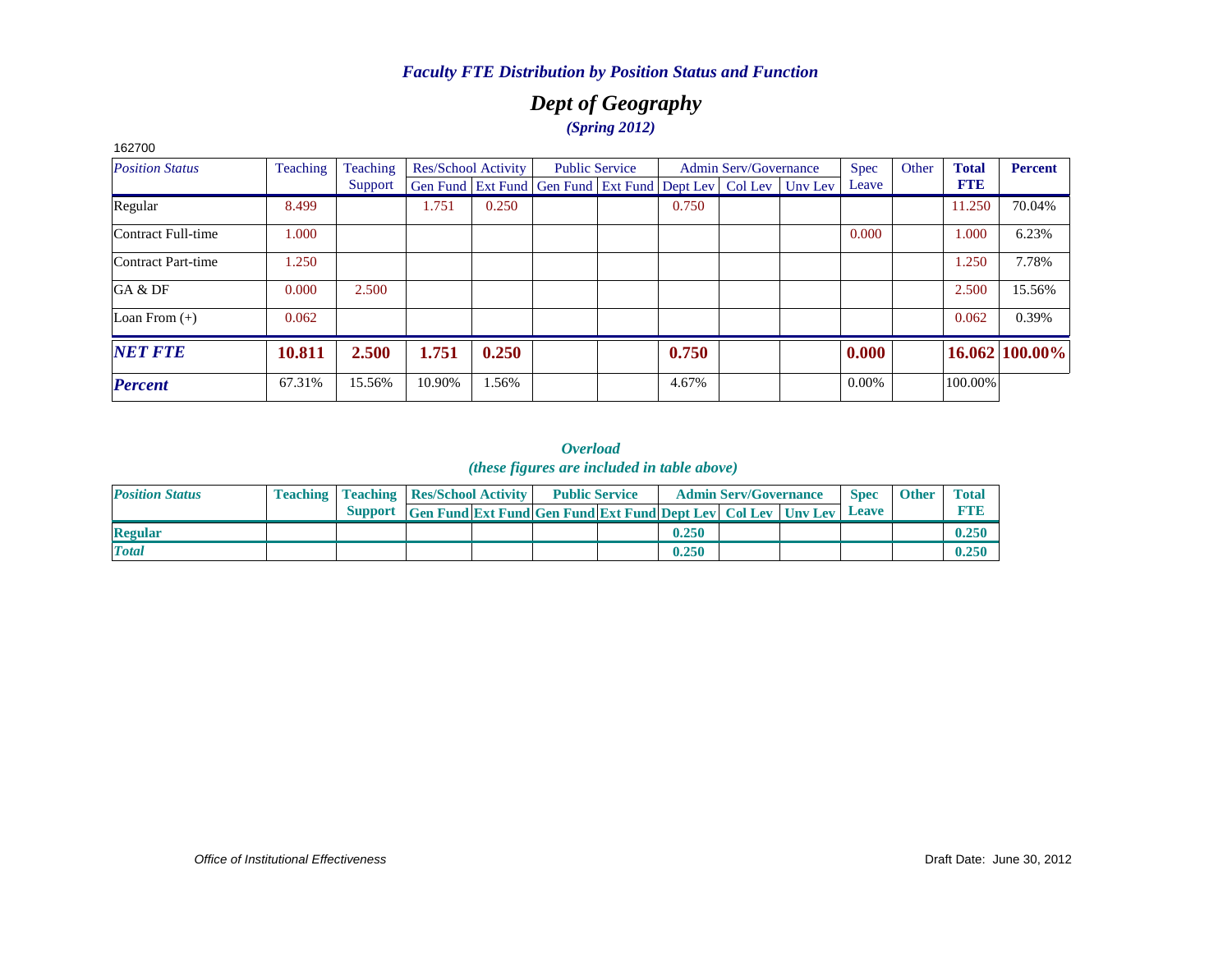## *Dept of Geology (Spring 2012)*

| 162800                 |          |          |        |                     |                                                                          |                       |       |                              |             |       |              |                |
|------------------------|----------|----------|--------|---------------------|--------------------------------------------------------------------------|-----------------------|-------|------------------------------|-------------|-------|--------------|----------------|
| <b>Position Status</b> | Teaching | Teaching |        | Res/School Activity |                                                                          | <b>Public Service</b> |       | <b>Admin Serv/Governance</b> | <b>Spec</b> | Other | <b>Total</b> | <b>Percent</b> |
|                        |          | Support  |        |                     | Gen Fund   Ext Fund   Gen Fund   Ext Fund   Dept Lev   Col Lev   Unv Lev |                       |       |                              | Leave       |       | <b>FTE</b>   |                |
| Regular                | 3.670    |          | 2.163  |                     |                                                                          |                       | 0.750 |                              |             |       | 6.583        | 59.40%         |
| Contract Part-time     |          | 0.250    |        |                     |                                                                          |                       | 0.250 |                              |             |       | 0.500        | 4.51%          |
| GA & DF                |          | 3.000    |        | 1.000               |                                                                          |                       |       |                              |             |       | 4.000        | 36.09%         |
| <b>NET FTE</b>         | 3.670    | 3.250    | 2.163  | 1.000               |                                                                          |                       | 1.000 |                              |             |       |              | 11.083 100.00% |
| <b>Percent</b>         | 33.11%   | 29.32%   | 19.52% | 9.02%               |                                                                          |                       | 9.02% |                              |             |       | 100.00%      |                |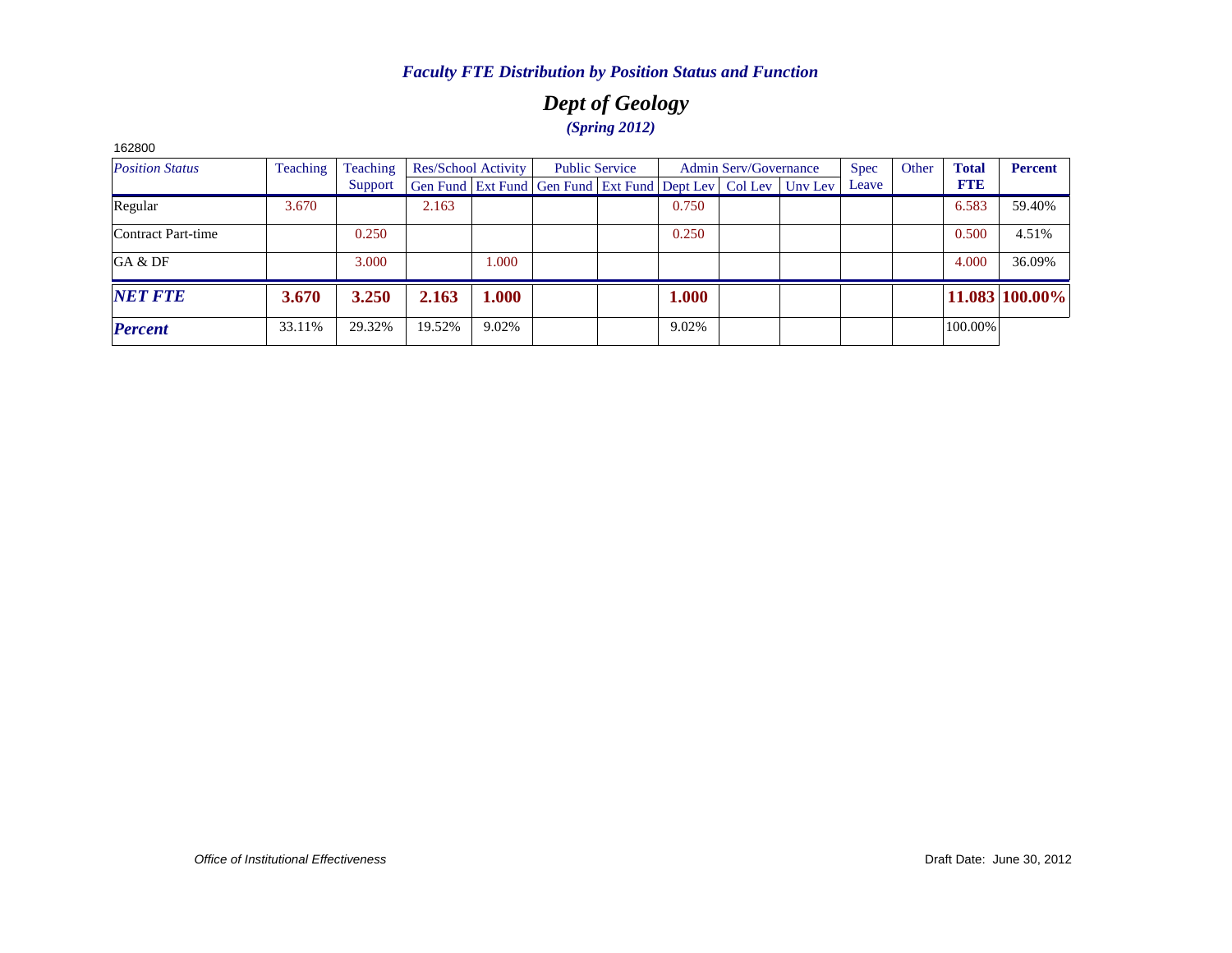## *Dept of History (Spring 2012)*

| 163000                 |          |          |        |                     |                                                                |                       |       |                              |         |       |       |              |                |
|------------------------|----------|----------|--------|---------------------|----------------------------------------------------------------|-----------------------|-------|------------------------------|---------|-------|-------|--------------|----------------|
| <b>Position Status</b> | Teaching | Teaching |        | Res/School Activity |                                                                | <b>Public Service</b> |       | <b>Admin Serv/Governance</b> |         | Spec  | Other | <b>Total</b> | <b>Percent</b> |
|                        |          | Support  |        |                     | Gen Fund   Ext Fund   Gen Fund   Ext Fund   Dept Lev   Col Lev |                       |       |                              | Unv Lev | Leave |       | <b>FTE</b>   |                |
| Regular                | 12.736   |          | 3.764  |                     |                                                                |                       | 2.500 |                              |         | 3.000 |       | 22,000       | 64.91%         |
| Contract Full-time     | 4.333    |          |        |                     |                                                                |                       |       |                              |         |       |       | 4.333        | 12.78%         |
| Contract Part-time     | 3.098    |          |        |                     |                                                                |                       |       |                              |         |       |       | 3.098        | 9.14%          |
| GA & DF                |          | 2.500    | 0.500  |                     |                                                                |                       |       |                              |         |       |       | 3.000        | 8.85%          |
| Loan From $(+)$        | 2.243    |          |        |                     |                                                                |                       |       |                              |         |       |       | 2.243        | 6.62%          |
| Loan To $(-)$          | $-0.780$ |          |        |                     |                                                                |                       |       |                              |         |       |       | $-0.780$     | $-2.30%$       |
| <b>NET FTE</b>         | 21.630   | 2.500    | 4.264  |                     |                                                                |                       | 2.500 |                              |         | 3.000 |       |              | 33.894 100.00% |
| <b>Percent</b>         | 63.82%   | 7.38%    | 12.58% |                     |                                                                |                       | 7.38% |                              |         | 8.85% |       | 100.00%      |                |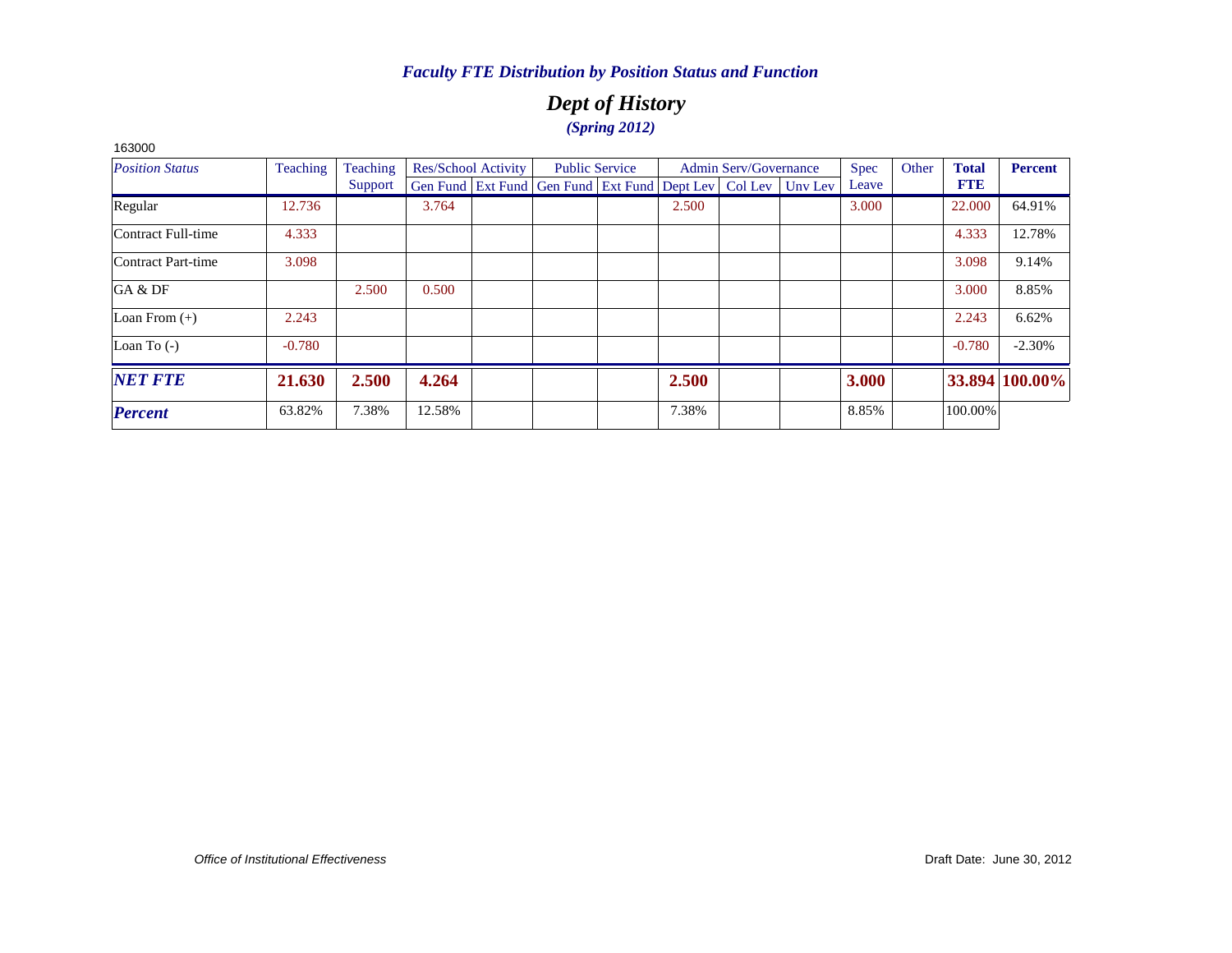## *Dept of Mathematical Sciences (Spring 2012)*

| 163600                 |          |          |        |                            |                                                                          |       |                              |       |       |              |                |
|------------------------|----------|----------|--------|----------------------------|--------------------------------------------------------------------------|-------|------------------------------|-------|-------|--------------|----------------|
| <b>Position Status</b> | Teaching | Teaching |        | <b>Res/School Activity</b> | <b>Public Service</b>                                                    |       | <b>Admin Serv/Governance</b> | Spec  | Other | <b>Total</b> | Percent        |
|                        |          | Support  |        |                            | Gen Fund   Ext Fund   Gen Fund   Ext Fund   Dept Lev   Col Lev   Unv Lev |       |                              | Leave |       | <b>FTE</b>   |                |
| Regular                | 12.441   |          | 5.392  | 0.250                      |                                                                          | 2.917 |                              |       |       | 21,000       | 38.90%         |
| Contract Full-time     | 13.665   |          |        |                            |                                                                          |       |                              |       |       | 13.665       | 25.32%         |
| Contract Part-time     | 6.107    |          |        |                            |                                                                          |       |                              |       |       | 6.107        | 11.31%         |
| GA & DF                | 1.750    | 8.250    | 1.000  |                            |                                                                          |       |                              |       |       | 11.000       | 20.38%         |
| Loan From $(+)$        | 2.582    |          |        |                            |                                                                          |       |                              |       |       | 2.582        | 4.78%          |
| Loan To $(-)$          | $-0.375$ |          |        |                            |                                                                          |       |                              |       |       | $-0.375$     | $-0.69%$       |
| <b>NET FTE</b>         | 36.170   | 8.250    | 6.392  | 0.250                      |                                                                          | 2.917 |                              |       |       |              | 53.979 100.00% |
| <b>Percent</b>         | 67.01%   | 15.28%   | 11.84% | 0.46%                      |                                                                          | 5.40% |                              |       |       | 100.00%      |                |

*Overload (these figures are included in table above)*

| <b>Position Status</b>    |      | <b>Teaching   Teaching   Res/School Activity  </b> |                                                                         | <b>Public Service</b> |  | <b>Admin Serv/Governance</b> | <b>Spec</b>  | <b>Other</b> | <b>Total</b> |
|---------------------------|------|----------------------------------------------------|-------------------------------------------------------------------------|-----------------------|--|------------------------------|--------------|--------------|--------------|
|                           |      | <b>Support</b>                                     | <b>Gen Fund Ext Fund Gen Fund Ext Fund Dept Lev   Col Lev   Unv Lev</b> |                       |  |                              | <b>Leave</b> |              |              |
| <b>Contract Full-time</b> | .499 |                                                    |                                                                         |                       |  |                              |              |              | 1.499        |
| <b>Total</b>              | .499 |                                                    |                                                                         |                       |  |                              |              |              | 1.499        |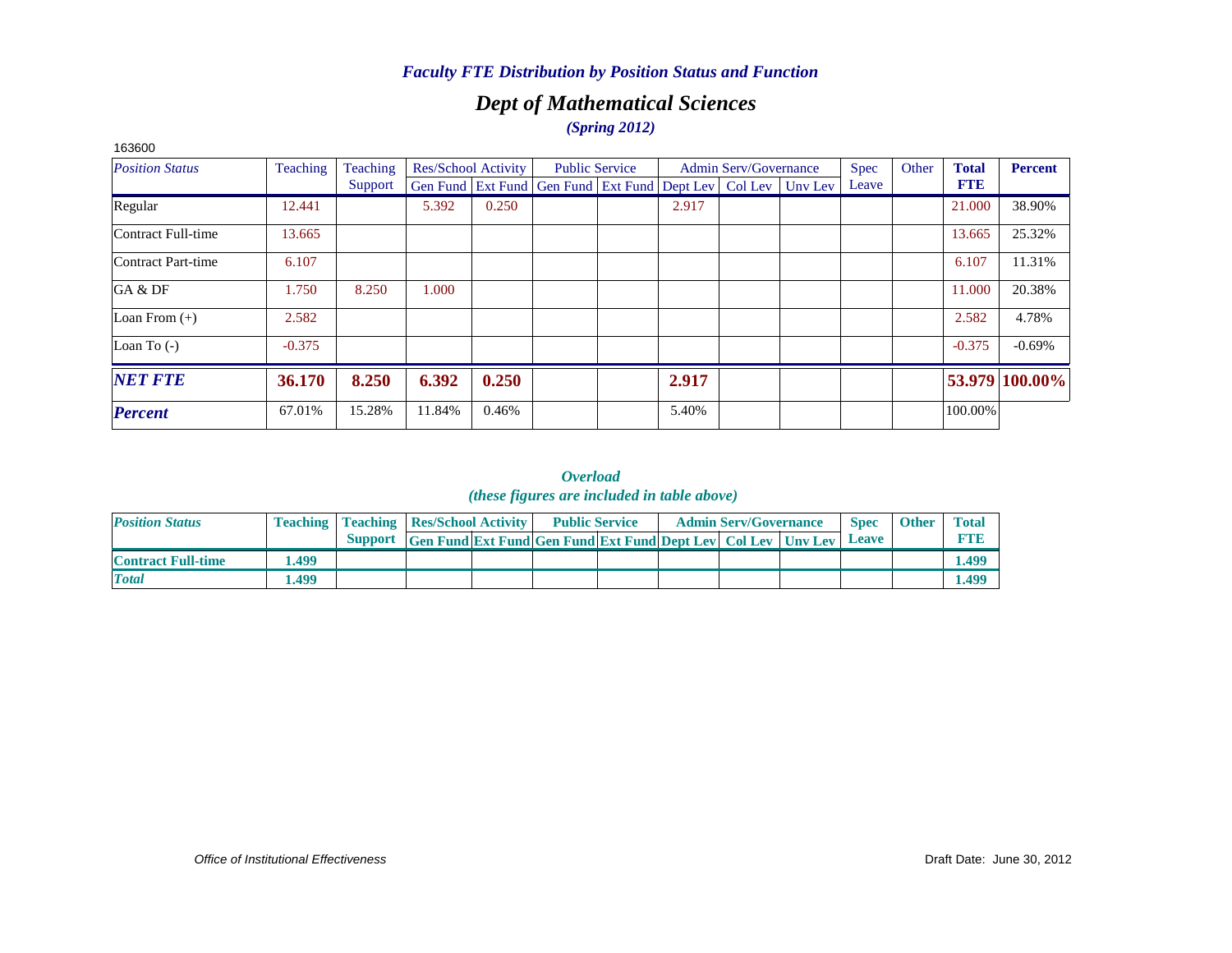## *Dept of Natural Resources (Spring 2012)*

| 163900                 |          |          |                            |       |                                                                  |       |       |                              |             |       |              |                            |
|------------------------|----------|----------|----------------------------|-------|------------------------------------------------------------------|-------|-------|------------------------------|-------------|-------|--------------|----------------------------|
| <b>Position Status</b> | Teaching | Teaching | <b>Res/School Activity</b> |       | <b>Public Service</b>                                            |       |       | <b>Admin Serv/Governance</b> | <b>Spec</b> | Other | <b>Total</b> | Percent                    |
|                        |          | Support  |                            |       | Gen Fund Ext Fund Gen Fund Ext Fund Dept Lev   Col Lev   Unv Lev |       |       |                              | Leave       |       | <b>FTE</b>   |                            |
| Regular                | 5.990    | 0.000    | 1.302                      | 0.250 |                                                                  |       | 0.500 |                              |             | 0.041 | 8.083        | 68.28%                     |
| Contract Part-time     | 0.250    |          |                            |       |                                                                  |       |       |                              |             |       | 0.250        | 2.11%                      |
| GA & DF                | 0.268    | 1.445    | 0.800                      | 0.250 | 0.237                                                            | 0.250 |       |                              |             |       | 3.250        | 27.45%                     |
| Loan From $(+)$        | 0.375    |          |                            |       |                                                                  |       |       |                              |             |       | 0.375        | 3.17%                      |
| Loan To $(-)$          | $-0.120$ |          |                            |       |                                                                  |       |       |                              |             |       | $-0.120$     | $-1.01%$                   |
| <b>NET FTE</b>         | 6.763    | 1.445    | 2.102                      | 0.500 | 0.237                                                            | 0.250 | 0.500 |                              |             |       |              | $0.041$   11.838   100.00% |
| <b>Percent</b>         | 57.13%   | 12.21%   | 17.76%                     | 4.22% | 2.00%                                                            | 2.11% | 4.22% |                              |             | 0.35% | 100.00%      |                            |

| <b>Position Status</b> |       | <b>Teaching   Teaching   Res/School Activity  </b> |                                                                          | <b>Public Service</b> |  | <b>Admin Serv/Governance</b> | <b>Spec</b> | <b>Other</b> | <b>Total</b> |
|------------------------|-------|----------------------------------------------------|--------------------------------------------------------------------------|-----------------------|--|------------------------------|-------------|--------------|--------------|
|                        |       |                                                    | Support Gen Fund Ext Fund Gen Fund Ext Fund Dept Lev   Col Lev   Unv Lev |                       |  |                              | Leave       |              | FTF          |
| <b>Regular</b>         | 0.083 |                                                    |                                                                          |                       |  |                              |             |              | 0.083        |
| <b>Total</b>           | 0.083 |                                                    |                                                                          |                       |  |                              |             |              | 0.083        |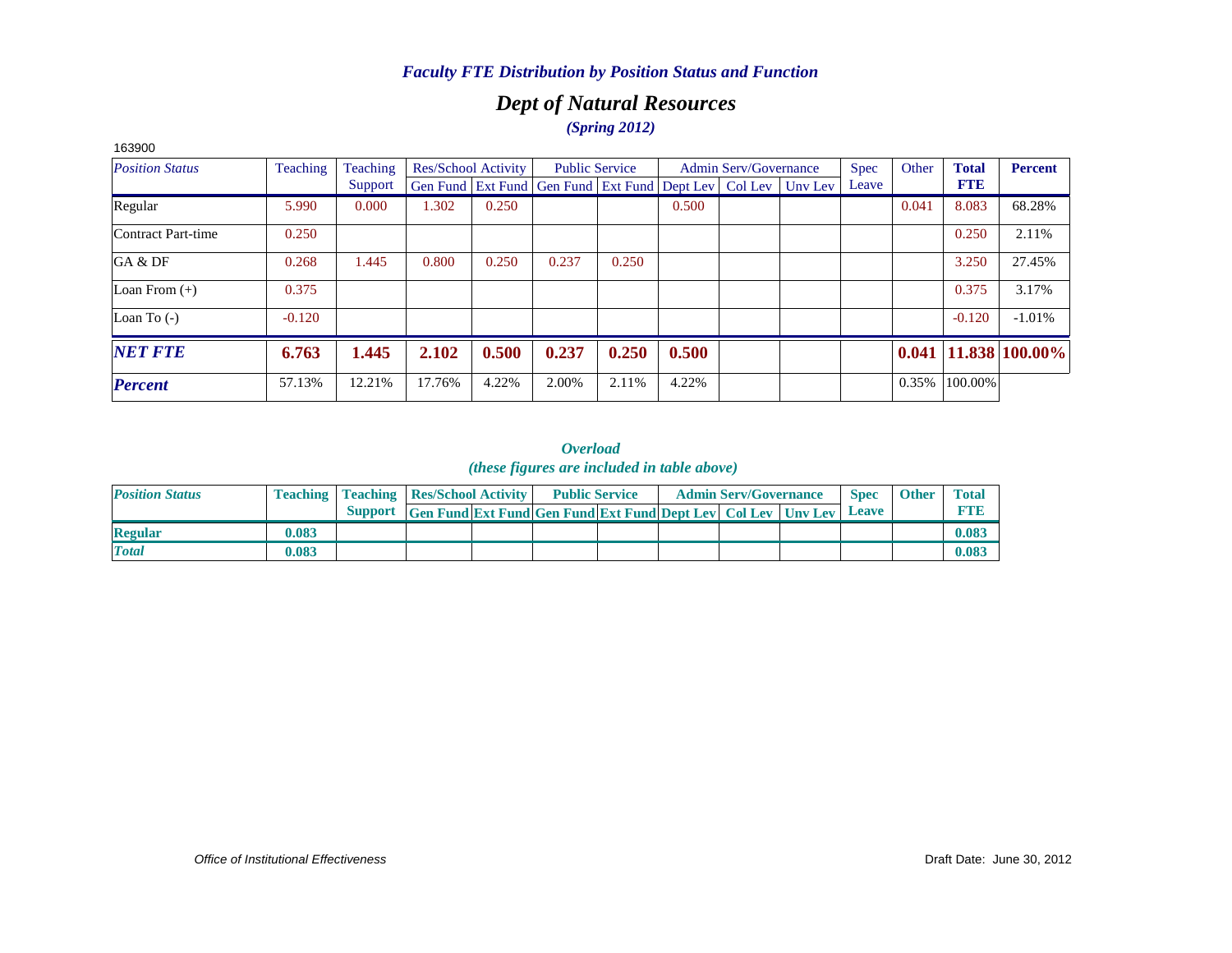## *Dept of Philosophy (Spring 2012)*

| 164200                 |          |          |                            |                                                                          |       |                              |             |       |              |                |
|------------------------|----------|----------|----------------------------|--------------------------------------------------------------------------|-------|------------------------------|-------------|-------|--------------|----------------|
| <b>Position Status</b> | Teaching | Teaching | <b>Res/School Activity</b> | <b>Public Service</b>                                                    |       | <b>Admin Serv/Governance</b> | <b>Spec</b> | Other | <b>Total</b> | <b>Percent</b> |
|                        |          | Support  |                            | Gen Fund   Ext Fund   Gen Fund   Ext Fund   Dept Lev   Col Lev   Unv Lev |       |                              | Leave       |       | <b>FTE</b>   |                |
| Regular                | 5.417    | 0.250    | 1.858                      |                                                                          | 0.475 |                              |             |       | 8.000        | 80.00%         |
| Contract Full-time     | 1.000    |          |                            |                                                                          |       |                              |             |       | 1.000        | 10.00%         |
| Contract Part-time     | 1.000    |          |                            |                                                                          |       |                              |             |       | 1.000        | 10.00%         |
| Loan From $(+)$        | 0.250    |          |                            |                                                                          |       |                              |             |       | 0.250        | 2.50%          |
| Loan To $(-)$          | $-0.250$ |          |                            |                                                                          |       |                              |             |       | $-0.250$     | $-2.50\%$      |
| <b>NET FTE</b>         | 7.417    | 0.250    | 1.858                      |                                                                          | 0.475 |                              |             |       |              | 10.000 100.00% |
| <b>Percent</b>         | 74.17%   | 2.50%    | 18.58%                     |                                                                          | 4.75% |                              |             |       | 100.00%      |                |

| <b>Position Status</b> |       | <b>Teaching   Teaching   Res/School Activity  </b> |                                                                      | <b>Public Service</b> |  | <b>Admin Serv/Governance</b> | <b>Spec</b> | <b>Other</b> | <b>Total</b> |
|------------------------|-------|----------------------------------------------------|----------------------------------------------------------------------|-----------------------|--|------------------------------|-------------|--------------|--------------|
|                        |       |                                                    | Support Gen Fund Ext Fund Gen Fund Ext Fund Dept Lev Col Lev Unv Lev |                       |  |                              | Leave       |              | FTE          |
| <b>Regular</b>         | 0.250 |                                                    |                                                                      |                       |  |                              |             |              | 0.250        |
| <b>Loan From</b> $(+)$ | 0.250 |                                                    |                                                                      |                       |  |                              |             |              | 0.250        |
| <b>Total</b>           | 0.500 |                                                    |                                                                      |                       |  |                              |             |              | 0.500        |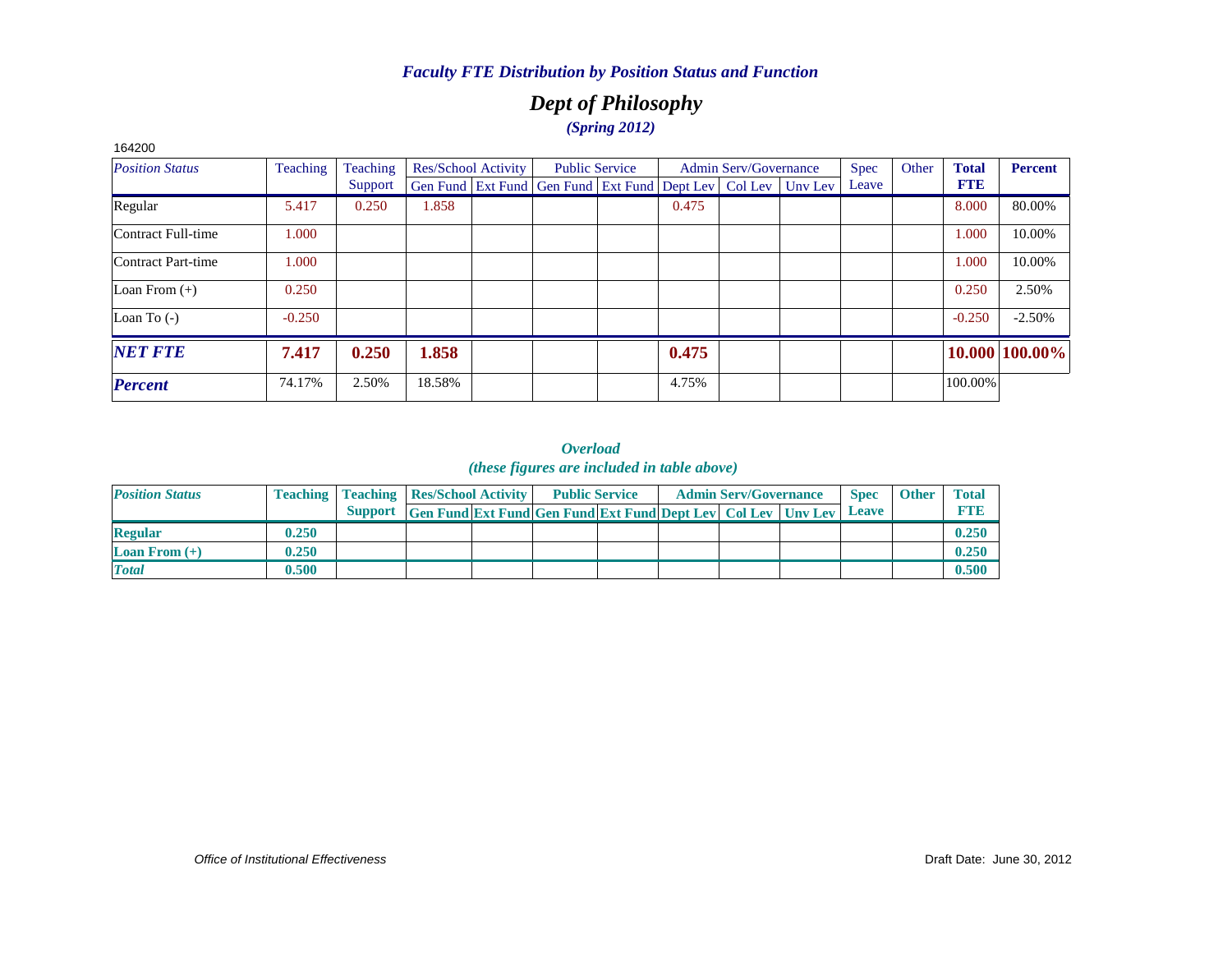## *Dept of Physics & Astronomy (Spring 2012)*

| 164500                 |          |          |                            |                                                                          |       |                              |             |       |              |                |
|------------------------|----------|----------|----------------------------|--------------------------------------------------------------------------|-------|------------------------------|-------------|-------|--------------|----------------|
| <b>Position Status</b> | Teaching | Teaching | <b>Res/School Activity</b> | <b>Public Service</b>                                                    |       | <b>Admin Serv/Governance</b> | <b>Spec</b> | Other | <b>Total</b> | <b>Percent</b> |
|                        |          | Support  |                            | Gen Fund   Ext Fund   Gen Fund   Ext Fund   Dept Lev   Col Lev   Unv Lev |       |                              | Leave       |       | <b>FTE</b>   |                |
| Regular                | 8.208    |          | 2.042                      | 0.500                                                                    | 1.250 |                              |             |       | 12.000       | 52.42%         |
| Contract Full-time     | 3.000    |          | 1.000                      |                                                                          |       |                              |             |       | 4.000        | 17.47%         |
| GA & DF                | 0.500    | 4.000    |                            |                                                                          |       |                              |             |       | 4.500        | 19.66%         |
| Loan From $(+)$        | 2.669    |          |                            |                                                                          |       |                              |             |       | 2.669        | 11.66%         |
| Loan To $(-)$          | $-0.275$ |          |                            |                                                                          |       |                              |             |       | $-0.275$     | $-1.20%$       |
| <b>NET FTE</b>         | 14.102   | 4.000    | 3.042                      | 0.500                                                                    | 1.250 |                              |             |       |              | 22.894 100.00% |
| <b>Percent</b>         | 61.60%   | 17.47%   | 13.29%                     | 2.18%                                                                    | 5.46% |                              |             |       | 100.00%      |                |

#### *Overload (these figures are included in table above)*

| <b>Position Status</b> |       | <b>Teaching   Teaching   Res/School Activity  </b> |                                                                      |  | <b>Public Service</b> |  | <b>Admin Serv/Governance</b> | <b>Spec</b> | <b>Other</b> | <b>Total</b> |
|------------------------|-------|----------------------------------------------------|----------------------------------------------------------------------|--|-----------------------|--|------------------------------|-------------|--------------|--------------|
|                        |       |                                                    | Support Gen Fund Ext Fund Gen Fund Ext Fund Dept Lev Col Lev Unv Lev |  |                       |  |                              | Leave       |              | <b>FTE</b>   |
| <b>Regular</b>         | 0.333 |                                                    |                                                                      |  |                       |  |                              |             |              |              |
| <b>Total</b>           | 0.333 |                                                    |                                                                      |  |                       |  |                              |             |              | 0.333        |

#### *Office of Institutional Effectiveness* Draft Date: June 30, 2012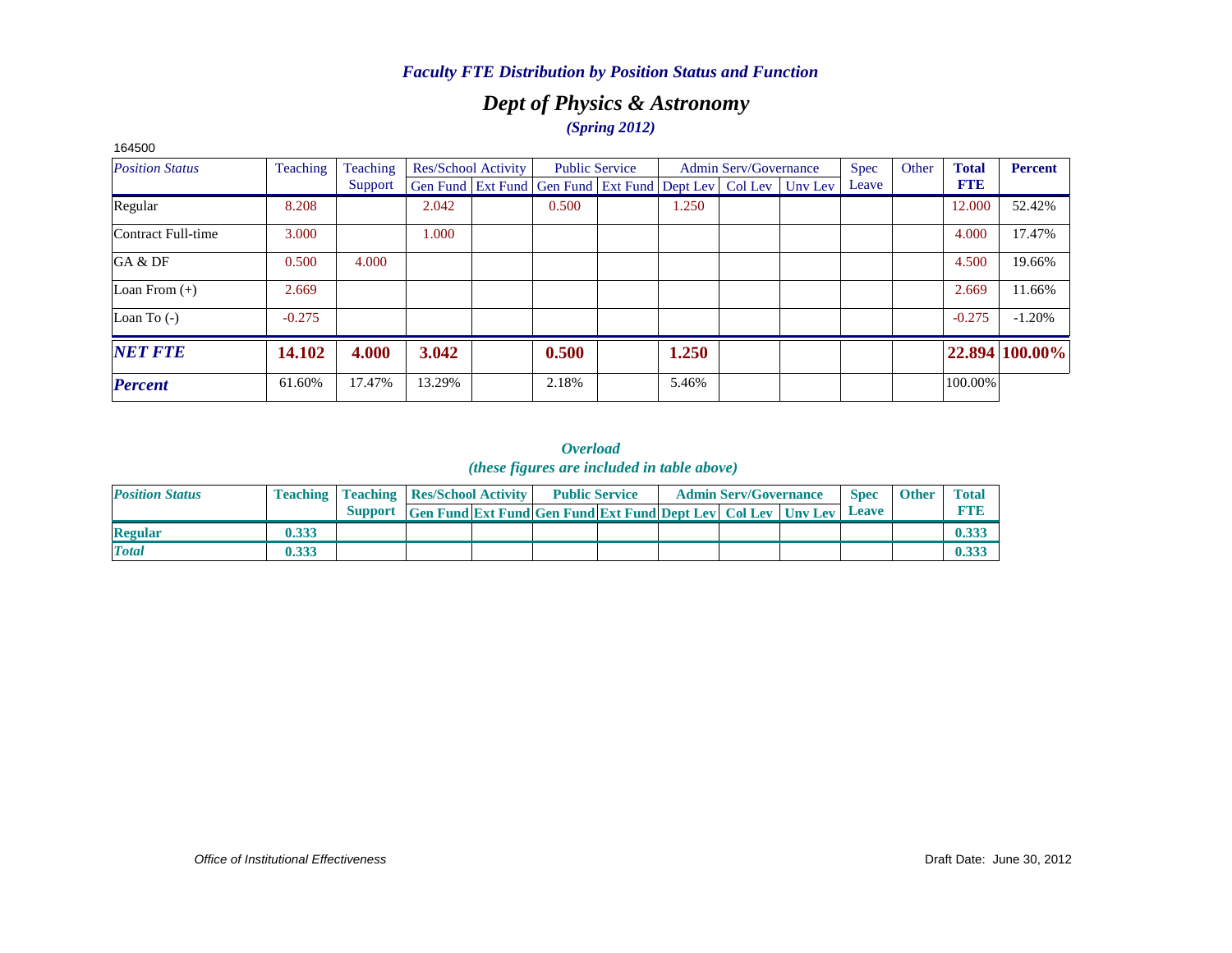## *Dept of Physiology & Health Sciences (Spring 2012)*

| 164800                 |          |          |       |                            |                                                                          |       |                              |             |       |              |                            |
|------------------------|----------|----------|-------|----------------------------|--------------------------------------------------------------------------|-------|------------------------------|-------------|-------|--------------|----------------------------|
| <b>Position Status</b> | Teaching | Teaching |       | <b>Res/School Activity</b> | <b>Public Service</b>                                                    |       | <b>Admin Serv/Governance</b> | <b>Spec</b> | Other | <b>Total</b> | <b>Percent</b>             |
|                        |          | Support  |       |                            | Gen Fund   Ext Fund   Gen Fund   Ext Fund   Dept Lev   Col Lev   Unv Lev |       |                              | Leave       |       | <b>FTE</b>   |                            |
| Regular                | 6.911    |          | 2.088 |                            |                                                                          | 0.750 |                              | 1.000       | 0.083 | 10.832       | 47.25%                     |
| Contract Full-time     | 6.708    |          |       |                            |                                                                          | 0.125 |                              |             | 0.750 | 7.583        | 33.07%                     |
| Contract Part-time     | 0.012    |          |       |                            |                                                                          |       |                              |             |       | 0.012        | 0.05%                      |
| GA & DF                | 1.663    | 2.837    |       |                            |                                                                          |       |                              |             |       | 4.500        | 19.63%                     |
| <b>NET FTE</b>         | 15.294   | 2.837    | 2.088 |                            |                                                                          | 0.875 |                              | 1.000       |       |              | $0.833$   22.927   100.00% |
| <b>Percent</b>         | 66.71%   | 12.37%   | 9.11% |                            |                                                                          | 3.82% |                              | 4.36%       | 3.63% | 100.00%      |                            |

| <b>Position Status</b>    |       | <b>Teaching   Teaching   Res/School Activity  </b> |                                                                           | <b>Public Service</b> |  | <b>Admin Serv/Governance</b> | <b>Spec</b> | <b>Other</b> | <b>Total</b> |
|---------------------------|-------|----------------------------------------------------|---------------------------------------------------------------------------|-----------------------|--|------------------------------|-------------|--------------|--------------|
|                           |       | <b>Support</b>                                     | <b>Gen Fund Ext Fund Gen Fund Ext Fund Dept Lev   Col Lev   Unv Lev  </b> |                       |  |                              | Leave       |              |              |
| <b>Regular</b>            | 0.736 |                                                    |                                                                           |                       |  |                              |             |              | 0.736        |
| <b>Contract Full-time</b> | 0.750 |                                                    |                                                                           |                       |  |                              |             |              | 0.750        |
| <b>Total</b>              | .486  |                                                    |                                                                           |                       |  |                              |             |              | 1.486        |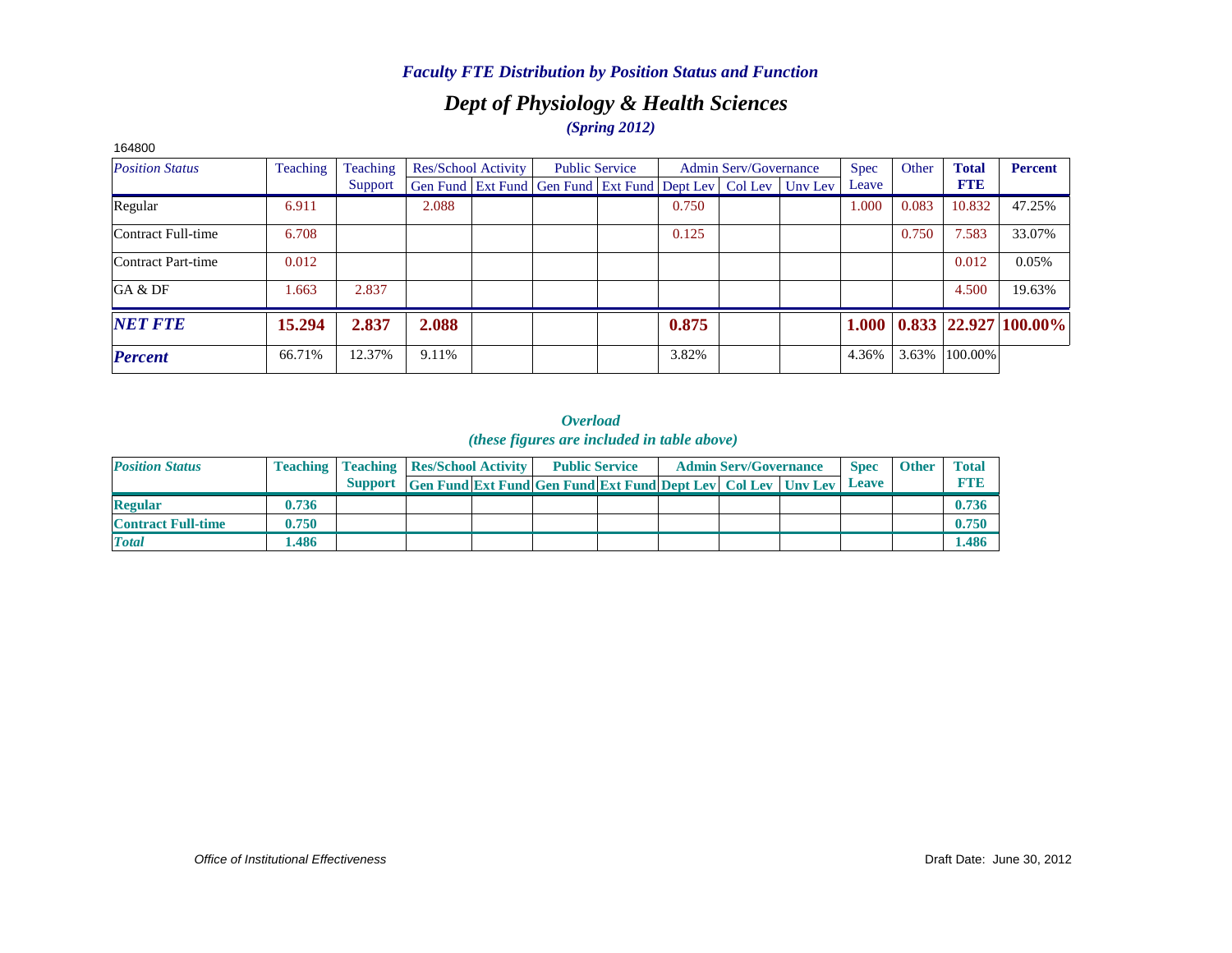## *Dept of Political Science (Spring 2012)*

| 165100                 |          |          |        |                            |                                              |                       |       |                              |                 |       |       |              |                      |
|------------------------|----------|----------|--------|----------------------------|----------------------------------------------|-----------------------|-------|------------------------------|-----------------|-------|-------|--------------|----------------------|
| <b>Position Status</b> | Teaching | Teaching |        | <b>Res/School Activity</b> |                                              | <b>Public Service</b> |       | <b>Admin Serv/Governance</b> |                 | Spec  | Other | <b>Total</b> | <b>Percent</b>       |
|                        |          | Support  |        |                            | Gen Fund Ext Fund Gen Fund Ext Fund Dept Lev |                       |       |                              | Col Lev Unv Lev | Leave |       | <b>FTE</b>   |                      |
| Regular                | 9.613    |          | 2.931  | 0.090                      | 0.250                                        |                       | 0.750 |                              |                 |       | 1.366 | 15.000       | 71.15%               |
| Contract Full-time     | 1.300    |          |        |                            |                                              |                       | 0.250 |                              |                 |       | 0.450 | 2.000        | 9.49%                |
| Contract Part-time     | 0.250    |          |        |                            |                                              |                       |       |                              |                 |       |       | 0.250        | 1.19%                |
| GA & DF                | 0.250    | 1.250    | 2.250  |                            |                                              |                       |       |                              |                 |       |       | 3.750        | 17.79%               |
| Loan From $(+)$        | 0.358    |          |        |                            |                                              |                       |       |                              |                 |       |       | 0.358        | 1.70%                |
| Loan To $(-)$          | $-0.275$ |          |        |                            |                                              |                       |       |                              |                 |       |       | $-0.275$     | $-1.30%$             |
| <b>NET FTE</b>         | 11.496   | 1.250    | 5.181  | 0.090                      | 0.250                                        |                       | 1.000 |                              |                 |       |       |              | 1.816 21.083 100.00% |
| <b>Percent</b>         | 54.53%   | 5.93%    | 24.57% | 0.43%                      | 1.19%                                        |                       | 4.74% |                              |                 |       | 8.61% | 100.00%      |                      |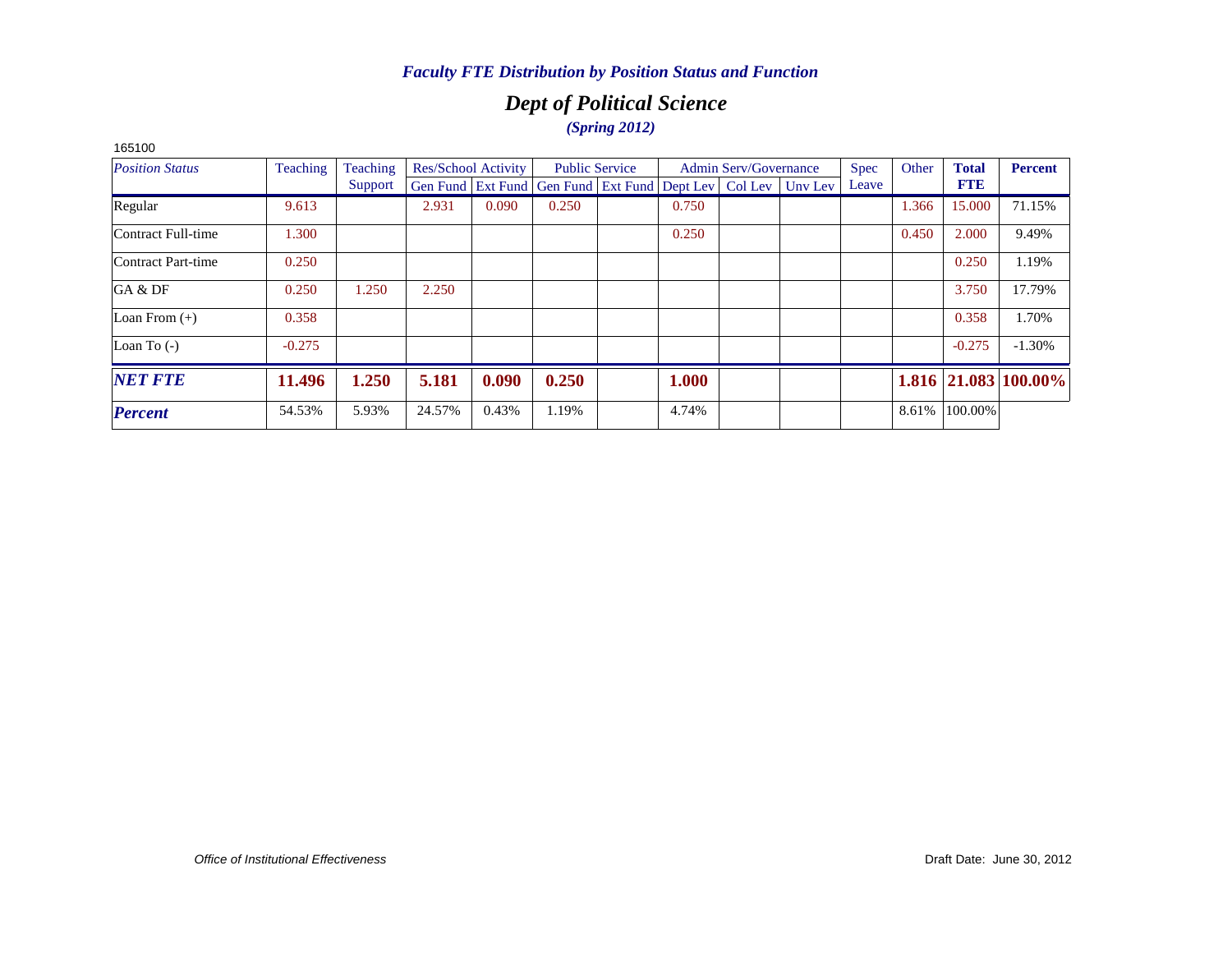## *Dept of Social Work (Spring 2012)*

| 165700                 |          |          |        |                     |                                                                |        |                              |         |             |       |              |                |
|------------------------|----------|----------|--------|---------------------|----------------------------------------------------------------|--------|------------------------------|---------|-------------|-------|--------------|----------------|
| <b>Position Status</b> | Teaching | Teaching |        | Res/School Activity | <b>Public Service</b>                                          |        | <b>Admin Serv/Governance</b> |         | <b>Spec</b> | Other | <b>Total</b> | <b>Percent</b> |
|                        |          | Support  |        |                     | Gen Fund   Ext Fund   Gen Fund   Ext Fund   Dept Lev   Col Lev |        |                              | Uny Lev | Leave       |       | <b>FTE</b>   |                |
| Regular                | 4.075    | 0.290    | 1.425  | 0.210               |                                                                | 1.650  |                              |         |             |       | 7.650        | 71.83%         |
| Contract Full-time     | 2.000    |          |        |                     |                                                                | 0.250  |                              |         |             |       | 2.250        | 21.13%         |
| Contract Part-time     | 0.750    |          |        |                     |                                                                |        |                              |         |             |       | 0.750        | 7.04%          |
| <b>NET FTE</b>         | 6.825    | 0.290    | 1.425  | 0.210               |                                                                | 1.900  |                              |         |             |       |              | 10.650 100.00% |
| <b>Percent</b>         | 64.08%   | 2.72%    | 13.38% | 1.97%               |                                                                | 17.84% |                              |         |             |       | 100.00%      |                |

| <b>Position Status</b>    |       | <b>Teaching   Teaching   Res/School Activity  </b> |                                                                                 | <b>Public Service</b> |  | <b>Admin Serv/Governance</b> | <b>Spec</b>  | <b>Other</b> | <b>Total</b> |
|---------------------------|-------|----------------------------------------------------|---------------------------------------------------------------------------------|-----------------------|--|------------------------------|--------------|--------------|--------------|
|                           |       |                                                    | <b>Support</b> Gen Fund Ext Fund Gen Fund Ext Fund Dept Lev   Col Lev   Unv Lev |                       |  |                              | <b>Leave</b> |              |              |
| <b>Regular</b>            | 0.750 |                                                    |                                                                                 |                       |  |                              |              |              | 0.750        |
| <b>Contract Full-time</b> | 0.250 |                                                    |                                                                                 |                       |  |                              |              |              | 0.250        |
| <b>Total</b>              | .000. |                                                    |                                                                                 |                       |  |                              |              |              | 1.000        |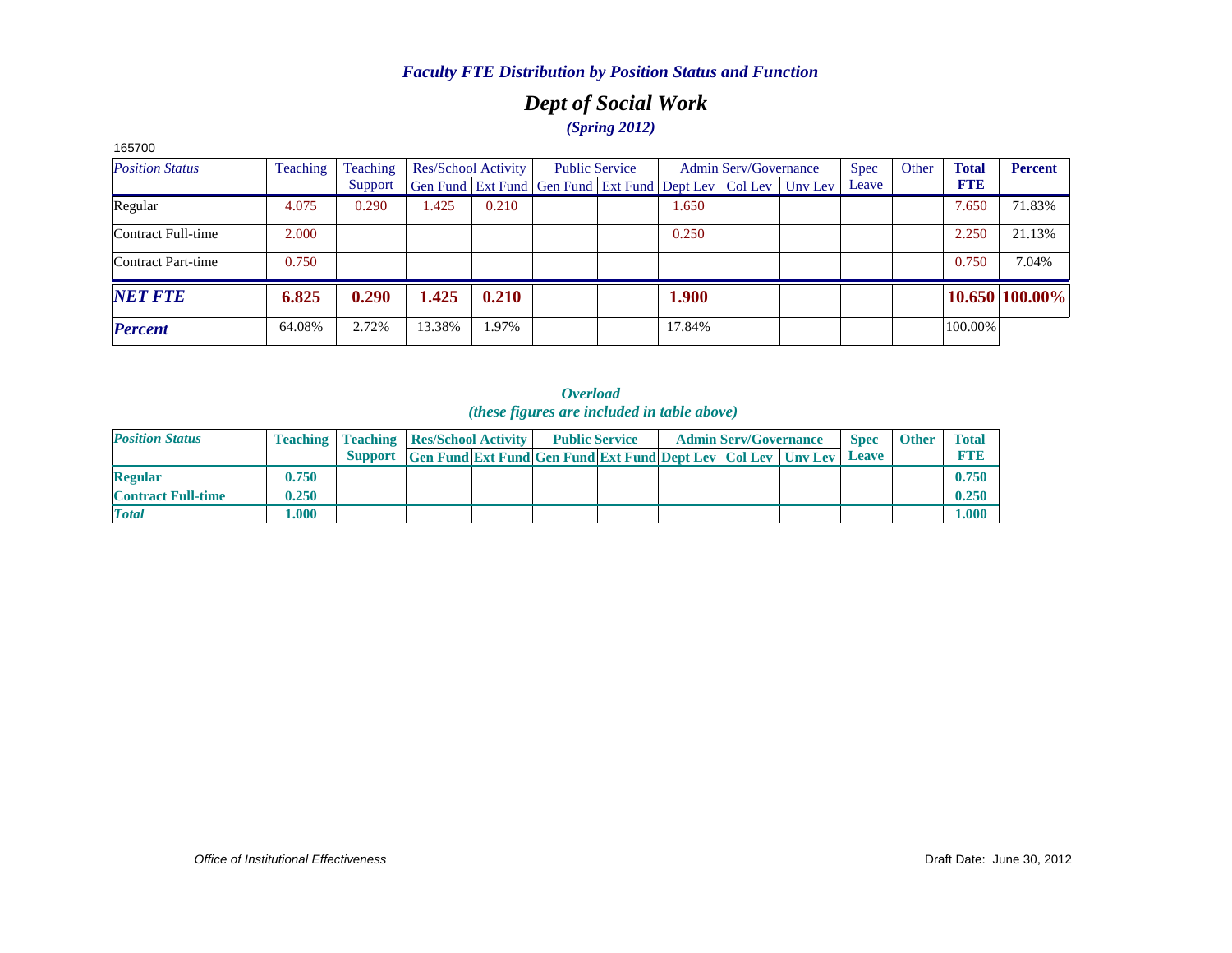## *Dept of Sociology (Spring 2012)*

| 166000                 |          |          |        |                            |                                                                |       |                              |         |       |       |              |                |
|------------------------|----------|----------|--------|----------------------------|----------------------------------------------------------------|-------|------------------------------|---------|-------|-------|--------------|----------------|
| <b>Position Status</b> | Teaching | Teaching |        | <b>Res/School Activity</b> | <b>Public Service</b>                                          |       | <b>Admin Serv/Governance</b> |         | Spec  | Other | <b>Total</b> | Percent        |
|                        |          | Support  |        |                            | Gen Fund   Ext Fund   Gen Fund   Ext Fund   Dept Lev   Col Lev |       |                              | Unv Lev | Leave |       | <b>FTE</b>   |                |
| Regular                | 6.111    |          | 1.639  |                            |                                                                | 1.250 |                              |         | 1.000 |       | 10.000       | 67.11%         |
| Contract Full-time     | 1.250    |          |        |                            |                                                                |       |                              |         |       |       | 1.250        | 8.39%          |
| Contract Part-time     | 0.900    |          |        |                            |                                                                |       |                              |         |       |       | 0.900        | 6.04%          |
| GA & DF                |          | 2.500    |        |                            |                                                                |       |                              |         |       |       | 2.500        | 16.78%         |
| Loan From $(+)$        | 0.250    |          |        |                            |                                                                |       |                              |         |       |       | 0.250        | 1.68%          |
| <b>NET FTE</b>         | 8.511    | 2.500    | 1.639  |                            |                                                                | 1.250 |                              |         | 1.000 |       |              | 14.900 100.00% |
| <b>Percent</b>         | 57.12%   | 16.78%   | 11.00% |                            |                                                                | 8.39% |                              |         | 6.71% |       | 100.00%      |                |

| <b>Position Status</b>    |       | <b>Teaching   Teaching   Res/School Activity  </b> |                                                                      | <b>Public Service</b> |  | <b>Admin Serv/Governance</b> | <b>Spec</b> | <b>Other</b> | <b>Total</b> |
|---------------------------|-------|----------------------------------------------------|----------------------------------------------------------------------|-----------------------|--|------------------------------|-------------|--------------|--------------|
|                           |       |                                                    | Support Gen Fund Ext Fund Gen Fund Ext Fund Dept Lev Col Lev Unv Lev |                       |  |                              | Leave       |              | <b>TANT</b>  |
| <b>Contract Full-time</b> | 0.250 |                                                    |                                                                      |                       |  |                              |             |              | 0.250        |
| <b>Total</b>              | 0.250 |                                                    |                                                                      |                       |  |                              |             |              | 0.250        |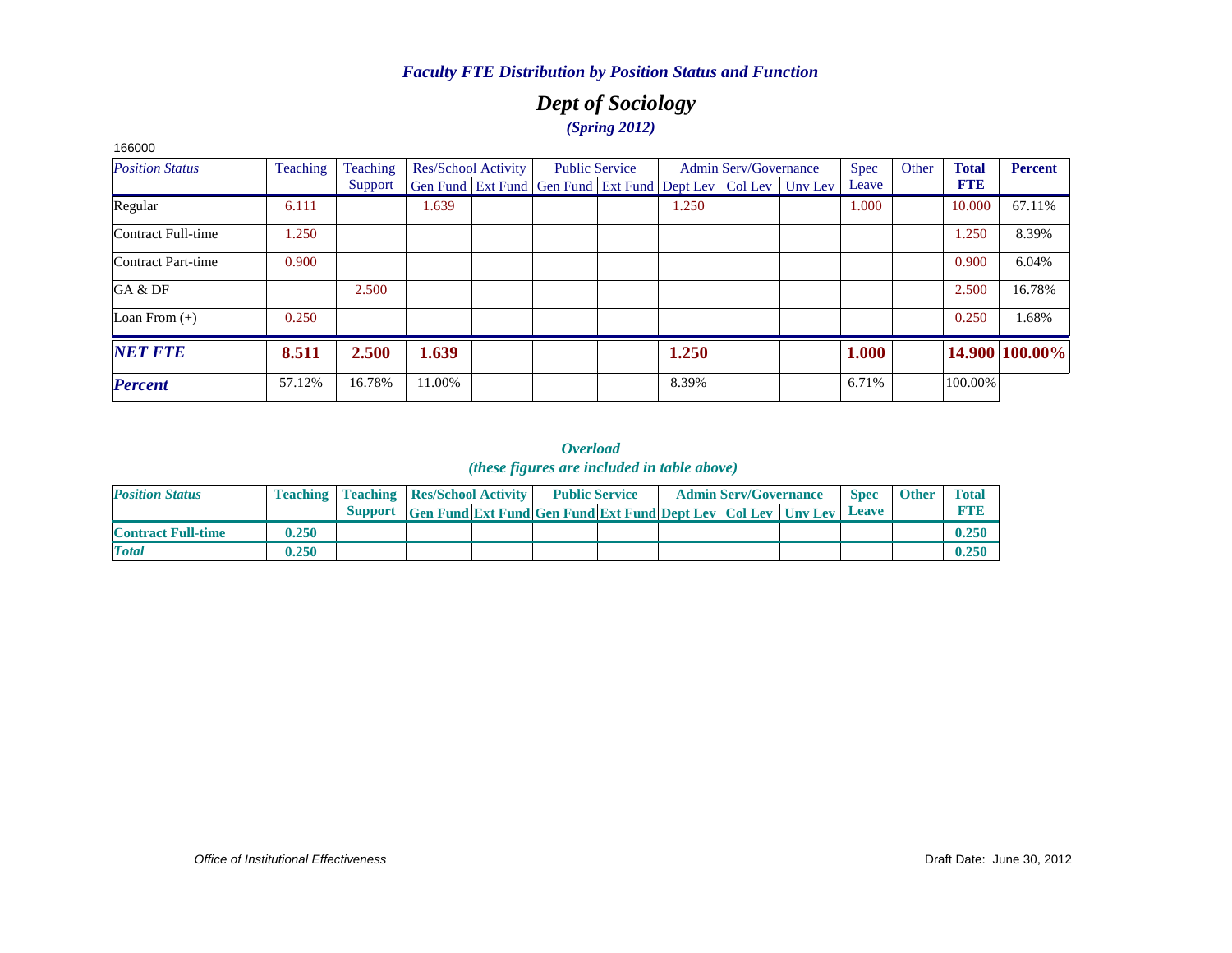## *Dept of Speech Pathology and Audiology (Spring 2012)*

| 166300                 |          |          |       |                            |                                                                          |       |                       |       |       |              |                |
|------------------------|----------|----------|-------|----------------------------|--------------------------------------------------------------------------|-------|-----------------------|-------|-------|--------------|----------------|
| <b>Position Status</b> | Teaching | Teaching |       | <b>Res/School Activity</b> | <b>Public Service</b>                                                    |       | Admin Serv/Governance | Spec  | Other | <b>Total</b> | <b>Percent</b> |
|                        |          | Support  |       |                            | Gen Fund   Ext Fund   Gen Fund   Ext Fund   Dept Lev   Col Lev   Unv Lev |       |                       | Leave |       | <b>FTE</b>   |                |
| Regular                | 4.506    |          | 0.967 |                            |                                                                          | 0.694 |                       |       |       | 6.167        | 25.91%         |
| Contract Full-time     | 8.584    | 0.166    |       |                            |                                                                          | 0.250 |                       |       |       | 9.000        | 37.81%         |
| Contract Part-time     | 2.417    |          |       |                            | 0.250                                                                    |       |                       |       |       | 2.667        | 11.21%         |
| GA & DF                |          | 6.000    |       |                            |                                                                          |       |                       |       |       | 6.000        | 25.21%         |
| Loan To $(-)$          | $-0.033$ |          |       |                            |                                                                          |       |                       |       |       | $-0.033$     | $-0.14%$       |
| <b>NET FTE</b>         | 15.474   | 6.166    | 0.967 |                            | 0.250                                                                    | 0.944 |                       |       |       |              | 23.801 100.00% |
| <b>Percent</b>         | 65.01%   | 25.91%   | 4.06% |                            | 1.05%                                                                    | 3.97% |                       |       |       | 100.00%      |                |

| <b>Position Status</b> |       | <b>Teaching   Teaching   Res/School Activity  </b> |                                                                      | <b>Public Service</b> |  | <b>Admin Serv/Governance</b> | <b>Spec</b> | <b>Other</b> | <b>Total</b> |
|------------------------|-------|----------------------------------------------------|----------------------------------------------------------------------|-----------------------|--|------------------------------|-------------|--------------|--------------|
|                        |       |                                                    | Support Gen Fund Ext Fund Gen Fund Ext Fund Dept Lev Col Lev Unv Lev |                       |  |                              | Leave       |              | <b>FTIE</b>  |
| <b>Regular</b>         | 0.167 |                                                    |                                                                      |                       |  |                              |             |              | 0.167        |
| <b>Total</b>           | 0.167 |                                                    |                                                                      |                       |  |                              |             |              | 0.167        |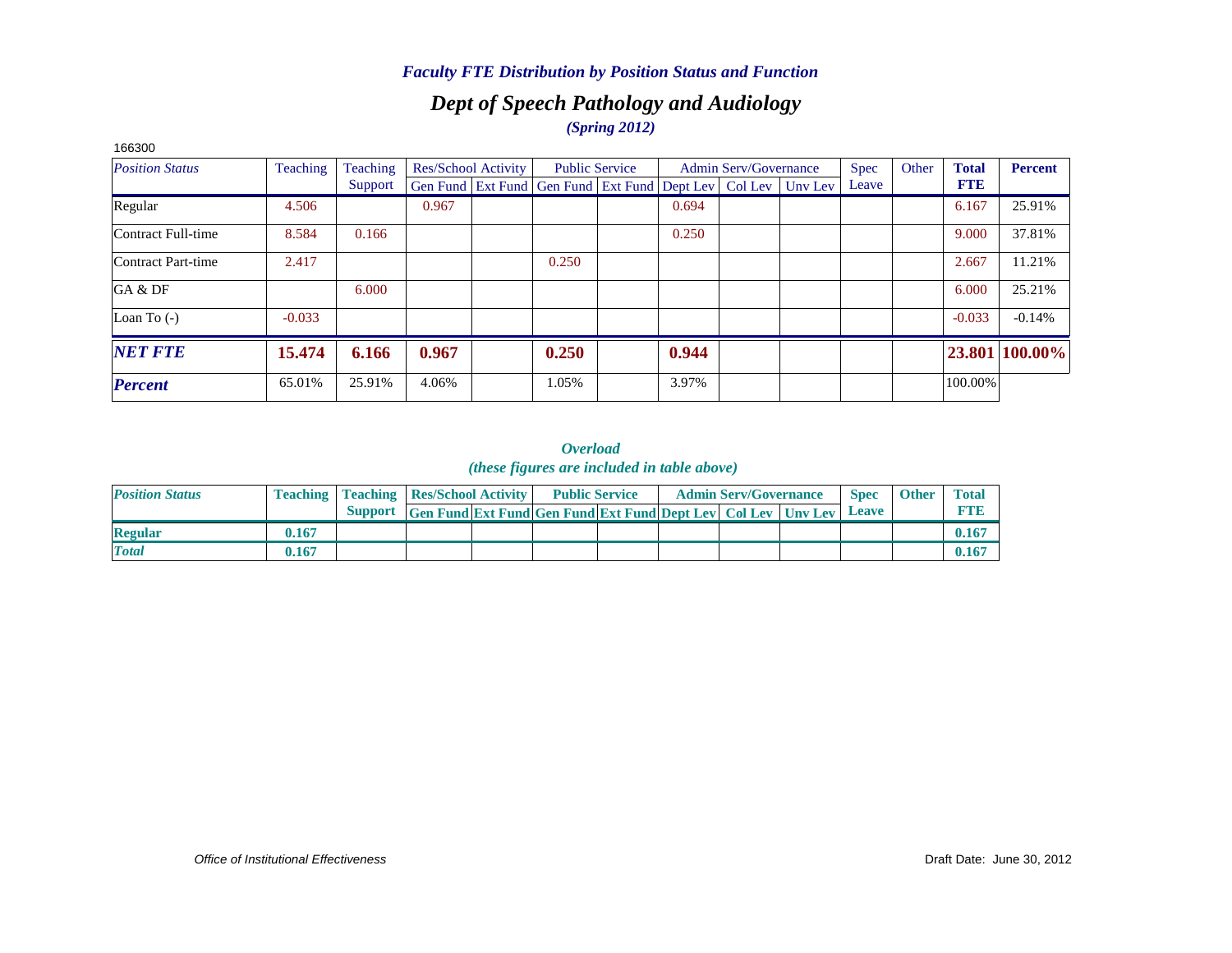## *Dept of Counseling Psychology (Spring 2012)*

| 170700                 |          |          |        |                            |                                                      |                       |        |                       |         |             |       |              |                |
|------------------------|----------|----------|--------|----------------------------|------------------------------------------------------|-----------------------|--------|-----------------------|---------|-------------|-------|--------------|----------------|
| <b>Position Status</b> | Teaching | Teaching |        | <b>Res/School Activity</b> |                                                      | <b>Public Service</b> |        | Admin Serv/Governance |         | <b>Spec</b> | Other | <b>Total</b> | <b>Percent</b> |
|                        |          | Support  |        |                            | Gen Fund   Ext Fund   Gen Fund   Ext Fund   Dept Lev |                       |        | Col Lev               | Unv Lev | Leave       |       | <b>FTE</b>   |                |
| Regular                | 4.250    |          | 3.250  |                            |                                                      |                       | 1.750  | 0.500                 | 0.250   |             |       | 10.000       | 37.74%         |
| Contract Part-time     | 1.500    |          |        |                            |                                                      |                       |        |                       |         |             |       | 1.500        | 5.66%          |
| GA & DF                | 3.250    | 2.250    | 4.000  |                            | 3.750                                                |                       | 1.500  |                       |         |             |       | 14.750       | 55.66%         |
| Loan From $(+)$        | 0.250    |          |        |                            |                                                      |                       |        |                       |         |             |       | 0.250        | 0.94%          |
| <b>NET FTE</b>         | 9.250    | 2.250    | 7.250  |                            | 3.750                                                |                       | 3.250  | 0.500                 | 0.250   |             |       |              | 26.500 100.00% |
| <b>Percent</b>         | 34.91%   | 8.49%    | 27.36% |                            | 14.15%                                               |                       | 12.26% | 1.89%                 | 0.94%   |             |       | 100.00%      |                |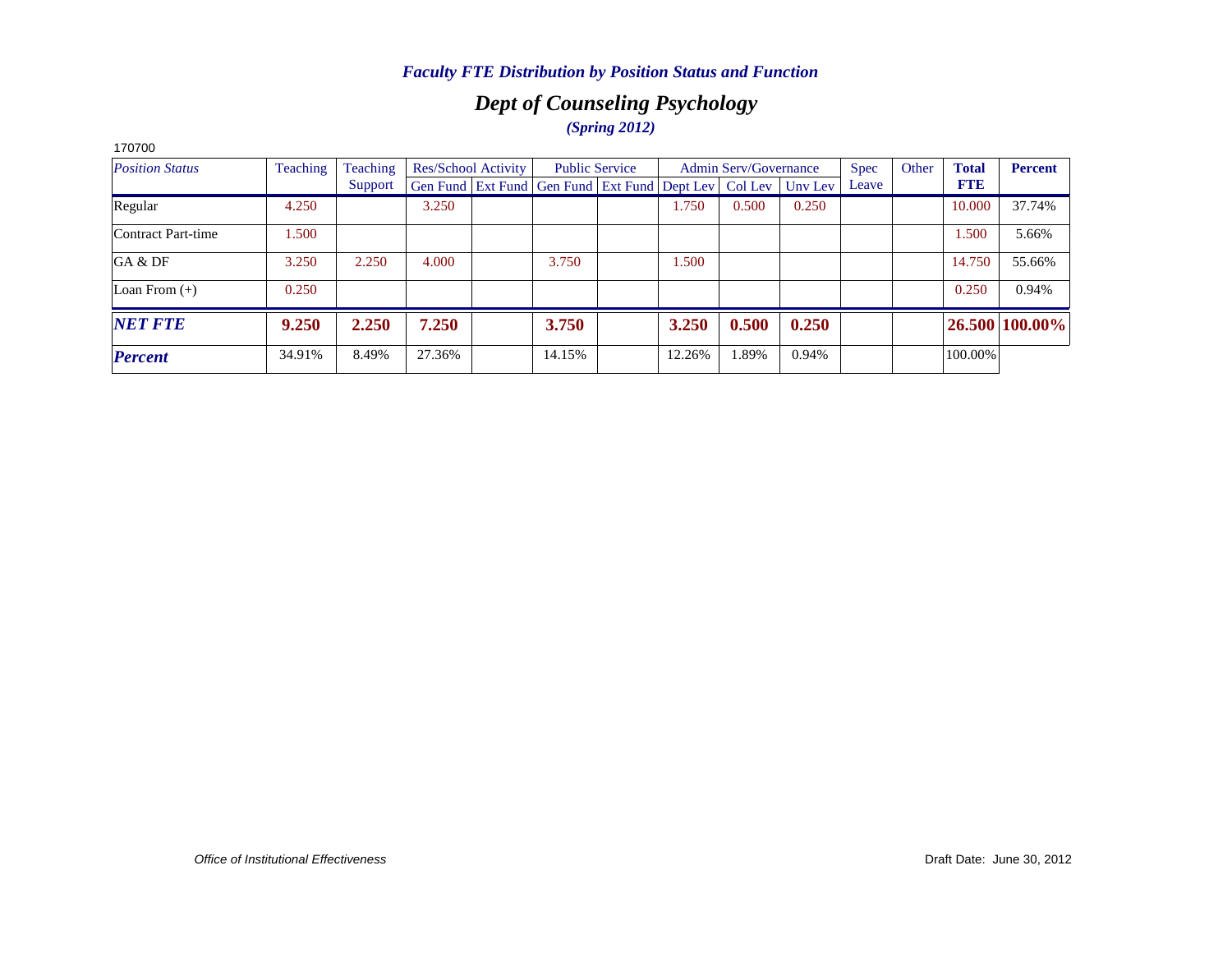## *Dept of Educational Leadership (Spring 2012)*

| 171000                 |          |          |        |                            |                                                                  |       |                              |             |       |              |                |
|------------------------|----------|----------|--------|----------------------------|------------------------------------------------------------------|-------|------------------------------|-------------|-------|--------------|----------------|
| <b>Position Status</b> | Teaching | Teaching |        | <b>Res/School Activity</b> | <b>Public Service</b>                                            |       | <b>Admin Serv/Governance</b> | <b>Spec</b> | Other | <b>Total</b> | Percent        |
|                        |          | Support  |        |                            | Gen Fund Ext Fund Gen Fund Ext Fund Dept Lev   Col Lev   Unv Lev |       |                              | Leave       |       | <b>FTE</b>   |                |
| Regular                | 4.250    |          | 2.250  |                            |                                                                  | 1.000 |                              |             |       | 7.500        | 46.87%         |
| Contract Part-time     | 5.500    |          |        |                            |                                                                  |       |                              |             |       | 5.500        | 34.37%         |
| GA & DF                |          | 2.500    |        |                            |                                                                  |       |                              |             |       | 2.500        | 15.62%         |
| Loan From $(+)$        | 0.500    |          |        |                            |                                                                  |       |                              |             |       | 0.500        | 3.12%          |
| <b>NET FTE</b>         | 10.250   | 2.500    | 2.250  |                            |                                                                  | 1.000 |                              |             |       |              | 16.000 100.00% |
| <b>Percent</b>         | 64.06%   | 15.62%   | 14.06% |                            |                                                                  | 6.25% |                              |             |       | 100.00%      |                |

| <b>Position Status</b>            |       | <b>Teaching   Teaching   Res/School Activity  </b> |                                                                          | <b>Public Service</b> |  | <b>Admin Serv/Governance</b> | <b>Spec</b> | <b>Other</b> | <b>Total</b> |
|-----------------------------------|-------|----------------------------------------------------|--------------------------------------------------------------------------|-----------------------|--|------------------------------|-------------|--------------|--------------|
|                                   |       |                                                    | Support Gen Fund Ext Fund Gen Fund Ext Fund Dept Lev   Col Lev   Unv Lev |                       |  |                              | Leave       |              |              |
| <b>Regular</b>                    | 0.500 |                                                    |                                                                          |                       |  |                              |             |              | 0.500        |
| <b>Loan From <math>(+)</math></b> | 0.250 |                                                    |                                                                          |                       |  |                              |             |              | 0.250        |
| <b>Total</b>                      | 0.750 |                                                    |                                                                          |                       |  |                              |             |              | 0.750        |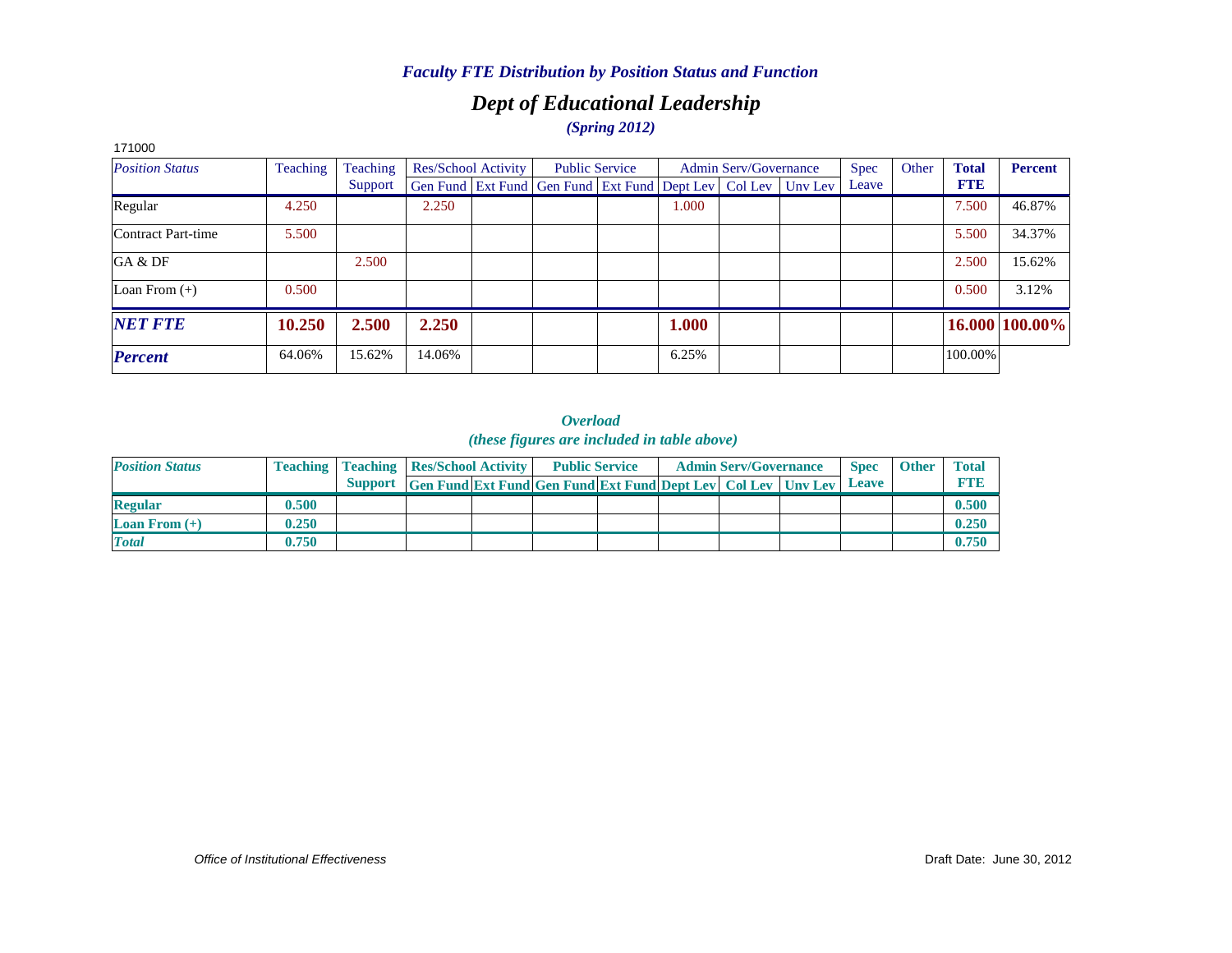## *Dept of Educational Psychology (Spring 2012)*

| 171300                 |          |          |        |                            |                                                        |                       |       |                              |         |             |       |              |                            |
|------------------------|----------|----------|--------|----------------------------|--------------------------------------------------------|-----------------------|-------|------------------------------|---------|-------------|-------|--------------|----------------------------|
| <b>Position Status</b> | Teaching | Teaching |        | <b>Res/School Activity</b> |                                                        | <b>Public Service</b> |       | <b>Admin Serv/Governance</b> |         | <b>Spec</b> | Other | <b>Total</b> | <b>Percent</b>             |
|                        |          | Support  |        |                            | Gen Fund Ext Fund Gen Fund Ext Fund Dept Lev   Col Lev |                       |       |                              | Unv Lev | Leave       |       | <b>FTE</b>   |                            |
| Regular                | 8.750    | 1.000    | 4.400  | 0.100                      |                                                        |                       | 1.750 |                              |         |             | 0.750 | 16.750       | 37.64%                     |
| Contract Full-time     | 4.750    | 0.750    |        |                            |                                                        |                       |       |                              |         |             |       | 5.500        | 12.36%                     |
| Contract Part-time     | 2.750    |          |        |                            |                                                        |                       |       |                              |         |             |       | 2.750        | 6.18%                      |
| GA & DF                | 1.500    |          | 17.250 | 0.500                      |                                                        |                       |       |                              |         |             |       | 19.250       | 43.26%                     |
| Loan From $(+)$        | 0.250    |          |        |                            |                                                        |                       |       |                              |         |             |       | 0.250        | 0.56%                      |
| <b>NET FTE</b>         | 18.000   | 1.750    | 21.650 | 0.600                      |                                                        |                       | 1.750 |                              |         |             |       |              | $0.750$   44.500   100.00% |
| <b>Percent</b>         | 40.45%   | 3.93%    | 48.65% | 1.35%                      |                                                        |                       | 3.93% |                              |         |             | 1.69% | 100.00%      |                            |

| <b>Position Status</b>    |       | <b>Teaching   Teaching   Res/School Activity  </b> |                                                                     | <b>Public Service</b> |  | <b>Admin Serv/Governance</b> | <b>Spec</b>  | <b>Other</b> | <b>Total</b> |
|---------------------------|-------|----------------------------------------------------|---------------------------------------------------------------------|-----------------------|--|------------------------------|--------------|--------------|--------------|
|                           |       | <b>Support</b>                                     | <b>Gen Fund Ext Fund Gen Fund Ext Fund Dept Lev Col Lev Unv Lev</b> |                       |  |                              | <b>Leave</b> |              | <b>FTE</b>   |
| <b>Contract Full-time</b> | 0.500 |                                                    |                                                                     |                       |  |                              |              |              | 0.500        |
| <b>Contract Part-time</b> | 0.250 |                                                    |                                                                     |                       |  |                              |              |              | 0.250        |
| <b>Loan From</b> $(+)$    | 0.250 |                                                    |                                                                     |                       |  |                              |              |              | 0.250        |
| <b>Total</b>              | .000. |                                                    |                                                                     |                       |  |                              |              |              | 1.000        |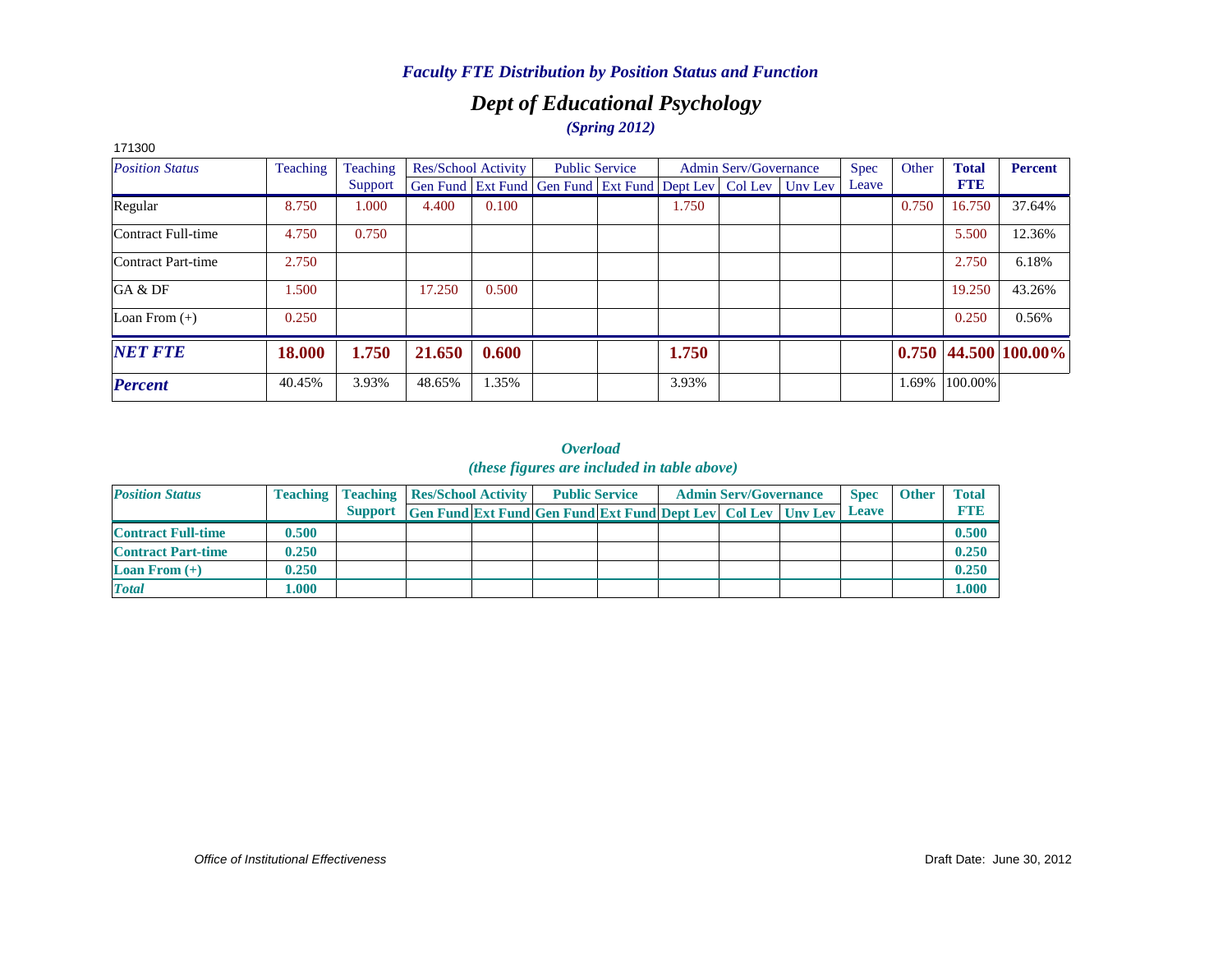## *Dept of Elementary Education (Spring 2012)*

| 171600                 |          |          |       |                     |                                                                |                       |       |                              |         |          |       |              |                      |
|------------------------|----------|----------|-------|---------------------|----------------------------------------------------------------|-----------------------|-------|------------------------------|---------|----------|-------|--------------|----------------------|
| <b>Position Status</b> | Teaching | Teaching |       | Res/School Activity |                                                                | <b>Public Service</b> |       | <b>Admin Serv/Governance</b> |         | Spec     | Other | <b>Total</b> | <b>Percent</b>       |
|                        |          | Support  |       |                     | Gen Fund   Ext Fund   Gen Fund   Ext Fund   Dept Lev   Col Lev |                       |       |                              | Unv Lev | Leave    |       | <b>FTE</b>   |                      |
| Regular                | 10.998   | 0.917    | 2.920 | 0.080               |                                                                |                       | 1.500 |                              |         | 0.000    |       | 16.415       | 38.57%               |
| Contract Full-time     | 13.582   | 0.251    |       |                     |                                                                |                       | 0.250 |                              |         |          | 2.750 | 16.833       | 39.55%               |
| Contract Part-time     | 4.248    |          |       | 1.000               |                                                                |                       |       |                              |         |          |       | 5.248        | 12.33%               |
| GA & DF                | 0.500    | 3.750    | 0.750 |                     |                                                                |                       |       |                              |         |          |       | 5.000        | 11.75%               |
| Loan From $(+)$        | 0.494    |          |       |                     |                                                                |                       |       |                              |         |          |       | 0.494        | 1.16%                |
| Loan To $(-)$          | $-1.434$ |          |       |                     |                                                                |                       |       |                              |         |          |       | $-1.434$     | $-3.37%$             |
| <b>NET FTE</b>         | 28.388   | 4.918    | 3.670 | 1.080               |                                                                |                       | 1.750 |                              |         | 0.000    |       |              | 2.750 42.556 100.00% |
| <b>Percent</b>         | 66.71%   | 11.56%   | 8.62% | 2.54%               |                                                                |                       | 4.11% |                              |         | $0.00\%$ | 6.46% | 100.00%      |                      |

*Overload (these figures are included in table above)*

| <b>Position Status</b>    |       | <b>Teaching   Teaching   Res/School Activity  </b> |                                                                     | <b>Public Service</b> |  | <b>Admin Serv/Governance</b> | <b>Spec</b> | <b>Other</b> | <b>Total</b> |
|---------------------------|-------|----------------------------------------------------|---------------------------------------------------------------------|-----------------------|--|------------------------------|-------------|--------------|--------------|
|                           |       | <b>Support</b>                                     | <b>Gen Fund Ext Fund Gen Fund Ext Fund Dept Lev Col Lev Unv Lev</b> |                       |  |                              | Leave       |              | <b>FTI3</b>  |
| <b>Regular</b>            | 0.332 | 0.083                                              |                                                                     |                       |  |                              |             |              | 0.415        |
| <b>Contract Full-time</b> | 0.403 |                                                    |                                                                     |                       |  |                              |             |              | 0.403        |
| <b>Total</b>              | 0.735 | 0.083                                              |                                                                     |                       |  |                              |             |              | 0.818        |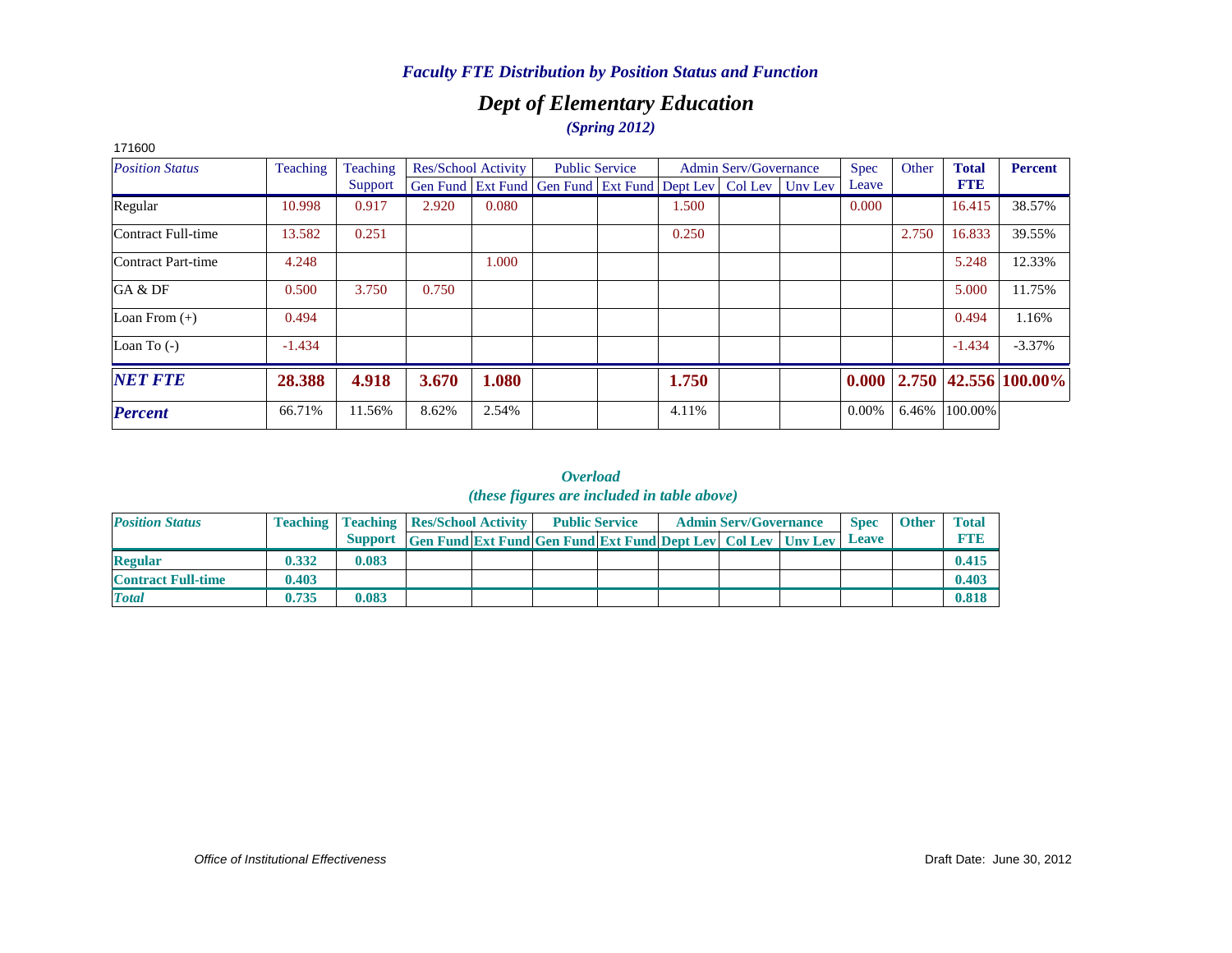## *Dept of Educational Studies (Spring 2012)*

| 172500                 |          |          |        |                            |                                                              |                       |       |                              |             |       |              |                        |
|------------------------|----------|----------|--------|----------------------------|--------------------------------------------------------------|-----------------------|-------|------------------------------|-------------|-------|--------------|------------------------|
| <b>Position Status</b> | Teaching | Teaching |        | <b>Res/School Activity</b> |                                                              | <b>Public Service</b> |       | <b>Admin Serv/Governance</b> | <b>Spec</b> | Other | <b>Total</b> | Percent                |
|                        |          | Support  |        |                            | Gen Fund Ext Fund Gen Fund Ext Fund Dept Lev Col Lev Unv Lev |                       |       |                              | Leave       |       | <b>FTE</b>   |                        |
| Regular                | 12.500   |          | 4.750  |                            |                                                              |                       | 1.750 |                              |             |       | 19.000       | 50.41%                 |
| Contract Full-time     | 5.750    |          |        |                            |                                                              |                       | 0.250 |                              |             | 1.000 | 7.000        | 18.57%                 |
| Contract Part-time     | 3.082    |          |        |                            |                                                              |                       |       |                              |             |       | 3.082        | 8.18%                  |
| GA & DF                | 1.500    | 6.500    |        |                            |                                                              |                       |       |                              |             |       | 8.000        | 21.23%                 |
| Loan From $(+)$        | 1.723    |          |        |                            |                                                              |                       |       |                              |             |       | 1.723        | 4.57%                  |
| Loan To $(-)$          | $-1.115$ |          |        |                            |                                                              |                       |       |                              |             |       | $-1.115$     | $-2.96%$               |
| <b>NET FTE</b>         | 23.440   | 6.500    | 4.750  |                            |                                                              |                       | 2.000 |                              |             |       |              | $1.000$ 37.690 100.00% |
| <b>Percent</b>         | 62.19%   | 17.25%   | 12.60% |                            |                                                              |                       | 5.31% |                              |             | 2.65% | 100.00%      |                        |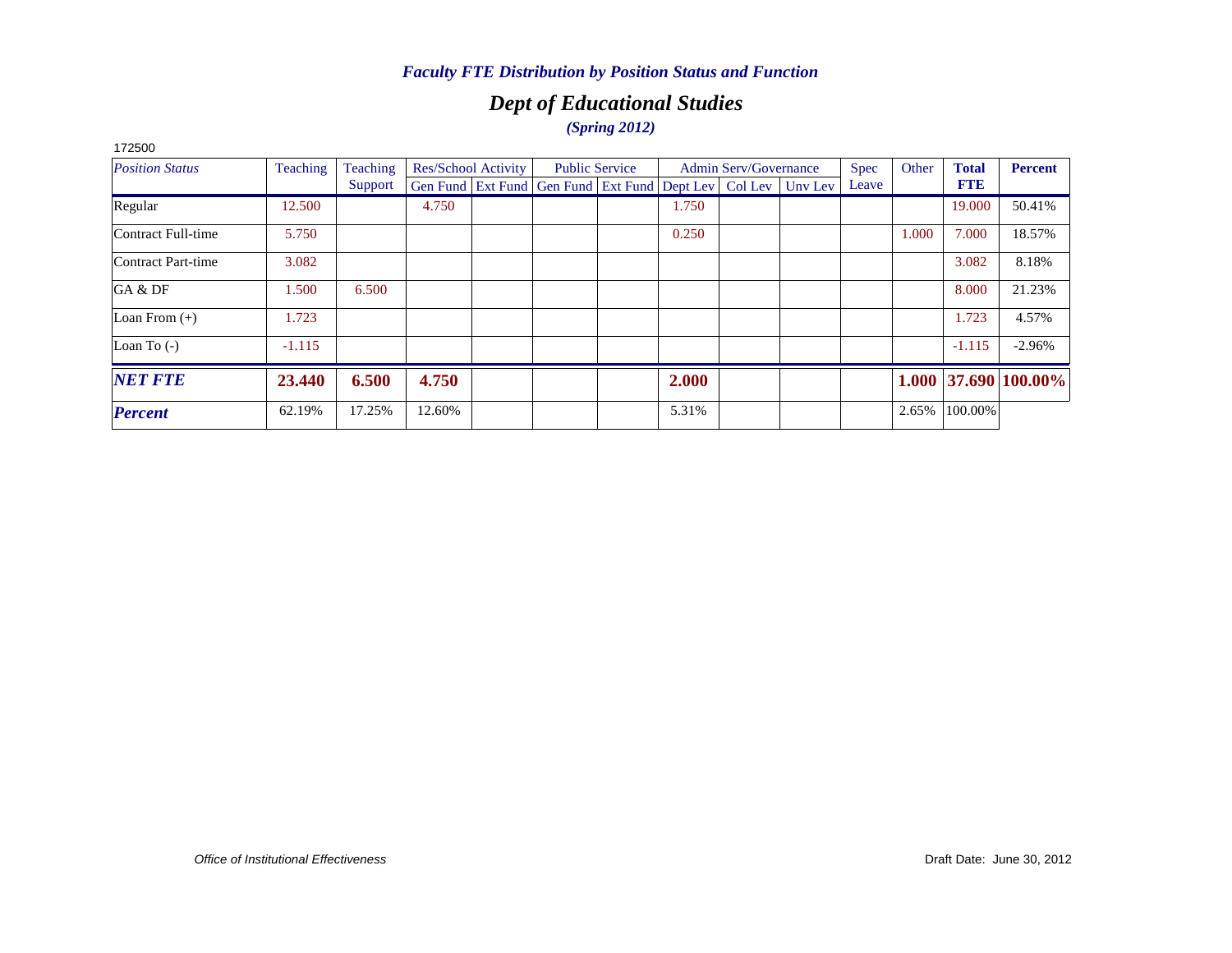## *Dept of Special Education (Spring 2012)*

| 172800                 |          |          |        |                            |                                                                |                       |       |                              |         |       |       |              |                      |
|------------------------|----------|----------|--------|----------------------------|----------------------------------------------------------------|-----------------------|-------|------------------------------|---------|-------|-------|--------------|----------------------|
| <b>Position Status</b> | Teaching | Teaching |        | <b>Res/School Activity</b> |                                                                | <b>Public Service</b> |       | <b>Admin Serv/Governance</b> |         | Spec  | Other | <b>Total</b> | <b>Percent</b>       |
|                        |          | Support  |        |                            | Gen Fund   Ext Fund   Gen Fund   Ext Fund   Dept Lev   Col Lev |                       |       |                              | Uny Lev | Leave |       | <b>FTE</b>   |                      |
| Regular                | 8.083    |          | 3.000  |                            |                                                                |                       | 1.000 |                              |         |       | 0.500 | 12.583       | 34.47%               |
| Contract Full-time     | 2.583    | 0.250    |        |                            |                                                                |                       |       |                              |         |       | 0.417 | 3.250        | 8.90%                |
| Contract Part-time     | 13.500   |          |        |                            |                                                                |                       |       |                              |         |       | 1.000 | 14.500       | 39.72%               |
| GA & DF                |          | 3.000    | 2.500  |                            |                                                                |                       |       |                              |         |       |       | 5.500        | 15.06%               |
| Loan From $(+)$        | 0.676    |          |        |                            |                                                                |                       |       |                              |         |       |       | 0.676        | 1.85%                |
| <b>NET FTE</b>         | 24.842   | 3.250    | 5.500  |                            |                                                                |                       | 1.000 |                              |         |       |       |              | 1.917 36.509 100.00% |
| <b>Percent</b>         | 68.04%   | 8.90%    | 15.06% |                            |                                                                |                       | 2.74% |                              |         |       | 5.25% | 100.00%      |                      |

| <b>Position Status</b>    |       | <b>Teaching   Teaching   Res/School Activity  </b> |                                                                     | <b>Public Service</b> |  | <b>Admin Serv/Governance</b> | <b>Spec</b>  | <b>Other</b> | <b>Total</b> |
|---------------------------|-------|----------------------------------------------------|---------------------------------------------------------------------|-----------------------|--|------------------------------|--------------|--------------|--------------|
|                           |       | <b>Support</b>                                     | <b>Gen Fund Ext Fund Gen Fund Ext Fund Dept Lev Col Lev Unv Lev</b> |                       |  |                              | <b>Leave</b> |              | <b>FTB</b>   |
| <b>Regular</b>            | .500  |                                                    |                                                                     |                       |  |                              |              |              | 1.500        |
| <b>Contract Part-time</b> | 0.750 |                                                    |                                                                     |                       |  |                              |              |              | 0.750        |
| <b>Loan From</b> $(+)$    | 0.250 |                                                    |                                                                     |                       |  |                              |              |              | 0.250        |
| <b>Total</b>              | 2.500 |                                                    |                                                                     |                       |  |                              |              |              | 2.500        |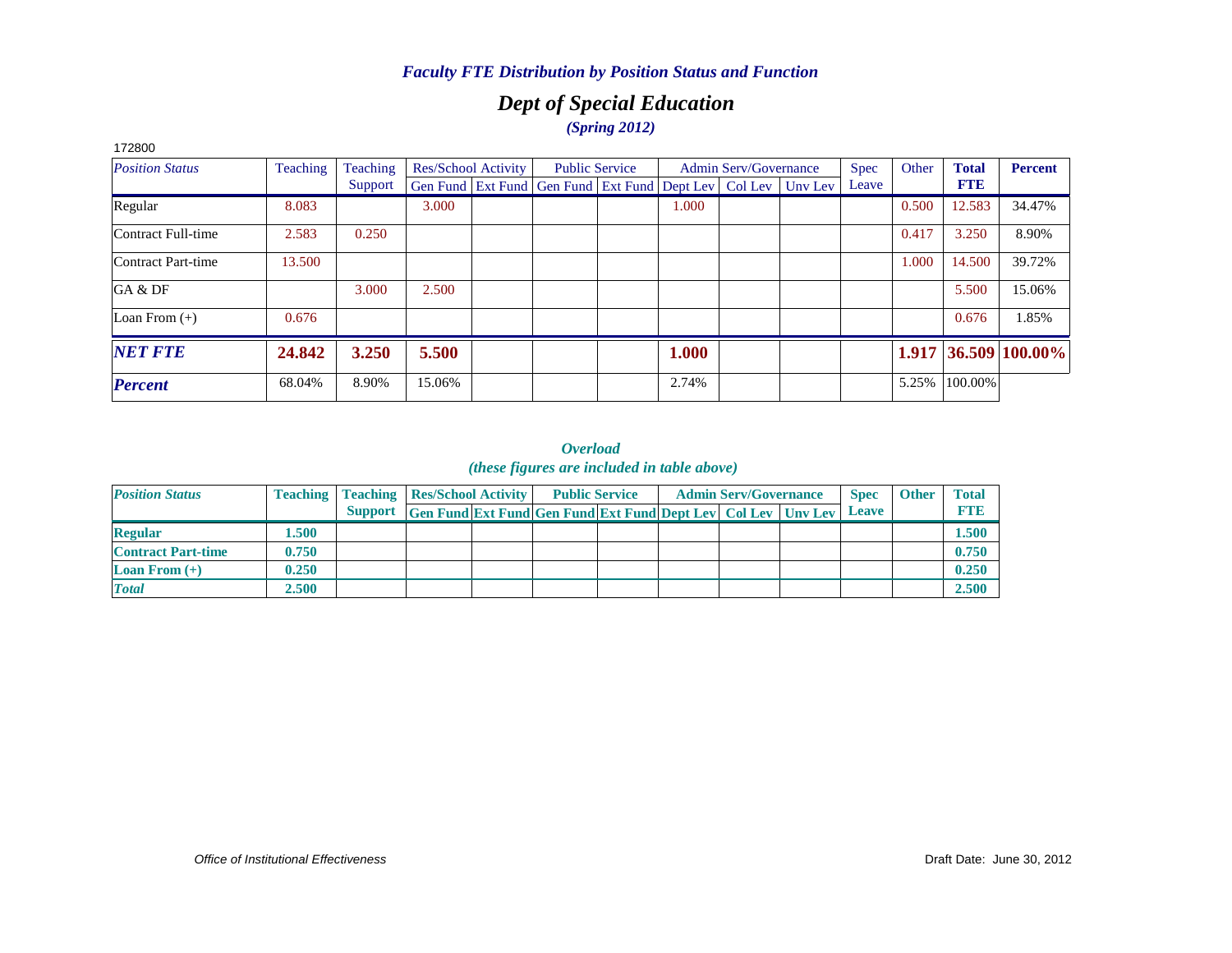## *Indiana Academy (Spring 2012)*

| 548900                 |           |          |                     |                                                                  |                       |                              |             |       |              |                      |
|------------------------|-----------|----------|---------------------|------------------------------------------------------------------|-----------------------|------------------------------|-------------|-------|--------------|----------------------|
| <b>Position Status</b> | Teaching  | Teaching | Res/School Activity |                                                                  | <b>Public Service</b> | <b>Admin Serv/Governance</b> | <b>Spec</b> | Other | <b>Total</b> | <b>Percent</b>       |
|                        |           | Support  |                     | Gen Fund Ext Fund Gen Fund Ext Fund Dept Lev   Col Lev   Unv Lev |                       |                              | Leave       |       | <b>FTE</b>   |                      |
| Contract Full-time     | 11.516    |          |                     |                                                                  |                       |                              |             |       | 11.516       | 115160242<br>0217510 |
| Contract Part-time     | 2.258     |          |                     |                                                                  |                       |                              |             |       | 2.258        | 225800476<br>308.80% |
| Loan To $(-)$          | $-13.774$ |          |                     |                                                                  |                       |                              |             |       | $-13.774$    | 137740200            |
| <b>NET FTE</b>         | 0.000     |          |                     |                                                                  |                       |                              |             |       | 0.000        | $0.00\%$             |
| <b>Percent</b>         | $0.00\%$  |          |                     |                                                                  |                       |                              |             |       | 0.00%        |                      |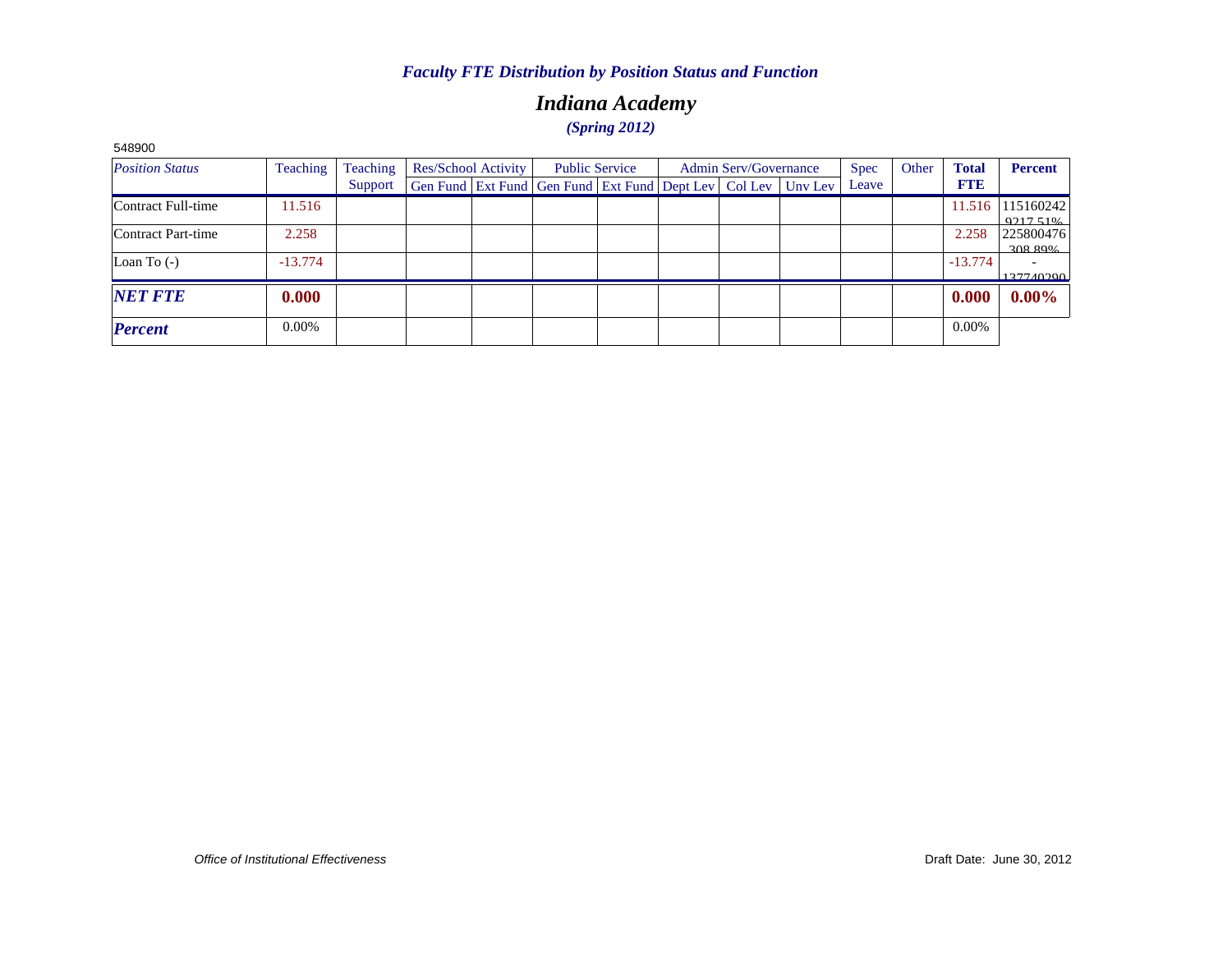## *Administration (Spring 2012)*

| 999999                 |          |          |        |                     |                                                              |                       |        |                              |             |       |              |                 |
|------------------------|----------|----------|--------|---------------------|--------------------------------------------------------------|-----------------------|--------|------------------------------|-------------|-------|--------------|-----------------|
| <b>Position Status</b> | Teaching | Teaching |        | Res/School Activity |                                                              | <b>Public Service</b> |        | <b>Admin Serv/Governance</b> | <b>Spec</b> | Other | <b>Total</b> | <b>Percent</b>  |
|                        |          | Support  |        |                     | Gen Fund Ext Fund Gen Fund Ext Fund Dept Lev Col Lev Unv Lev |                       |        |                              | Leave       |       | <b>FTE</b>   |                 |
| Contract Part-time     | 2.626    |          | 0.665  |                     |                                                              |                       | 0.500  | 0.500                        |             |       | 4.291        | 257.72%         |
| Loan To $(-)$          | $-2.626$ |          |        |                     |                                                              |                       |        |                              |             |       | $-2.626$     | $-157.72\%$     |
| <b>NET FTE</b>         | 0.000    |          | 0.665  |                     |                                                              |                       | 0.500  | 0.500                        |             |       |              | $1.665$ 100.00% |
| <b>Percent</b>         | $0.00\%$ |          | 39.94% |                     |                                                              |                       | 30.03% | 30.03%                       |             |       | 100.00%      |                 |

*Overload (these figures are included in table above)*

| <b>Position Status</b>    | <b>Teaching   Teaching   Res/School Activity  </b> |                                                                      | <b>Public Service</b> |       | <b>Admin Serv/Governance</b> | <b>Spec</b>  | <b>Other</b> | <b>Total</b> |
|---------------------------|----------------------------------------------------|----------------------------------------------------------------------|-----------------------|-------|------------------------------|--------------|--------------|--------------|
|                           |                                                    | Support Gen Fund Ext Fund Gen Fund Ext Fund Dept Lev Col Lev Unv Lev |                       |       |                              | <b>Leave</b> |              |              |
| <b>Contract Part-time</b> |                                                    |                                                                      |                       | 0.500 |                              |              |              | 0.500        |
| <b>Total</b>              |                                                    |                                                                      |                       | 0.500 |                              |              |              | 0.500        |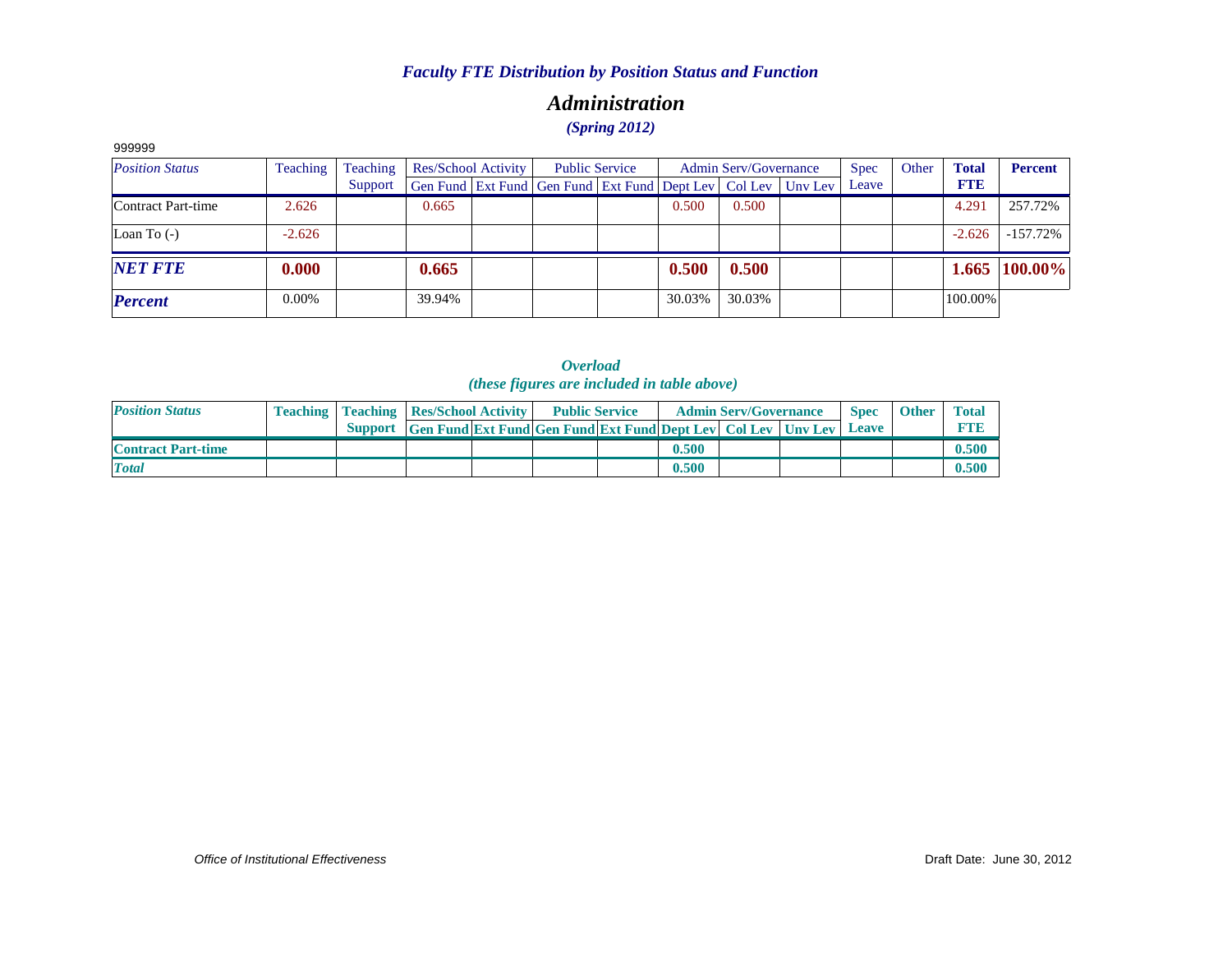## *International Student Programs (Spring 2012)*

| 130170                 |          |          |                     |                                                                          |  |                              |             |       |              |                 |
|------------------------|----------|----------|---------------------|--------------------------------------------------------------------------|--|------------------------------|-------------|-------|--------------|-----------------|
| <b>Position Status</b> | Teaching | Teaching | Res/School Activity | <b>Public Service</b>                                                    |  | <b>Admin Serv/Governance</b> | <b>Spec</b> | Other | <b>Total</b> | <b>Percent</b>  |
|                        |          | Support  |                     | Gen Fund   Ext Fund   Gen Fund   Ext Fund   Dept Lev   Col Lev   Unv Lev |  |                              | Leave       |       | <b>FTE</b>   |                 |
| Contract Part-time     |          |          | 0.100               |                                                                          |  |                              |             |       | 0.100        | 100.00%         |
| <b>NET FTE</b>         |          |          | 0.100               |                                                                          |  |                              |             |       |              | $0.100$ 100.00% |
| <b>Percent</b>         |          |          | 100.00%             |                                                                          |  |                              |             |       | 100.00%      |                 |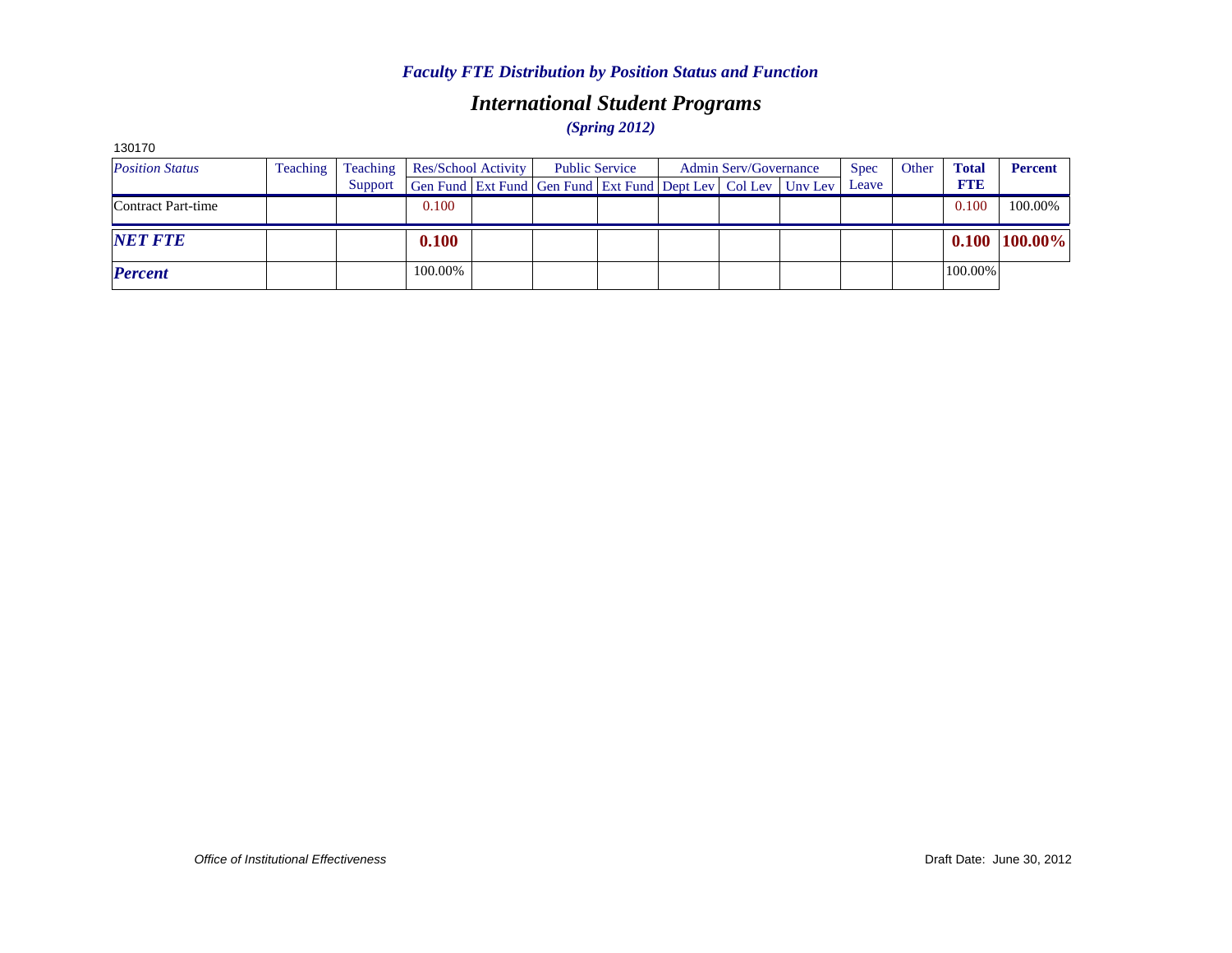## *Honors College (Spring 2012)*

| 130230                 |          |          |                            |  |                                                                          |  |                              |  |  |             |       |              |         |
|------------------------|----------|----------|----------------------------|--|--------------------------------------------------------------------------|--|------------------------------|--|--|-------------|-------|--------------|---------|
| <b>Position Status</b> | Teaching | Teaching | <b>Res/School Activity</b> |  | <b>Public Service</b>                                                    |  | <b>Admin Serv/Governance</b> |  |  | <b>Spec</b> | Other | <b>Total</b> | Percent |
|                        |          | Support  |                            |  | Gen Fund   Ext Fund   Gen Fund   Ext Fund   Dept Lev   Col Lev   Unv Lev |  |                              |  |  | Leave       |       | <b>FTE</b>   |         |
| Contract Part-time     | 0.250    |          |                            |  |                                                                          |  |                              |  |  |             |       | 0.250        | 14.85%  |
| Loan From $(+)$        | 1.433    |          |                            |  |                                                                          |  |                              |  |  |             |       | 1.433        | 85.15%  |
| <b>NET FTE</b>         | 1.683    |          |                            |  |                                                                          |  |                              |  |  |             |       | 1.683        | 100.00% |
| <b>Percent</b>         | 100.00%  |          |                            |  |                                                                          |  |                              |  |  |             |       | 100.00%      |         |

*Overload (these figures are included in table above)*

| <b>Position Status</b> |       | <b>Teaching   Teaching   Res/School Activity</b>                     |  | <b>Public Service</b> |  | <b>Admin Serv/Governance</b> | <b>Spec</b> | <b>Other</b> | <b>Total</b>   |
|------------------------|-------|----------------------------------------------------------------------|--|-----------------------|--|------------------------------|-------------|--------------|----------------|
|                        |       | Support Gen Fund Ext Fund Gen Fund Ext Fund Dept Lev Col Lev Unv Lev |  |                       |  |                              | Leave       |              |                |
| <b>Loan From</b> $(+)$ | 0.083 |                                                                      |  |                       |  |                              |             |              | 0.083          |
| <b>Total</b>           | 0.083 |                                                                      |  |                       |  |                              |             |              | $0.08^{\circ}$ |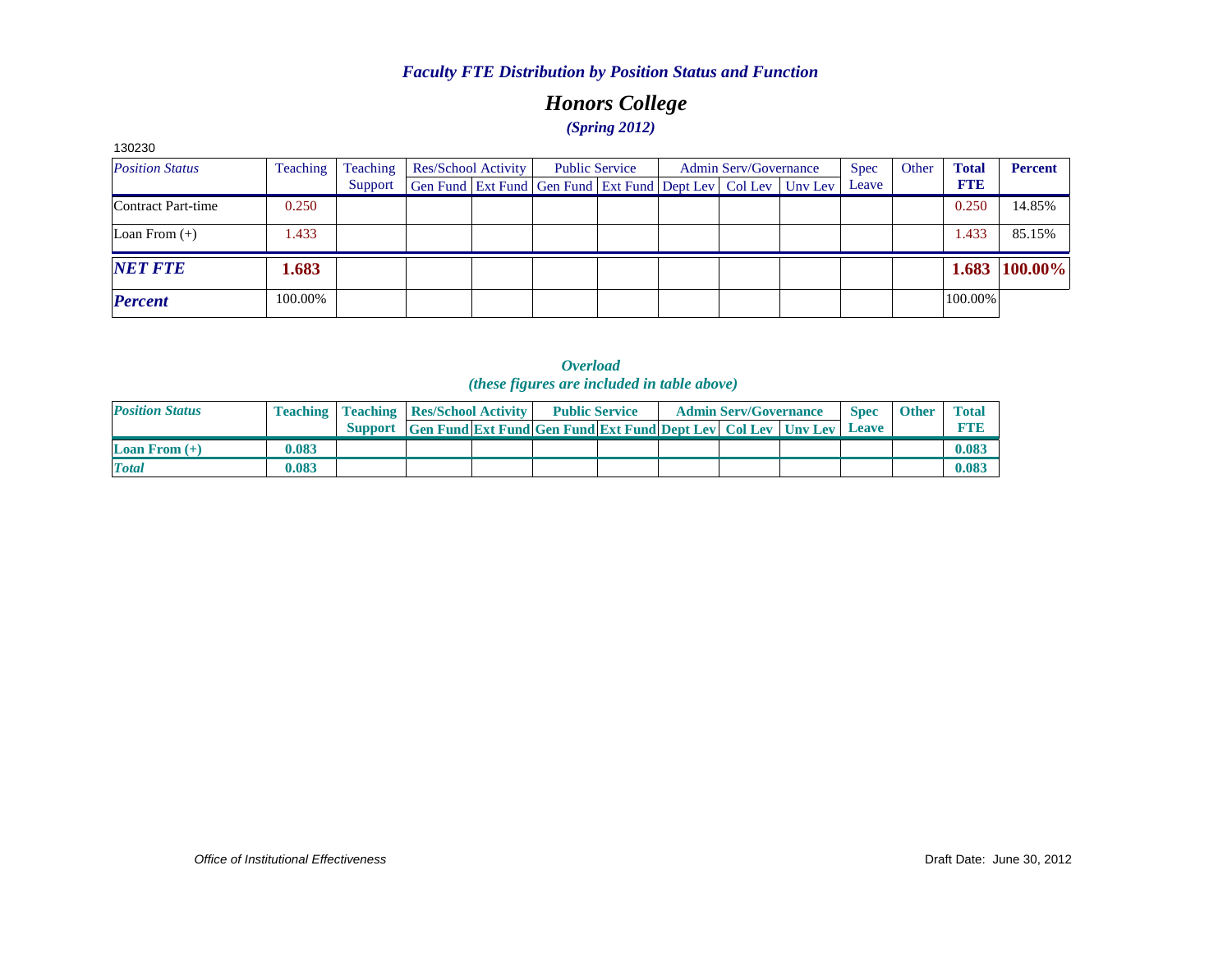## *Center for Energy Research (Spring 2012)*

| 130500                 |          |          |                            |  |                                                                          |  |                              |  |  |             |       |              |                              |
|------------------------|----------|----------|----------------------------|--|--------------------------------------------------------------------------|--|------------------------------|--|--|-------------|-------|--------------|------------------------------|
| <b>Position Status</b> | Teaching | Teaching | <b>Res/School Activity</b> |  | <b>Public Service</b>                                                    |  | <b>Admin Serv/Governance</b> |  |  | <b>Spec</b> | Other | <b>Total</b> | Percent                      |
|                        |          | Support  |                            |  | Gen Fund   Ext Fund   Gen Fund   Ext Fund   Dept Lev   Col Lev   Unv Lev |  |                              |  |  | Leave       |       | <b>FTE</b>   |                              |
| Regular                | 1.000    |          |                            |  |                                                                          |  |                              |  |  |             |       | 1.000        | 100000000<br><u>000 00% </u> |
| Loan To $(-)$          | $-1.000$ |          |                            |  |                                                                          |  |                              |  |  |             |       | $-1.000$     | 100000000                    |
| <b>NET FTE</b>         | 0.000    |          |                            |  |                                                                          |  |                              |  |  |             |       | 0.000        | $0.00\%$                     |
| <b>Percent</b>         | 0.00%    |          |                            |  |                                                                          |  |                              |  |  |             |       | 0.00%        |                              |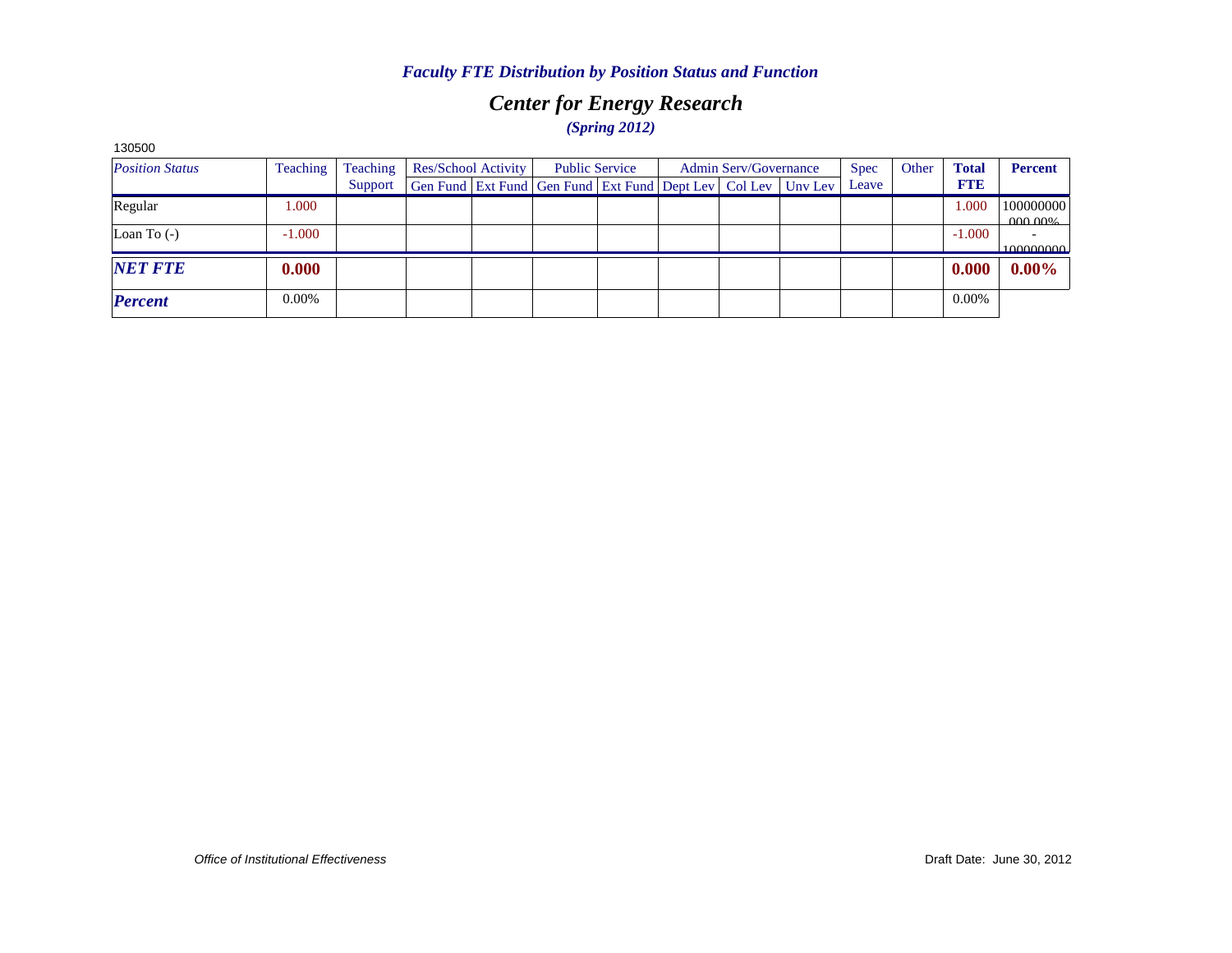## *Center for Medical Education (Spring 2012)*

| 130700                 |          |          |                     |  |                                                                          |  |                              |  |  |             |       |                                 |                     |
|------------------------|----------|----------|---------------------|--|--------------------------------------------------------------------------|--|------------------------------|--|--|-------------|-------|---------------------------------|---------------------|
| <b>Position Status</b> | Teaching | Teaching | Res/School Activity |  | <b>Public Service</b>                                                    |  | <b>Admin Serv/Governance</b> |  |  | <b>Spec</b> | Other | <b>Total</b>                    | Percent             |
|                        |          | Support  |                     |  | Gen Fund   Ext Fund   Gen Fund   Ext Fund   Dept Lev   Col Lev   Unv Lev |  |                              |  |  | Leave       |       | <b>FTE</b><br>0.692<br>$-0.692$ |                     |
| Regular                | 0.692    |          |                     |  |                                                                          |  |                              |  |  |             |       |                                 | 691999985<br>50 40% |
| Loan To $(-)$          | $-0.692$ |          |                     |  |                                                                          |  |                              |  |  |             |       |                                 | 601000085           |
| <b>NET FTE</b>         | 0.000    |          |                     |  |                                                                          |  |                              |  |  |             |       | 0.000                           | $0.00\%$            |
| <b>Percent</b>         | $0.00\%$ |          |                     |  |                                                                          |  |                              |  |  |             |       | 0.00%                           |                     |